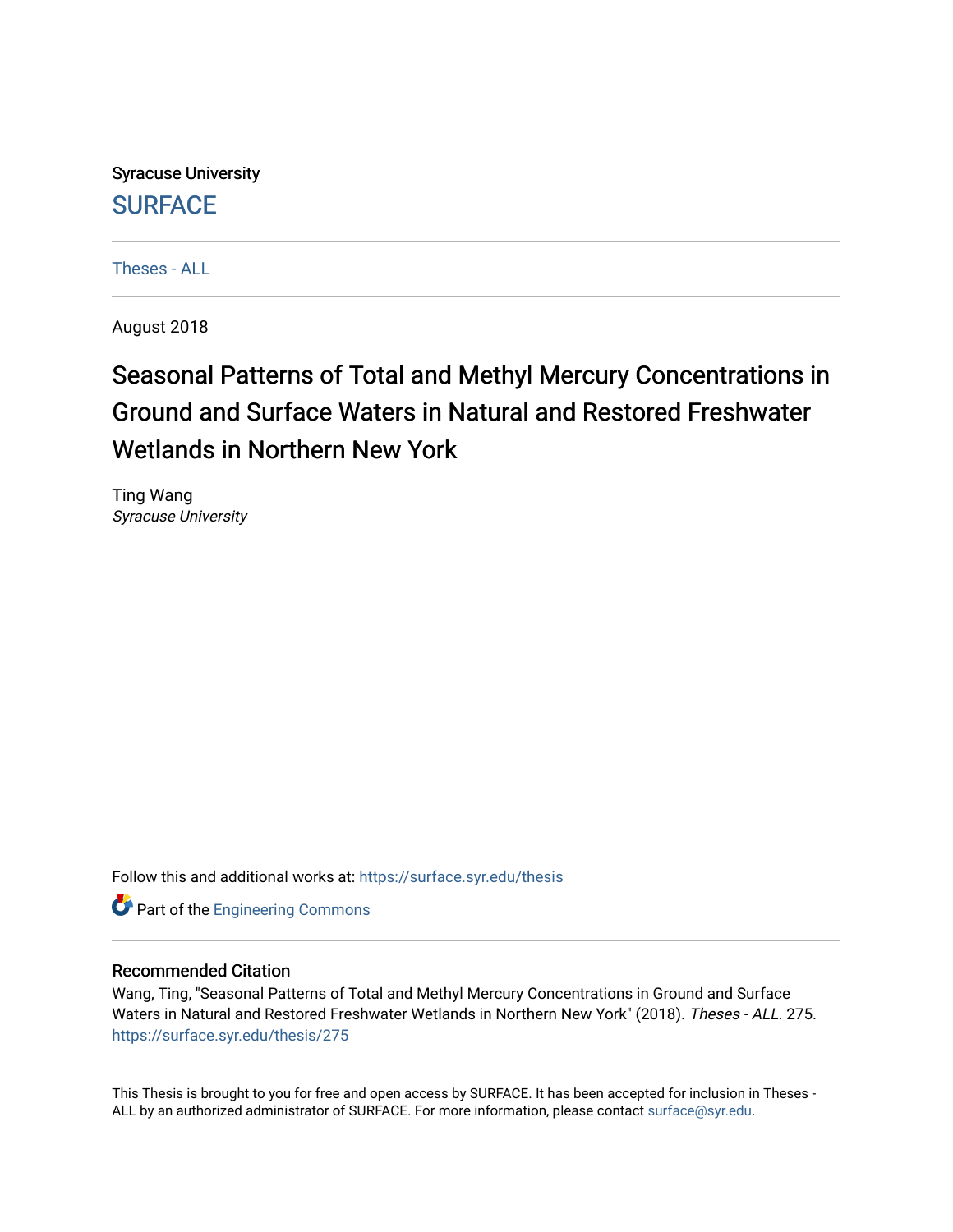### **Abstract**

Among mercury species, methylmercury (MeHg) strongly bioaccumulates and biomagnifies in aquatic food chains, generally controlling the exposure that threatens human and wildlife health. Wetlands are important environments for biogeochemical transformations of Hg, as reducing conditions and wetting/drying cycles promote the production of MeHg. In recent years, nearly half of freshwater wetlands have been lost. In response, there has been an effort to restore freshwater wetlands to improve the ecosystem services they provide. Although wetlands are important landscape features that supply MeHg to downstream aquatic ecosystems, there have been few studies comparing the processing of Hg in restored wetlands with natural wetlands. I measured concentrations of Hg species and ancillary parameters in ground waters and surface waters of four natural and 16 restored wetlands in northern New York for six months, investigating the factors contributing to the differences in concentrations in Hg species among wetlands. I hypothesized that there would be no difference in Hg dynamics between restored and natural wetlands based on concentrations of THg, MeHg and ancillary measurements. Indeed, I found no obvious differences in concentrations of THg and MeHg in surface waters between natural and restored wetlands. Similar seasonal patterns of THg and MeHg concentrations were evident in both natural and restored wetlands, with higher concentrations in late spring and summer, and lower values in early spring and fall. THg concentrations in pond waters were greater than those in ground waters. Ground water stage was generally greater than pond stage, except for the low flow summer period, suggesting the flow of ground waters from the watershed into the surface waters. This pattern coupled with higher concentrations of THg in pond waters than ground waters suggests that Hg in pond waters is partly derived from direct atmospheric deposition or by mobilization from near-wetland shallow sediments, in addition to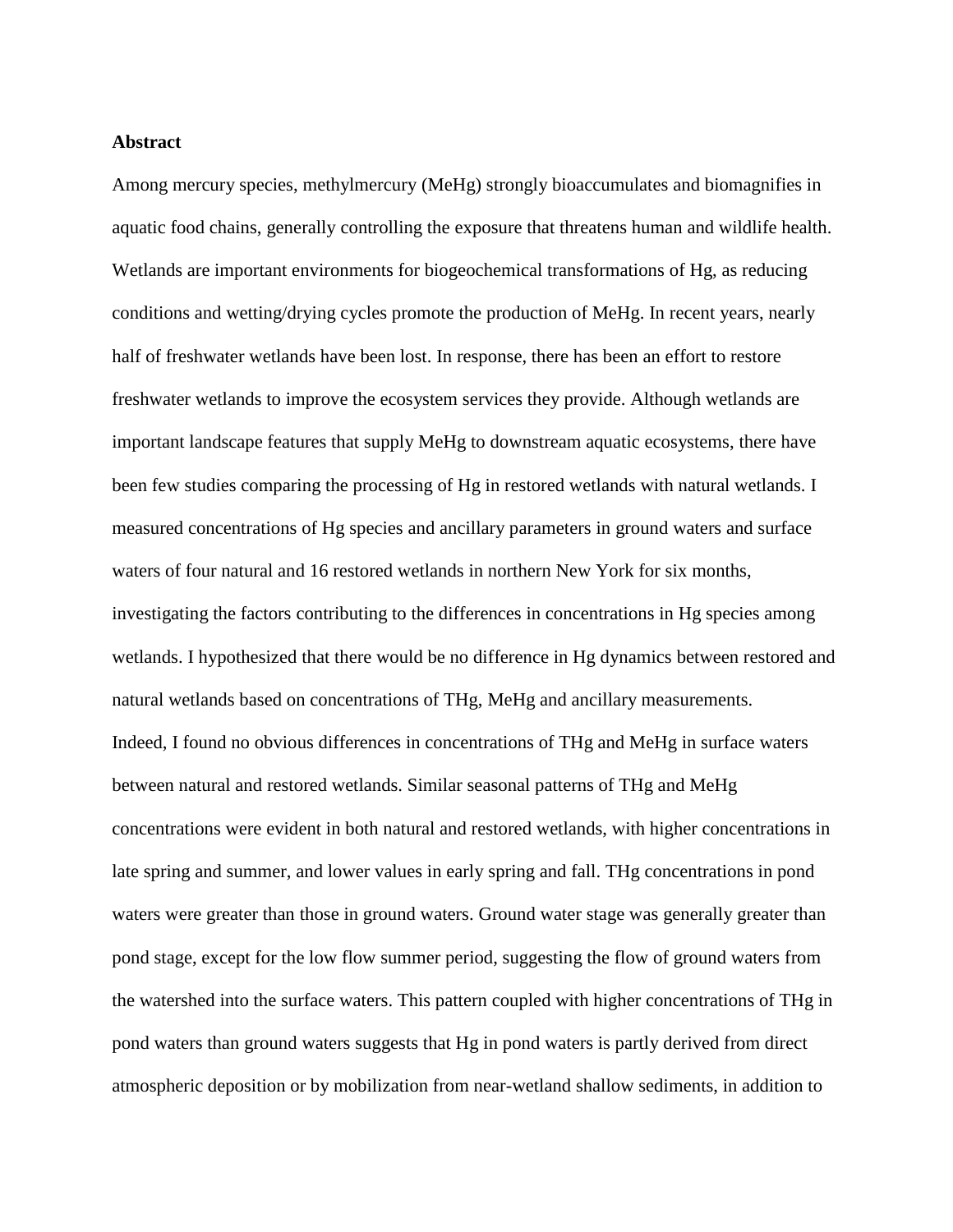groundwater inflows. Higher concentrations of THg in pond water than ground water could also be due to loss of water associated with evapotranspiration. The percent MeHg (%MeHg) at the study wetland sites were high in both surface (43.4  $\pm$  25.6%) and ground waters (38.8  $\pm$  27.6%), suggesting that these wetlands are relatively efficient in converting ionic Hg to MeHg regardless if restored or natural. I observed weak or non-existent relations between concentrations of dissolved organic carbon and THg and MeHg. However, large increases in dissolved organic carbon concentrations in pond waters compared to groundwater suggest that dissolved organic matter is important in the supply of Hg to pond waters. Drying and rewetting cycles during summer in both restored and natural wetlands likely promote methylation rates and contribute to relatively high fractions of THg as MeHg. Although the %MeHg values were generally high in study wetlands, in ground waters with high concentrations of  $SO_4^2$  (> 10 mg S/L) and NO<sub>3</sub> (> 0.5 mg N/L) MeHg concentrations and %MeHg were uniformly low, suggesting some chemical limitation on methylation.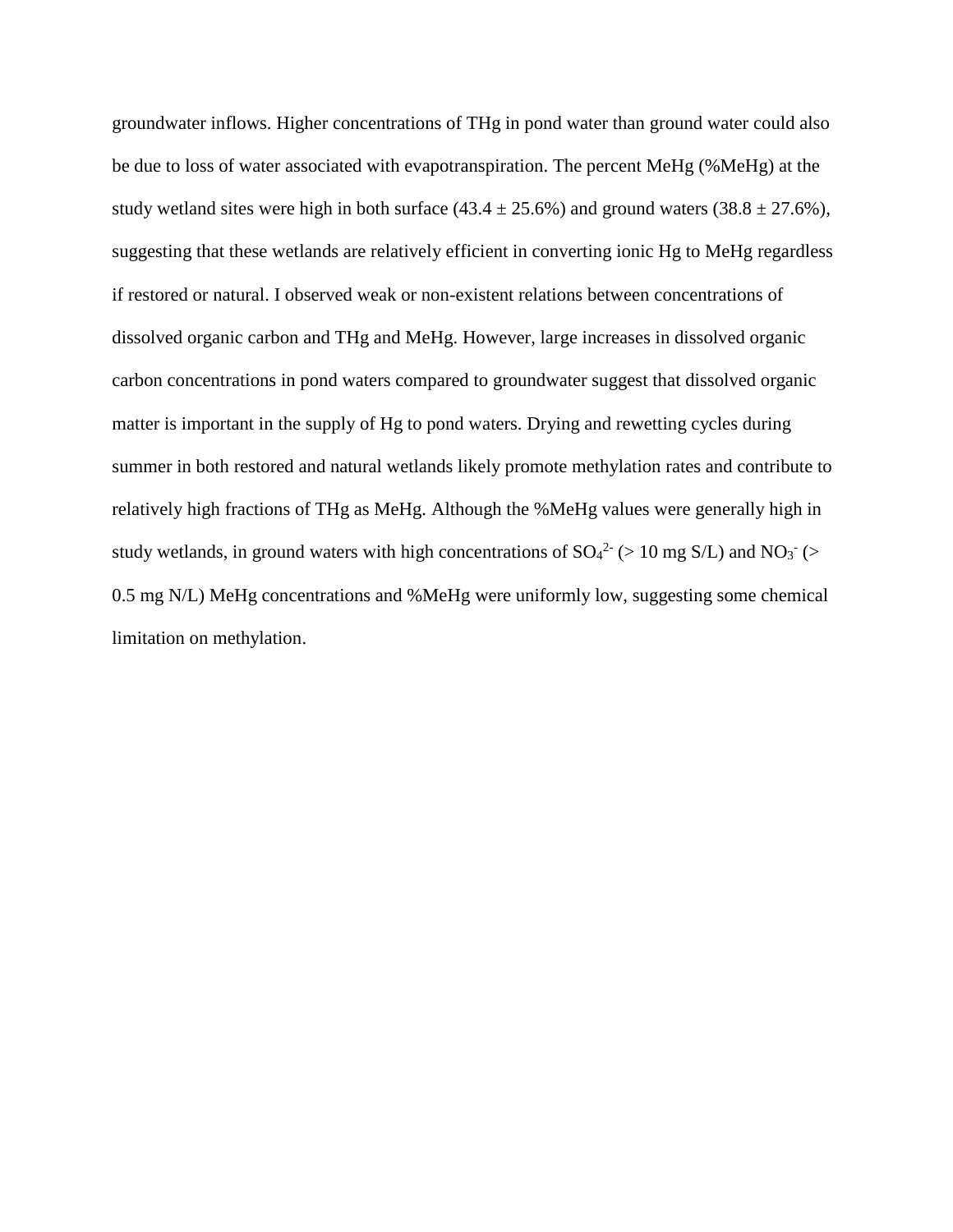Seasonal Patterns of Total and Methyl Mercury Concentrations in Ground and Surface Waters in Natural and Restored Freshwater Wetlands in Northern New York

by

Ting Wang

B.S., Yanshan University, 2013

Thesis Submitted in partial fulfillment of the requirements for the degree of Master of Science in Environmental Engineering

> Syracuse University August 2018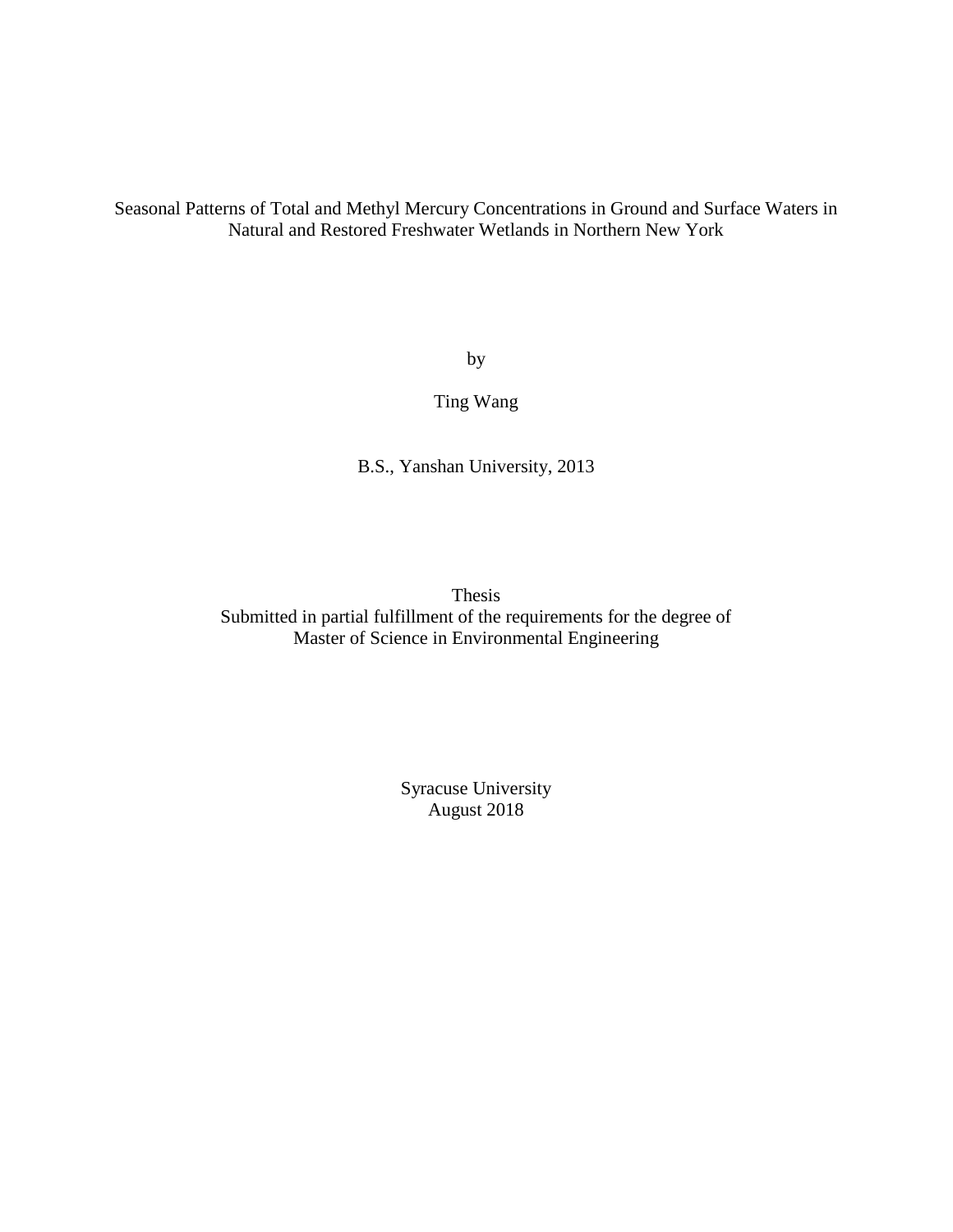Copyright © Ting Wang 2018

All Rights Reserved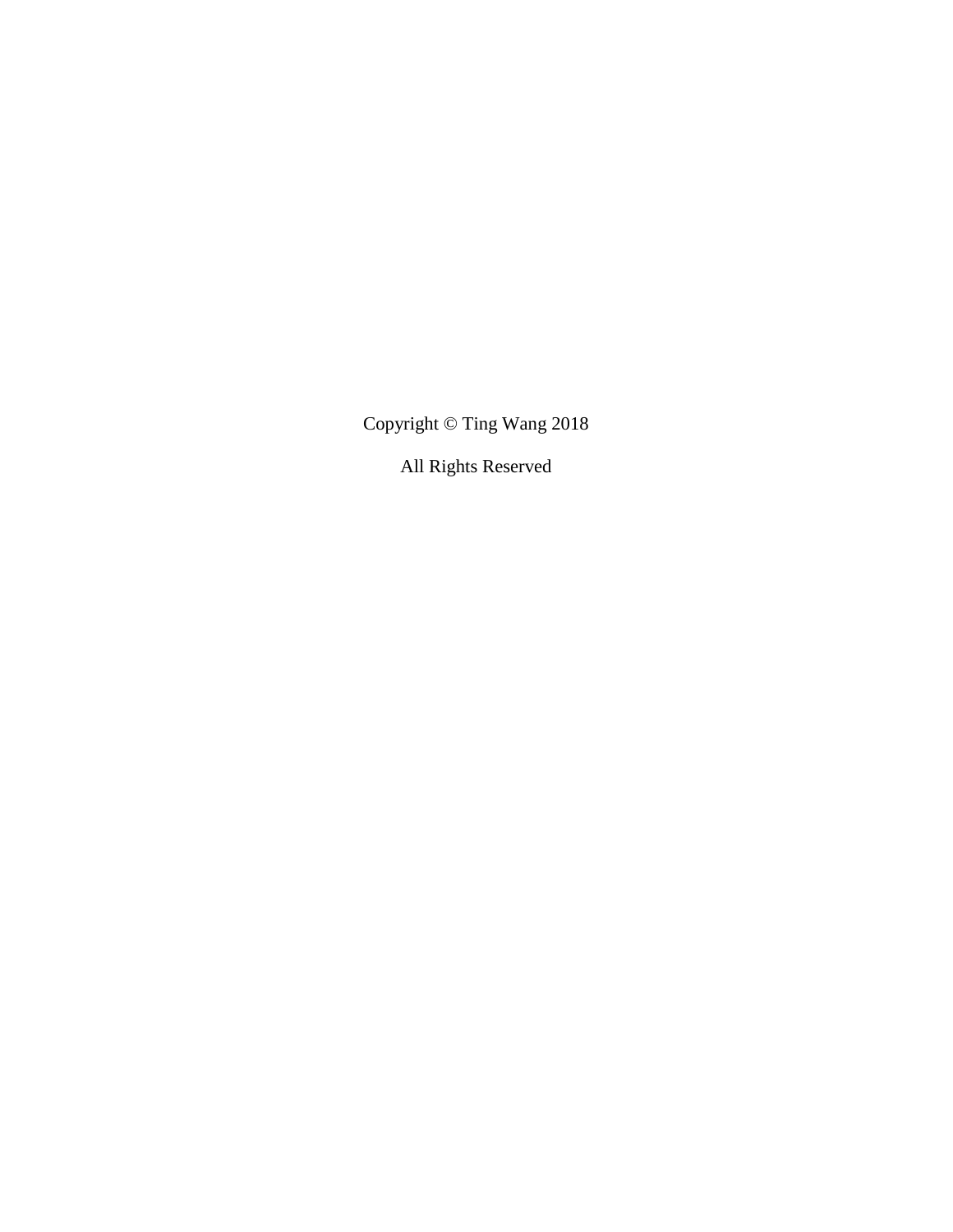### **Acknowledgments**

This study was funded by the University of Michigan Water Center. I thank Charles Driscoll for very patient advising; Laura Lautz, David G Chandler and Zeng Teng for valuable advice editing paper; Mario Montesdeoca for support in the laboratory and help with data analysis; Kyotaek Hwang for field work assistance and important hydrology data and background information; Nicholas Glick and Mariah Shannon Taylor for lab training; Jacqueline Gerson, Geoffrey Dean Millard, Linghui Meng, Weiyao Gu and Habibollah Fakhraei for very useful suggestions on data analysis and paper editing.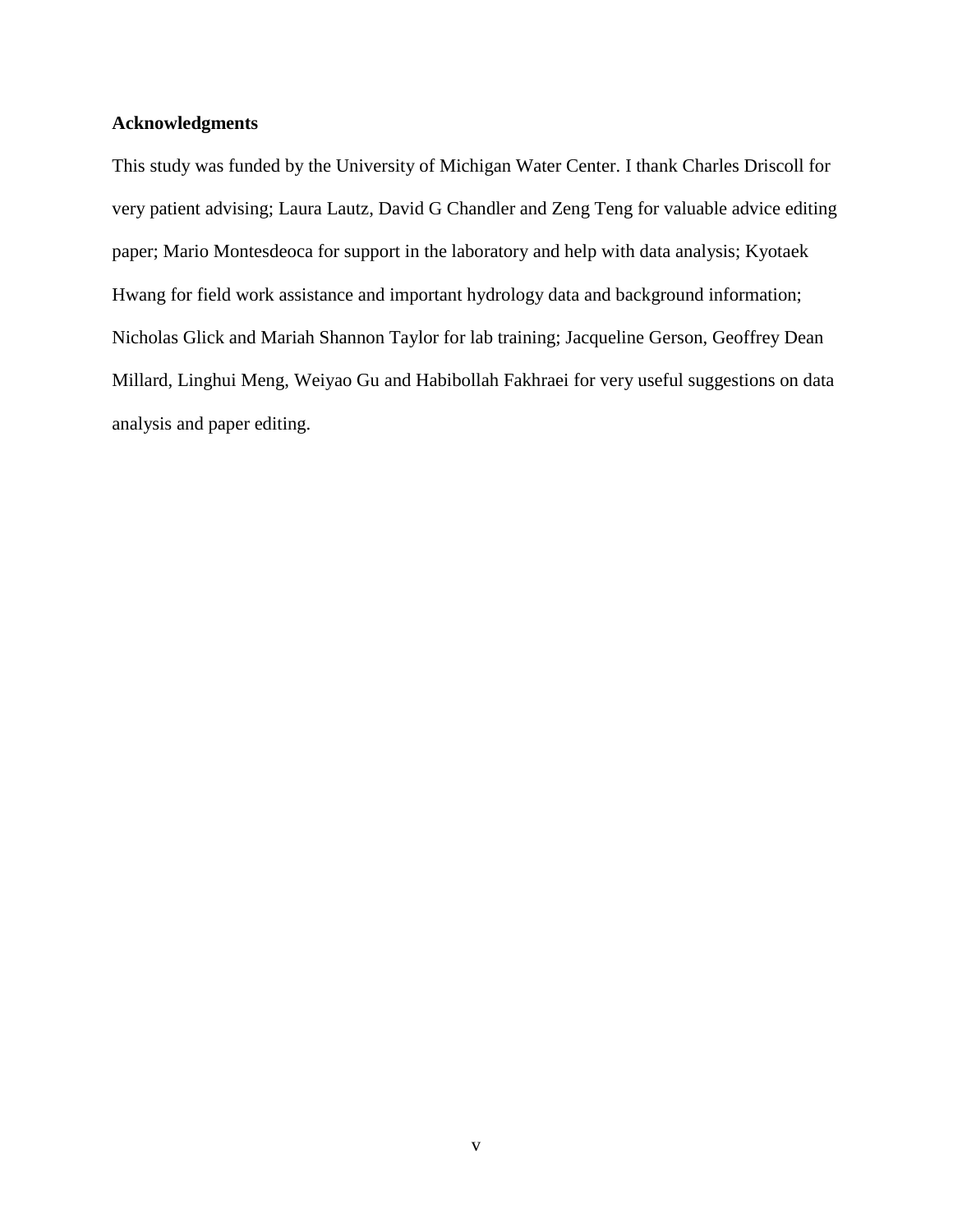# **Table of Contents**

| 4.1 FACTORS INFLUENCING MERCURY CONCENTRATIONS IN NATURAL AND RESTORED WETLANDS |  |
|---------------------------------------------------------------------------------|--|
|                                                                                 |  |
|                                                                                 |  |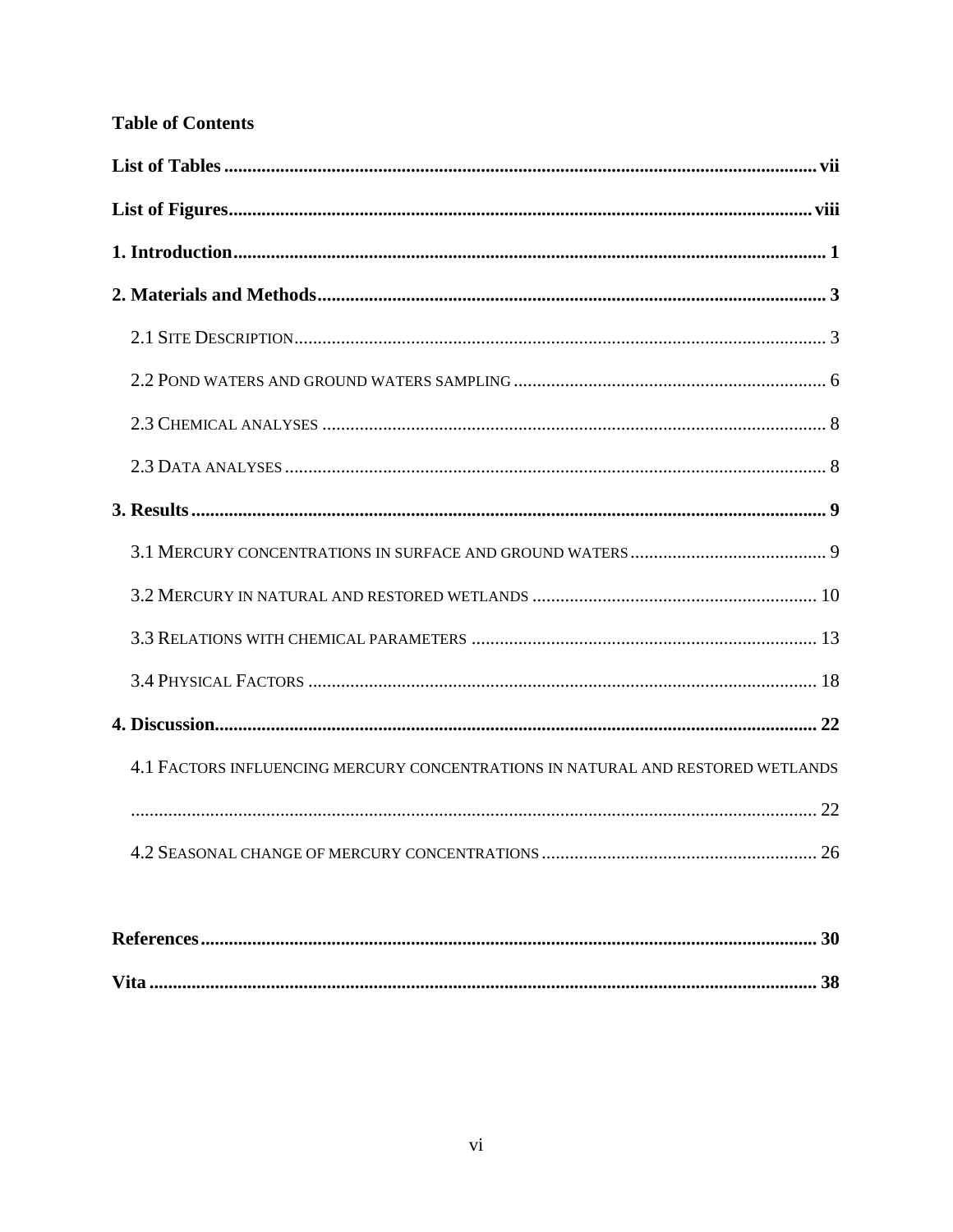# <span id="page-7-0"></span>**List of Tables**

| Table 2.1 Characteristics of the 20 wetland study sites in the St. Lawrence River Valley.  4 |  |
|----------------------------------------------------------------------------------------------|--|
|                                                                                              |  |
|                                                                                              |  |

| Table 3.1 Mean concentrations and standard deviations of THg (ng/L), MeHg (ng/L), %MeHg,         |
|--------------------------------------------------------------------------------------------------|
| DOC (mg C/L), $SO_4^2$ (mg S/L) and $NO_3$ (mg N/L) in natural and restored wetlands in both     |
| surface (SW) and ground waters (GW). Statistically significant differences in concentrations are |
|                                                                                                  |
| Table 3.2 Mean of THg:DOC and MeHg:DOC in natural and restored wetlands in both surface          |
|                                                                                                  |

| study with values reported in other studies. Shown are ranges of values and mean values and |  |
|---------------------------------------------------------------------------------------------|--|
|                                                                                             |  |
|                                                                                             |  |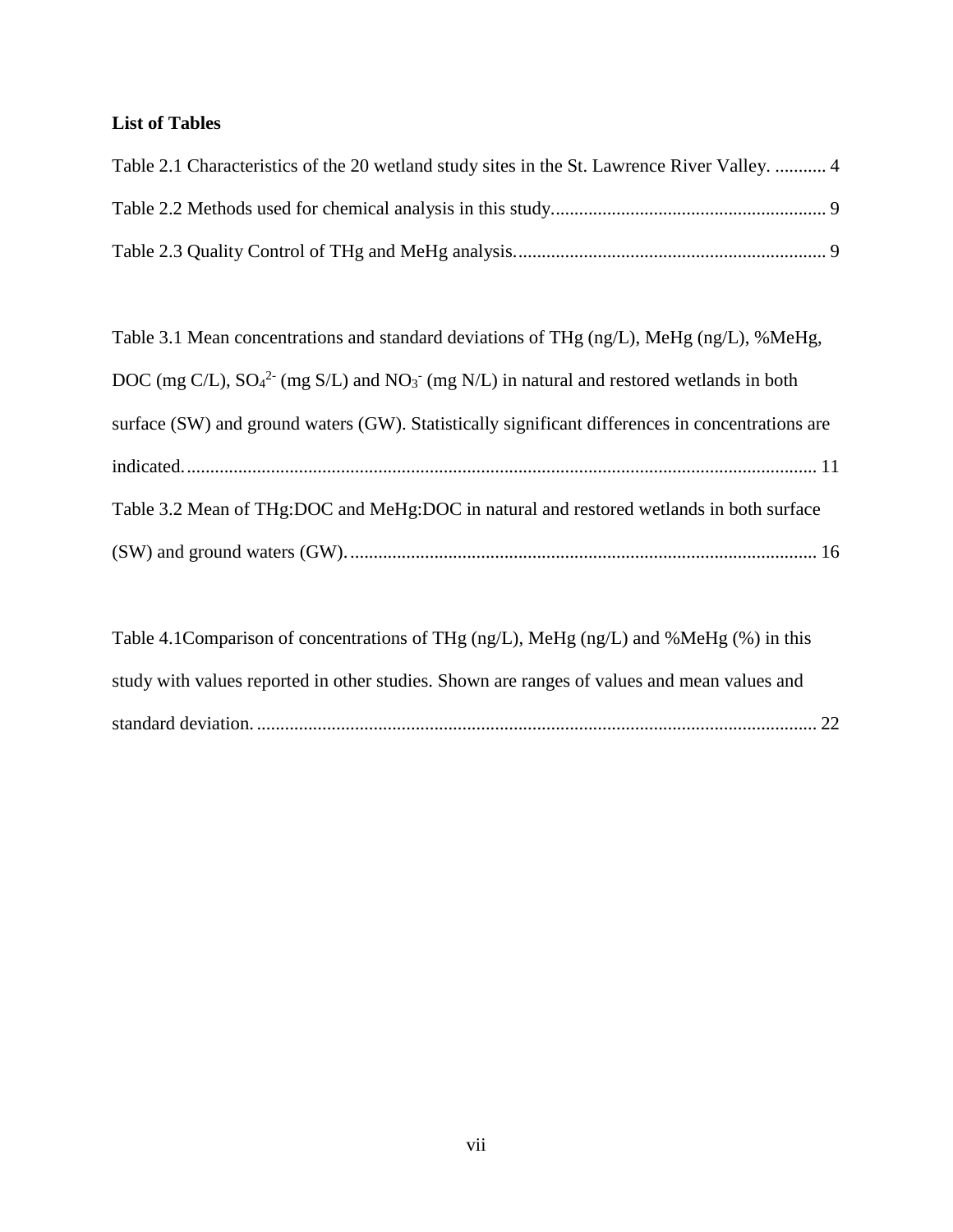### <span id="page-8-0"></span>**List of Figures**

| Figure 2.1 Map showing the location of 20 wetland study sites along St. Lawrence River. Circles |  |
|-------------------------------------------------------------------------------------------------|--|
|                                                                                                 |  |
| Figure 2.2 The fractional distribution of land cover characteristics for watershed of the 20    |  |
|                                                                                                 |  |

[Figure 3.1 Boxplots showing seasonal concentrations of a\) THg in surface waters, b\) THg in](#page-21-0)  [ground waters, \(c\) MeHg in surface waters, d\) MeHg in ground waters, e\) %MeHg in surface](#page-21-0)  waters, and f) [%MeHg in ground waters. The median is represented by the middle line of each](#page-21-0)  [box, hinges represent the 0.25 and 0.75 quartiles, and whiskers represent the minimum and](#page-21-0)  maximum values, [the outlies represent the extremely high values. Natural wetlands are shown by](#page-21-0)  [green, and restored wetlands are shown by orange.......................................................................](#page-21-0) 12 [Figure 3.2 Relationships between concentrations of MeHg and THg in a\) surface waters \(SW\)](#page-22-1)  (NW: slope=0.76,  $r^2$ =0.68, p<0.001; RW: slope=0.42,  $r^2$ =0.52, p<0.001), and b) ground waters (GW) (NW: slope=0.09,  $r^2$ =0.11, p>0.1; RW: slope=0.45,  $r^2$ =0.40, p<0.001). Natural wetlands [\(NW\) are represented by green dots, and restored wetlands \(RW\) are represented by orange](#page-22-1)  [triangles.........................................................................................................................................](#page-22-1) 13 [Figure 3.3 Relationships between concentrations of THg and DOC in a\) surface waters \(SW\)](#page-24-0)  (NW:  $r^2 = 0.21$ , p = 0.040; RW:  $r^2 = 0.07$ , p = 0.019), b) ground waters (GW) (NW:  $r^2 = 0.06$ ,  $p > 0.1$ ; RW:  $r^2 = 0.11$ ,  $p = 0.008$ ; RW – DOC < 8 mg C/L:  $r^2 = 0.31$ ,  $p < 0.001$ ); between MeHg [and DOC in c\) surface waters\(RW –](#page-24-0) DOC > 8 mg C/L:  $r^2 = 0.18$ , p = 0.002), and d) ground waters (RW – DOC < 8 mg C/L:  $r^2 = 0.08$ , p = 0.042); and between %MeHg and DOC in e) surface waters (RW:  $r^2 = 0.22$ ,  $p < 0.001$ ; RW – DOC > 8 mg C/L:  $r^2 = 0.27$ ,  $p < 0.001$ ), and f)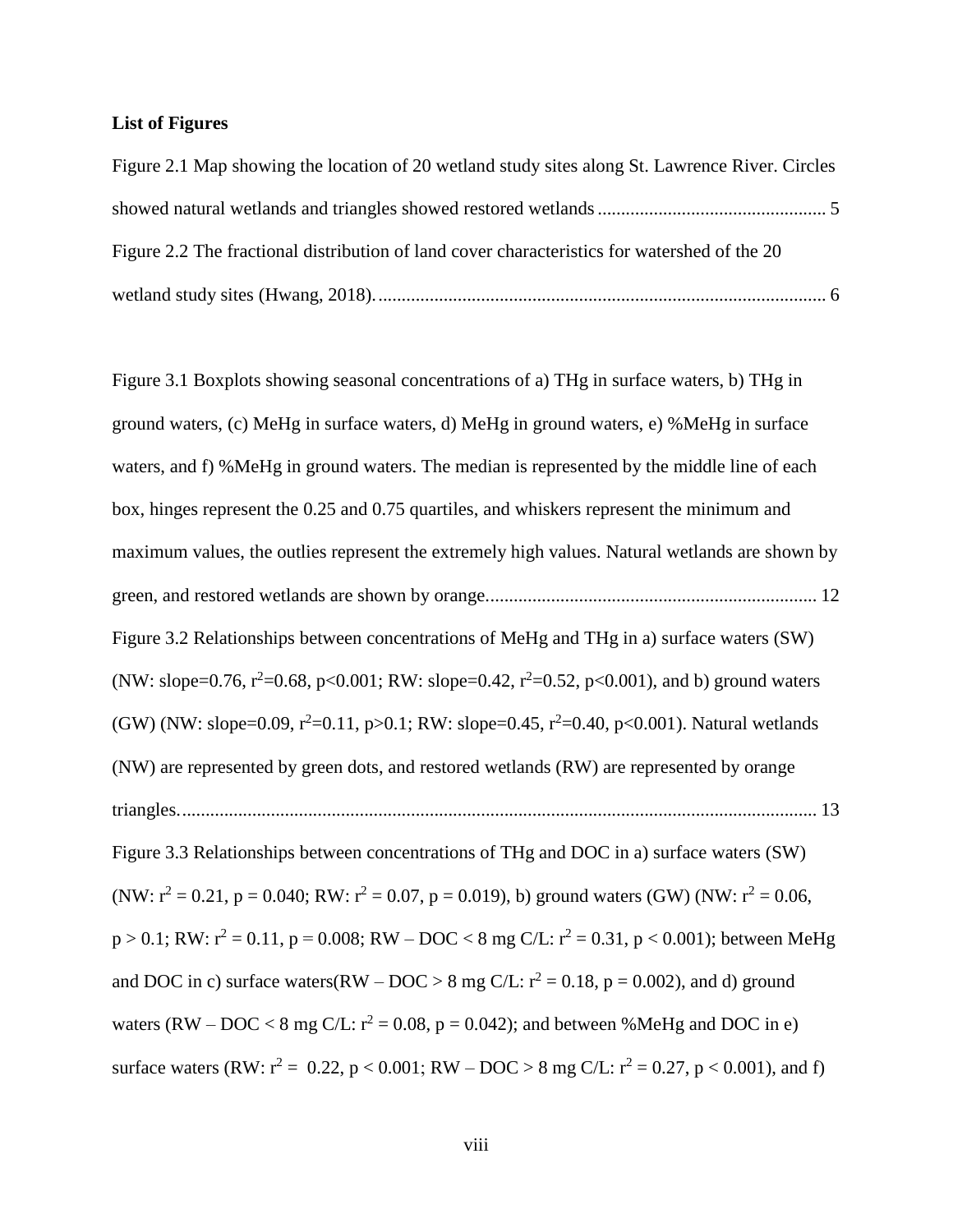[ground waters. Natural wetlands \(NW\) are represented by](#page-24-0) green dots, and restored wetlands (RW) are represented by orange triangles. [...................................................................................](#page-24-0) 15 [Figure 3.4 Boxplots showing seasonal patterns of a\) THg:DOC in surface waters, b\) THg:DOC](#page-26-0)  [in ground waters, \(c\) MeHg:DOC in surface waters, d\) MeHg:DOC in ground waters. The](#page-26-0)  [median is represented by the middle line of each box, hinges represent the 0.25 and 0.75](#page-26-0)  [quartiles, and whiskers represent the minimum and maximum values,](#page-26-0) the outlies represent the [extremely higher values. Natural wetlands are shown by green, and restored wetlands are shown](#page-26-0)  [by orange.......................................................................................................................................](#page-26-0) 17 Figure 3.5 Patterns of MeHg and %MeHg with  $SO_4^2$  and  $NO_3$  concentrations in ground water (GW). a) The relationship between MeHg and  $SO_4^2$ ; b) the relationship between %MeHg and  $SO_4^2$ [; c\) the relationship between MeHg and NO](#page-29-0)<sub>3</sub>; d) the relationship between %MeHg and NO<sub>3</sub>. Green dots – [natural wetlands \(NW\), orange triangles –](#page-29-0) restored wetlands (RW).............. 20 [Figure 3.6 Daily average water tables \(hydraulic heads\) of a\) 4 natural wetlands, and b\) 14](#page-30-1)  [restored wetlands \(sensors of the missed 2 restored wetland were not exact\); as well as average](#page-30-1)  [daily precipitation of nearby weather stations. Blue lines showed water table in ground waters,](#page-30-1)  [and red lines showed water tables in surface waters, green bars showed precipitation based on](#page-30-1)  nearby weather station. [.................................................................................................................](#page-30-1) 21

[Figure 4.1 Depth of ground water wells from soil surface. Green color shows the boxplot of well](#page-32-0)  [depth for natural wetlands, while orange depicts values for restored wetlands. The labeled](#page-32-0)  [numbers are average values, and the average well depths of restored wetlands was significantly](#page-32-0)  [deeper than natural wetlands.........................................................................................................](#page-32-0) 23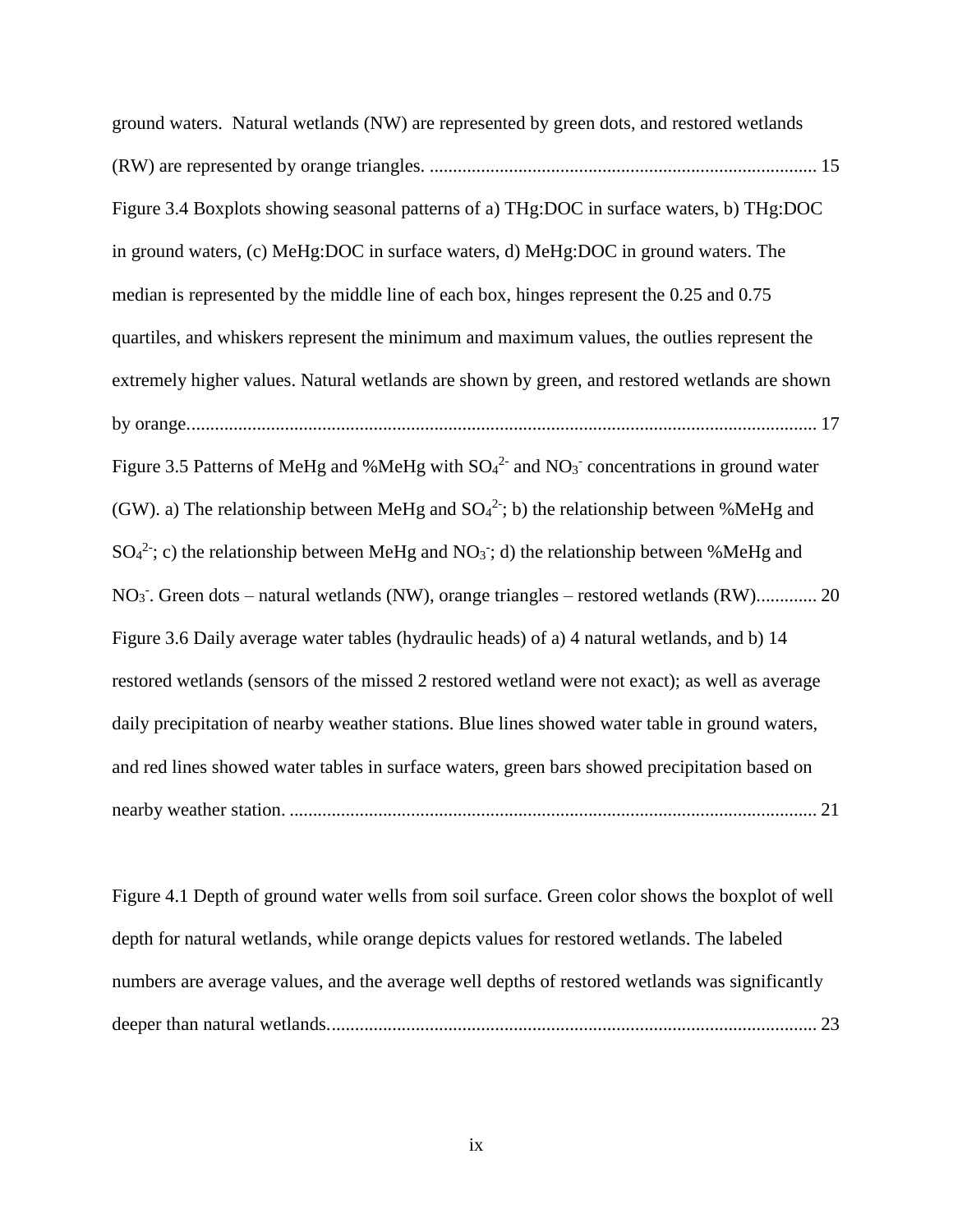### <span id="page-10-0"></span>**1. Introduction**

Wetlands are the interfaces between uplands and surface waters, where soils, sediments, water and biota closely interact (Zillioux et al., 1993). The United States Environmental Protection Agency (EPA) defines wetlands as areas where water covers soil or is present at or near the surface of the soil for all or varying periods during the year [\(https://www.epa.gov/wetlands/what](https://www.epa.gov/wetlands/what-wetland)[wetland\)](https://www.epa.gov/wetlands/what-wetland). Although wetlands only occupy less than 9% of the land area of the Earth, they provide a disproportionate amount of ecosystem services (Zedler and Kercher, 2005). Wetlands are important sites of biogeochemical transformations (Lacerda and Fitzgerald, 2001; Galloway and Branfireun, 2004; Mitchell et al., 2008). Due to water storage and support of reducing environments, wetlands can experience wetting and drying periods under varying hydrologic conditions which facilitate alternating redox cycles (Driscoll et al., 1998; Feng et al., 2014; Wasik et al., 2015; Strickman and Mitchell, 2017).

Wetland loss is a significant environmental issue (National Research Council, 2001). It is estimated that nearly half of global wetland area has been lost over the last two centuries, with the remaining highly degraded (Zedler and Kercher, 2005). Similarly, in the United States, nearly 47% of the total wetland area has been lost since the 1780s (Dahl, 2011; National Research Council, 2001). Wetland disturbance is largely associated with human activities, such agriculture, residential development, silviculture and other land use conversions (Dahl, 2011; Zedler and Kercher, 2005) Conservation programs including Public-Private Partnerships (PPP) have helped conserve and restore wetlands in the Great Lakes watershed. The restored wetlands investigated in this study were restored as a PPP within the St. Lawrence River watershed in New York State.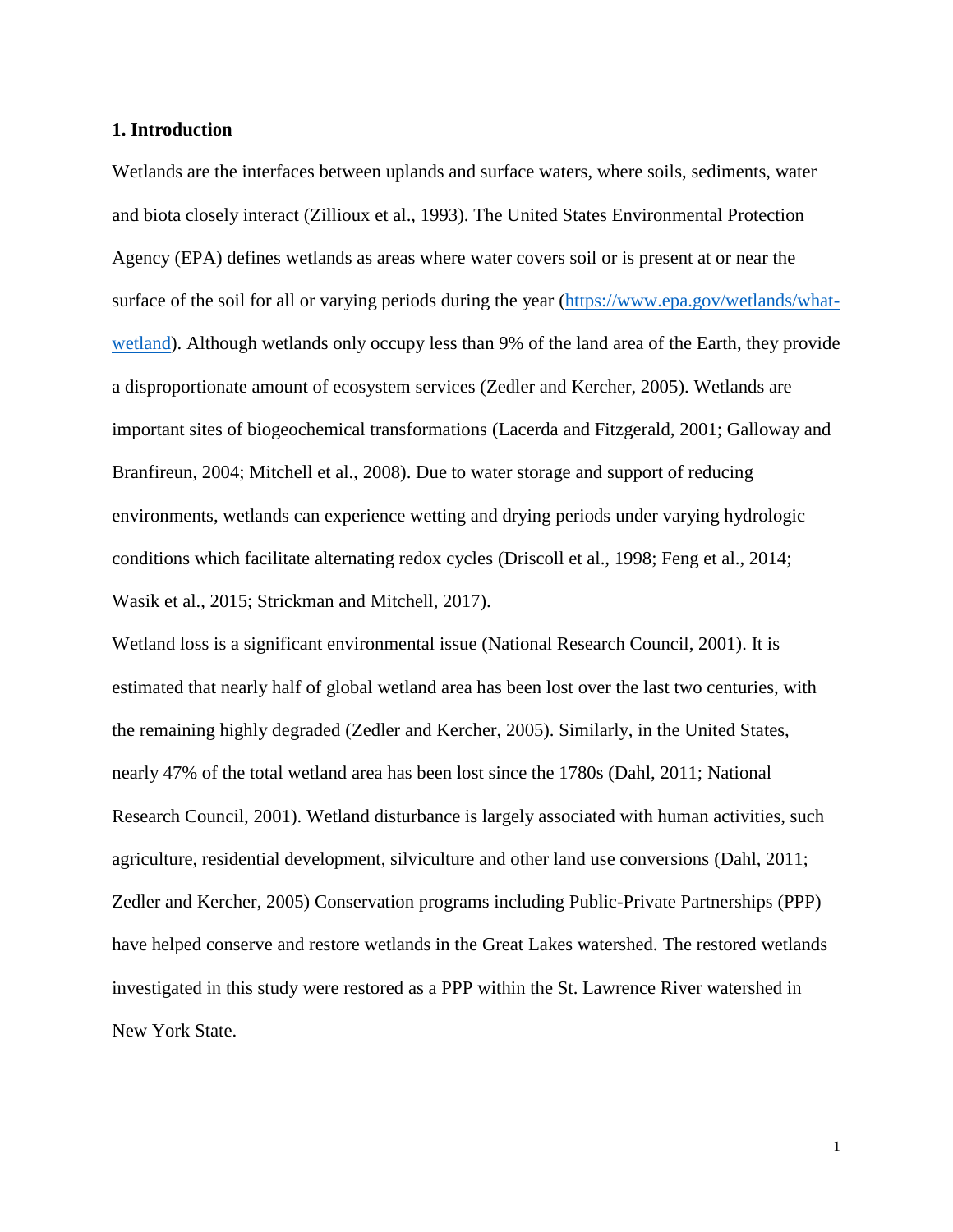Wetlands are important landscape areas for transformations of mercury (Hg). They serve as net sinks for total mercury (THg), and are critical environments for methyl mercury (MeHg) formation and supply to downstream aquatic ecosystems (Galloway and Branfireun, 2004; Driscoll et al., 2007; Selvendiran et al., 2008). Atmospheric deposition is the main source of Hg to most remote aquatic ecosystems (Benoit et al., 2003; Driscoll et al., 2007, 1998; Feng et al., 2014; Fitzgerald et al., 1998). Besides natural sources, Hg is emitted directly to the atmosphere from human activities associated with power plants, smelting and other industrial processes, and artisanal and small-scale gold mining (ASGM) (UNEP, 2013). Moreover, Hg previously deposited to the Earth's surface can be subsequently reduced and remitted back to the atmosphere (Driscoll et al., 2013). Mercury pollution is a global problem, because gaseous elemental mercury emitted to the atmosphere has a long atmospheric residence time (0.5 to one year), before deposition to the Earth's surface (Driscoll et al., 2013; Morel and Amyot, 1998). In wetlands, the accumulation of organic matter and saturated soils promote reducing conditions which allows for the conversion of ionic Hg to MeHg through obligate anaerobic sulfate and iron reducing bacteria and archaea (Benoit et al., 2003; Fleming et al., 2006; Mehrotra and Sedlak, 2005; Podar et al., 2015; Selvendiran et al., 2008). In contrast to THg, only a small amount of MeHg is derived from atmospheric deposition; most is transformed from ionic Hg within ecosystems. *In situ* production of MeHg in fresh water wetlands has been shown to be related to temperature, pH, microbial activity, sulfate, nitrate and dissolved organic carbon concentrations and hydrologic conditions (Zillioux, et al., 1993; Benoit et al., 2003; Selvendiran et al*.*, 2008; Todorova et al*.*, 2009). MeHg strongly bioaccumulates and biomagnifies in the aquatic food chains, and generally drives human and wild life exposure (Wasik et al., 2015; Lacerda and Fitzgerald, 2001; Selvendiran et al., 2008; Zillioux et al., 1993). MeHg is a neurotoxic substance,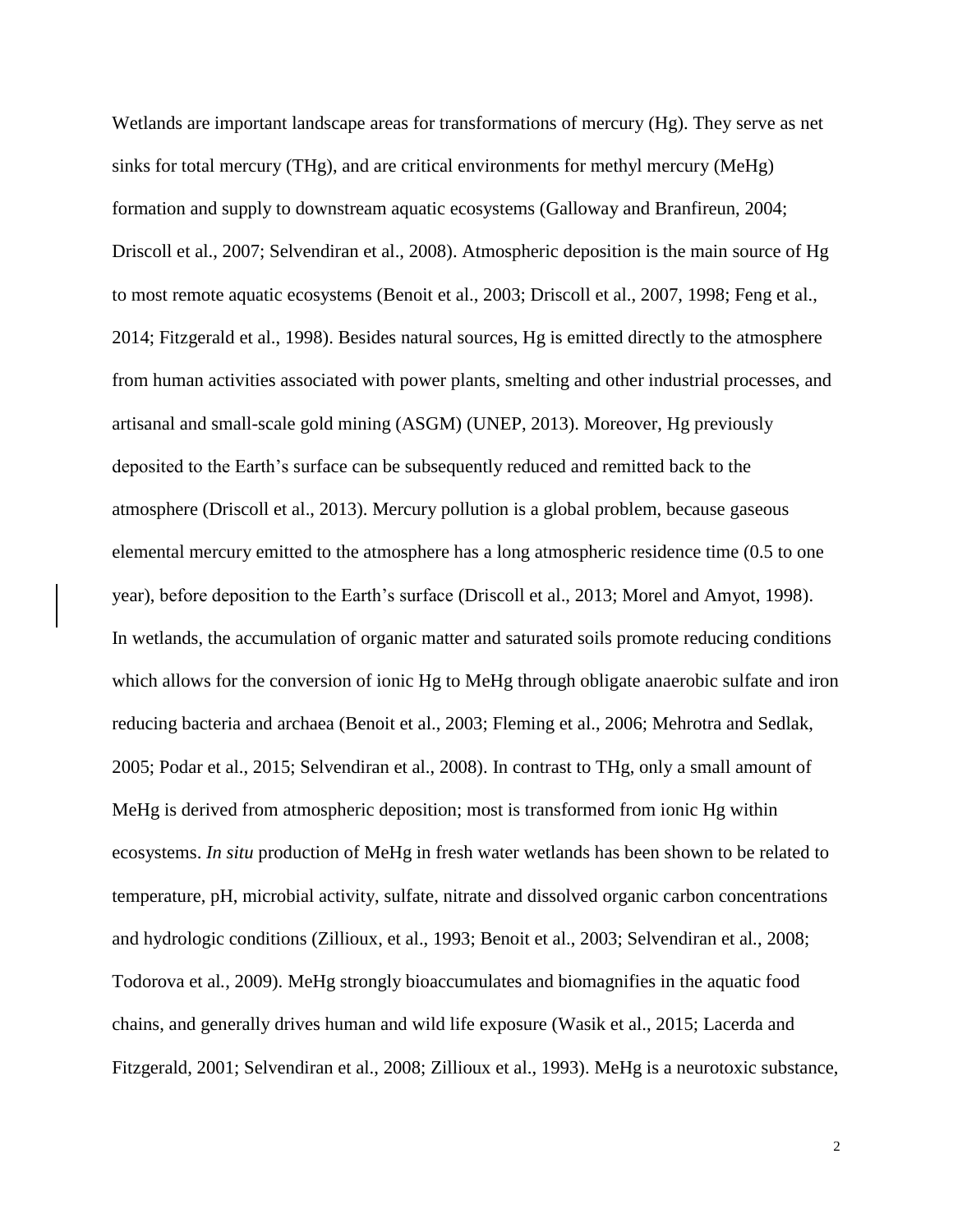which is especially problematic for young children and women of child-bearing age (Benoit et al., 2003; Driscoll et al., 2007; Galloway and Branfireun, 2004; Lacerda and Fitzgerald, 2001). Minamata disease is caused by elevated exposure to MeHg, primarily through consumption of fish and to a lesser extent contaminated MeHg rice (Kwon et al., 2018; Li et al., 2010; Zhang, Feng et al., 2010; Wasik et al., 2015).

Freshwater wetlands are sensitive to Hg pollution (Driscoll et al., 2007). Understanding the biogeochemical processing and cycling of Hg in wetlands is critical to assessment of the risk of Hg in polluted areas (Lacerda and Fitzgerald, 2001). Many studies have demonstrated the function of restored wetlands, such as providing water storage, facilitating carbon sequestration and improving water quality (Hogan et al., 2004; Verhoeven et al., 2006; Woltemade, 2000). However, fewer studies have examined Hg cycling and MeHg production in restored wetlands (Gilmour, 2011; Hogan et al., 2004; Park et al., 2012; Zedler and Kercher, 2005). In this thesis, I measured the chemical and hydrological characteristics of both surface and ground waters from 16 restored wetlands and four natural wetlands near St. Lawrence River in New York State. I compared concentrations of total (THg) and methyl Hg (MeHg) from surface and ground waters in these natural and restored wetlands.

### <span id="page-12-0"></span>**2. Materials and Methods**

### <span id="page-12-1"></span>**2.1 Site Description**

Twenty wetland sites along St. Lawrence River in New York State (Figure 2.1, Table 2.1) were selected for this study. The St. Lawrence River is one of the largest rivers in the world, and an important water resource for both the United States and Canada. Among these wetland sites, four are natural wetlands and the remaining 16 are restored wetlands, of varying age and characteristics. The latitude and longitude ranges of the study wetlands is from 44.1 to 45.0°N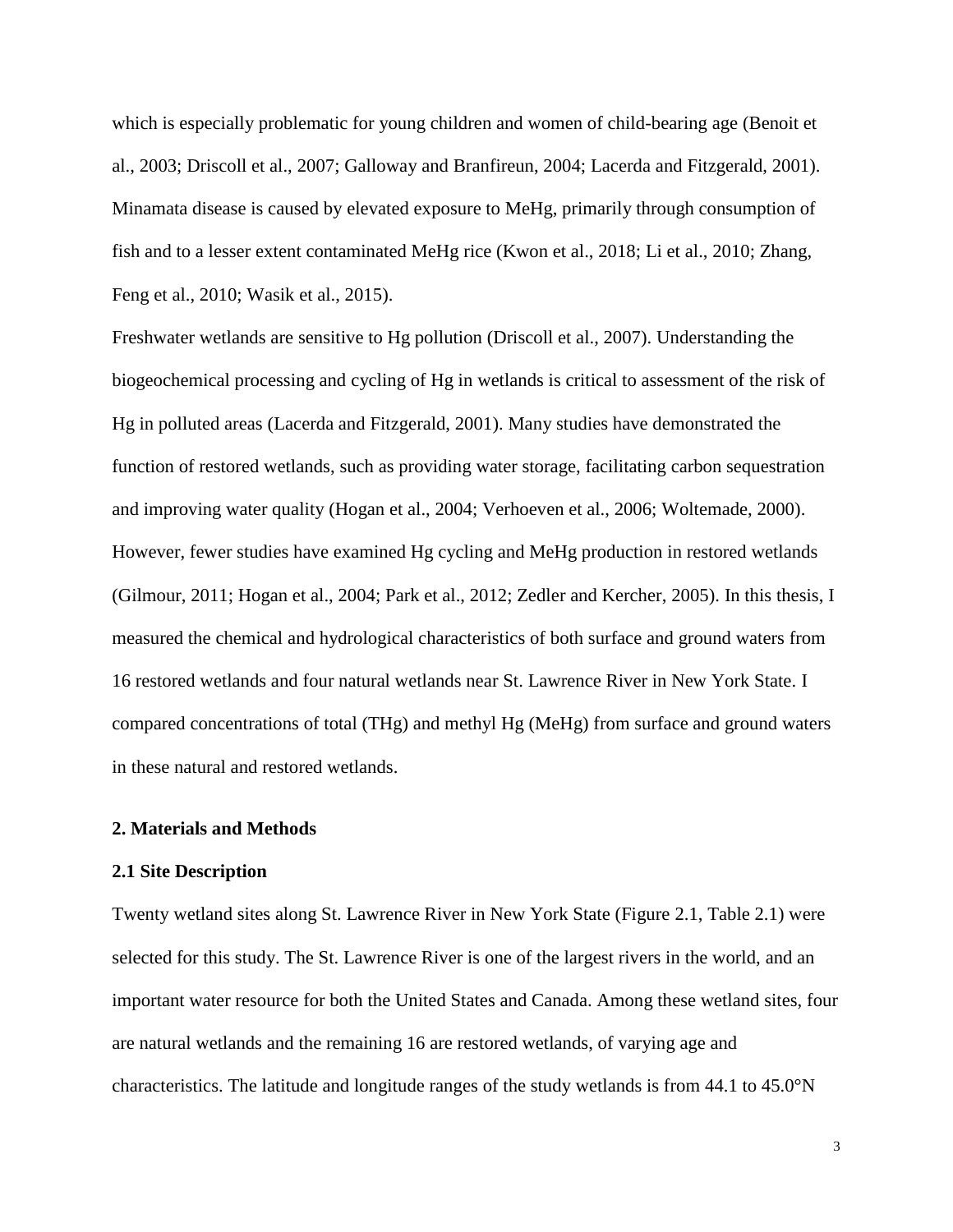and 74.5 to76.0°W, respectively. The climate is humid continental. Meteorological data were obtained for five regional sites from Climate Data Online (CDO) of the National Oceanic and Atmospheric Administration (NOAA) National Centers for Environmental Information website [\(http://www.ncdc.noaa.gov/cdo-web/\)](http://www.ncdc.noaa.gov/cdo-web/) for the period 1989-2010. The average temperature in winter (from December to February) is -6.4 °C, in summer (from June to August) is 19.4 °C, in spring (from March to May) is 5.6°C, and in fall (from September to November) is 8.6°C. Annual average precipitation from five nearby weather stations is  $961 \pm 79$  mm. The highest quantity of precipitation over the annual cycle occurs in fall.

The historical data suggest that the temperature of the study region is cool, with abundant precipitation.

| <b>Site</b>     | Latitude<br>$(\text{deg } N)$ | Longitude<br>$(\text{deg } W)$ | Pond<br>Area(ha) | Watershed<br>Area(ha) | Wetland<br><b>Type</b> | Pond<br>Depth (m) | Wetland<br>Age (years) |
|-----------------|-------------------------------|--------------------------------|------------------|-----------------------|------------------------|-------------------|------------------------|
| <b>BAR</b>      | 44.2603                       | 75.9297                        | 3.09             | 653.3                 | Restored               | 0.69              | 24                     |
| <b>BRA</b>      | 44.8661                       | 74.7189                        | 4.18             | 578.5                 | Natural                | 2.09              | <b>NA</b>              |
| <b>BUC</b>      | 44.2053                       | 75.6519                        | 3.33             | 65.8                  | Restored               | 0.73              | 11                     |
| <b>CUT</b>      | 44.5889                       | 75.3397                        | 0.17             | 16.3                  | Restored               | 1.01              | 7                      |
| <b>FIC</b>      | 44.4978                       | 75.5789                        | 3.99             | 13.9                  | Natural                | 0.60              | <b>NA</b>              |
| <b>GAR</b>      | 44.3094                       | 75.9500                        | 3.45             | 6.5                   | Restored               | 0.79              | <b>NA</b>              |
| <b>HMP</b>      | 44.7208                       | 74.9453                        | 3.46             | 512.4                 | Restored               | 1.21              | <b>NA</b>              |
| <b>JAC</b>      | 44.5236                       | 75.5022                        | 0.12             | 18.0                  | Restored               | 3.40              | <b>NA</b>              |
| <b>JBN</b>      | 44.5700                       | 75.6488                        | 0.21             | 8.7                   | Restored               | 0.92              | <b>NA</b>              |
| <b>JEW</b>      | 44.6817                       | 75.0275                        | 2.73             | 32.8                  | Restored               | 0.87              | 9                      |
| <b>KOG</b>      | 44.6050                       | 75.0558                        | 3.14             | 126.8                 | Restored               | 0.88              | 11                     |
| <b>LSB</b>      | 44.4294                       | 75.6544                        | 4.05             | 35.9                  | Natural                | 1.27              | <b>NA</b>              |
| <b>MEI</b>      | 44.9633                       | 74.4644                        | 0.07             | 5.5                   | Restored               | 0.99              | <b>NA</b>              |
| <b>MON</b>      | 44.8564                       | 74.5306                        | 0.24             | 82.9                  | Restored               | 1.46              | <b>NA</b>              |
| PHI             | 44.2092                       | 76.0136                        | 0.84             | 26.1                  | Restored               | 1.19              | <b>NA</b>              |
| PO <sub>O</sub> | 44.6306                       | 75.4086                        | 0.89             | 5.4                   | Restored               | 0.75              | <b>NA</b>              |
| <b>SIM</b>      | 44.5437                       | 75.6906                        | 0.44             | 7.2                   | Restored               | 1.22              | 8                      |
| <b>SMI</b>      | 44.0725                       | 75.9703                        | 0.91             | 7.8                   | Restored               | 0.99              | 22                     |
| <b>SPE</b>      | 44.5379                       | 75.1407                        | 3.58             | 48.0                  | Natural                | 0.94              | <b>NA</b>              |
| <b>ZUF</b>      | 44.7914                       | 75.2597                        | 1.49             | 22.6                  | Restored               | 1.14              | <b>NA</b>              |

<span id="page-13-0"></span>Table 2.1 Characteristics of the 20 wetland study sites in the St. Lawrence River Valley.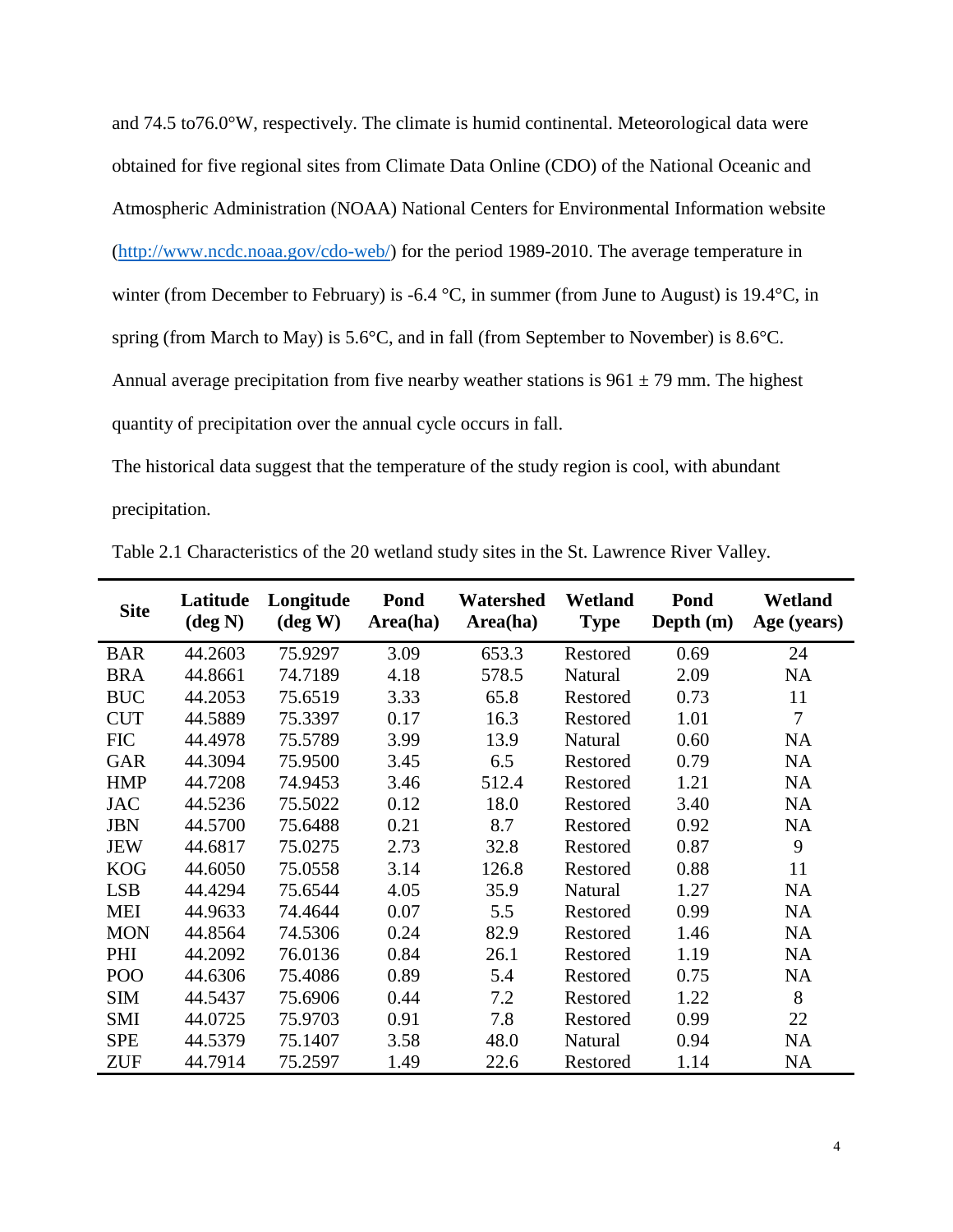

<span id="page-14-0"></span>Figure 2.1 Map showing the location of 20 wetland study sites along St. Lawrence River. Circles showed natural wetlands and triangles showed restored wetlands.

Wetland enhancement involved placement of a berm for stage control and increased area. Wetlands were also "enhanced" by reversing agricultural drainage "improvements" such as drainage ditches. Berms were generally constructed from excavated material. The impoundments typically have a control structure for outlet. Most wetlands have first order streams unless they are bank overflow sites adjacent to a stream/ river. All wetland ponds are shallow  $(1.15 \pm 0.59$ m) with a small surface area  $(2.39 \pm 1.61 \text{ ha})$  (Table 2.1). From water column temperature observations, these wetlands were under well-mixed throughout the year (Hwang, 2018).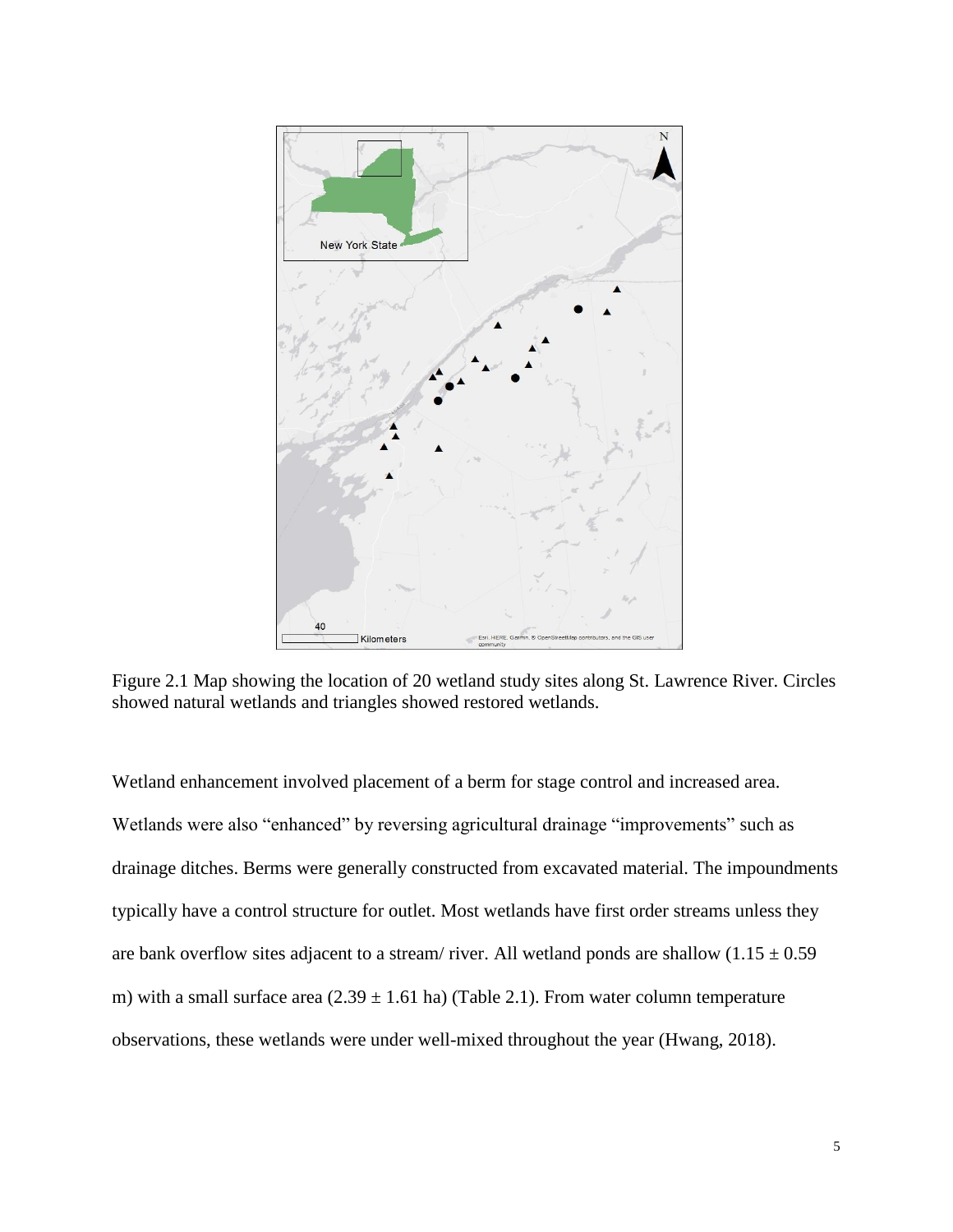The dominant land cover of the watersheds adjacent to the wetlands includes agriculture (pasture/hay and cultivated crops)  $(36.6\% \pm 28.1\%)$ , and forest (deciduous, evergreen and mixed) (35.3  $\pm$  26.9%) and wetlands (13.3  $\pm$  11.0%) (Figure 2.2). For natural wetlands, the main land cover is forest, ranging from 39.8% to 84.7% (mean  $= 65.1\%$ , n  $= 4$ ). In contrast, the main land cover for restored wetlands is agriculture, although the fraction of agriculture watershed land cover is highly variable, ranging from 12.4% to 89.3% (mean =  $43.9\%$ , n = 16) (Figure 2.2).



<span id="page-15-1"></span>Figure 2.2 The fractional distribution of land cover characteristics for watershed of the 20 wetland study sites (Hwang, 2018).

### <span id="page-15-0"></span>**2.2 Pond waters and ground waters sampling**

Measurements of both surface waters and ground waters were conducted at the 20 wetland sites for water stage and water quality conditions. Ground water wells made of 5cm diameter PVC pipes were installed in the upland adjacent to the wetlands. Wells were placed upslope of the wetlands to represent ground water contributions to the wetlands and were used to understand change in ground water stage, flux into or out of the associated wetland and sample for water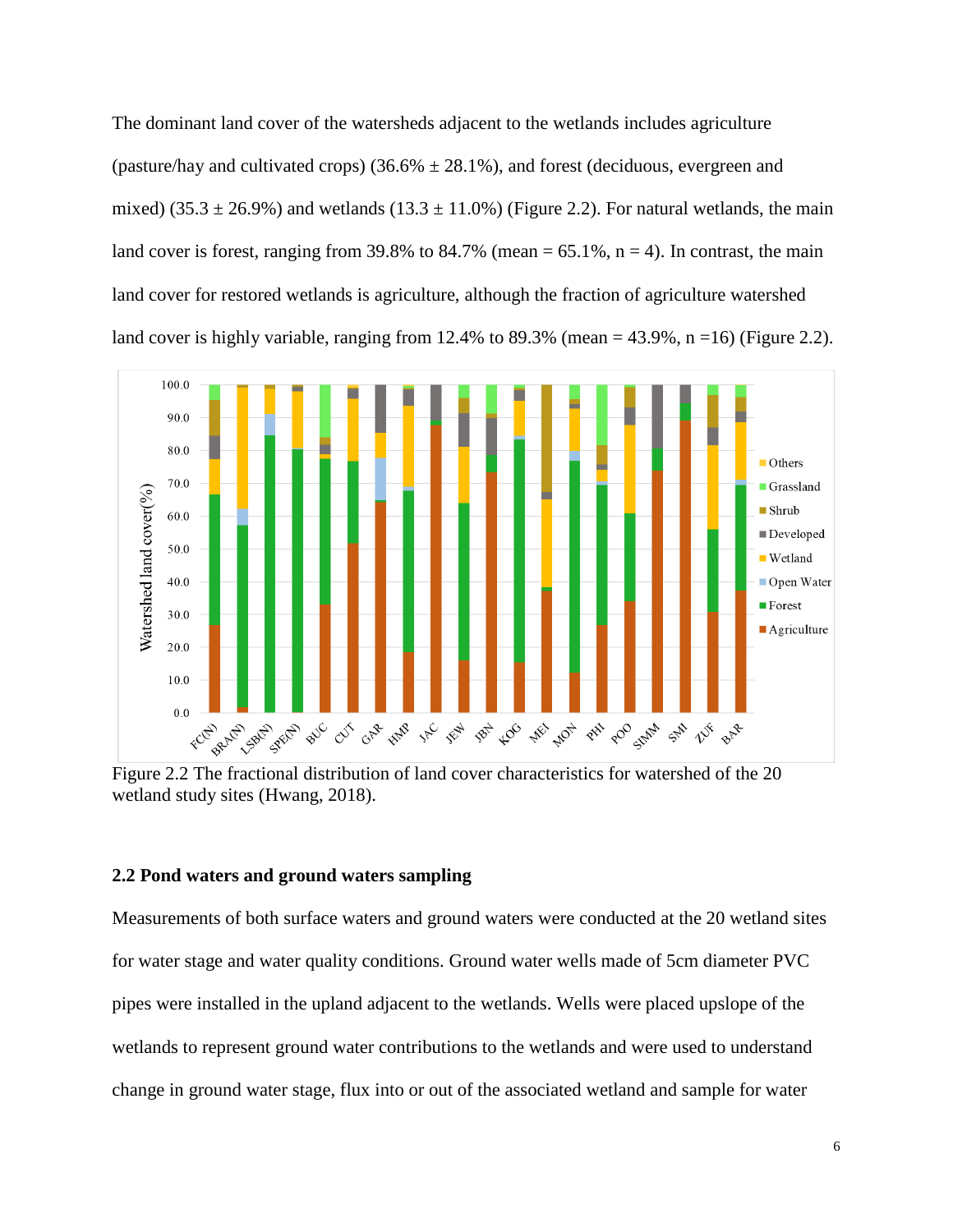chemistry. The average depth of the wells from soil surface to the bottom pipe is  $1.11 \pm 0.35$  m; the depths for natural and restored wetlands ranged from 1.08 to 2.01, and from 0.38 to 1.40, respectively (Hwang, 2018). Levels of surface and ground water were measured hourly using gauge pressure sensors (U20 HOBO data loggers, Onset Computer Corporation, Bourne, MA, USA), which were placed at the bottom, and approximately deepest location of wetland ponds and in the upslope groundwater wells.

Each wetland was sampled on five dates from May to October in 2015. Teflon bottles were used to collect water samples, which were double bagged and contained 0.4% HCl prior to collection. The "clean hands/dirty hands" technique was used for sample collection (EPA, 2002, Method 1631, Version E). The dirty-hands person opened the outside bag, and the clean-hands person opened the inside bag, removing the sample bottle from inside the bag. The acid solution in the sample bottle was deposited into a waste-carboy. Before collecting pond waters, Teflon bottles were rinsed three times with the water to be sampled. When collecting pond samples, bottles were submerged completely beneath the water surface, making sure no air was entrained in the sample container. Nearly all pond sample sites were located near the wetland outlet. Ground water samples were collected by pumping water from piezometers. The collection flask and tubing were rinsed with about 10 mL samples of water three times before sample collection. On occasion the quantity of ground water was limited at some sites, especially during the dry season (from July to September). During these periods, Milli-Q water was used to rinse the flask and tubing twice before collection, with the third and final rinse conducted with sample water. Similar to surface water collections, the "clean hands/dirty hands" technique was used to sample groundwater. During the dry season, from June to August, on some sampling dates there was inadequate water in the piezometers to collect samples.

7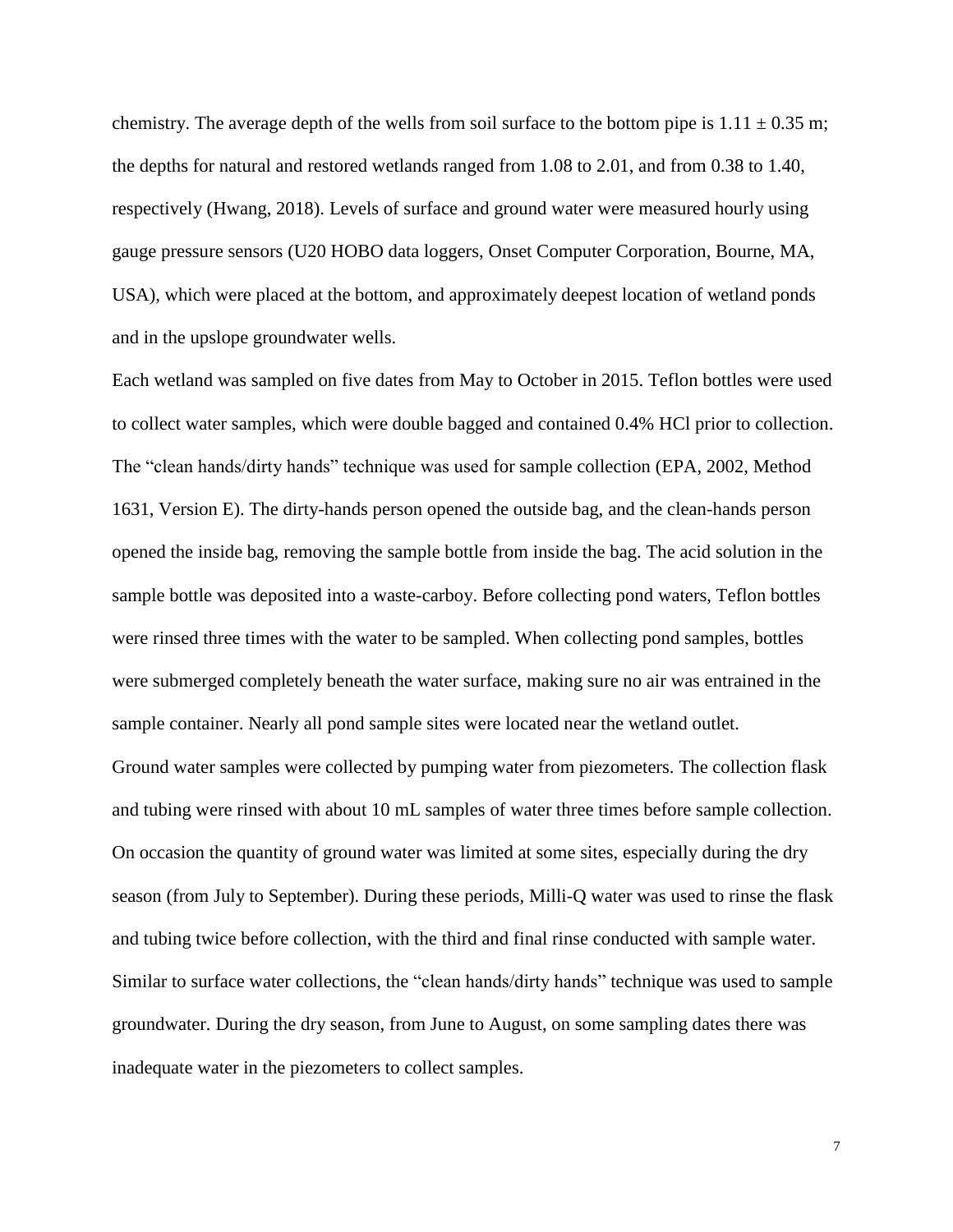Water samples were kept in coolers with ice after collection, then transported to the laboratory at Syracuse University for analysis. Half of the water samples were filtered within 48 hours of collection, using the 0.45um Millipore Express PLUS PES membrane filter for analysis of concentrations of total and methyl Hg. The filtered samples were placed into 250 mL Teflon bottles, and 0.4% HCl was added as a preservative. The unfiltered remaining sample was poured into polypropylene bottles for analysis of major solutes and nutrients. All samples were stored at 4°C until analysis.

### <span id="page-17-0"></span>**2.3 Chemical analyses**

The methods used for chemical analysis of collected water samples are summarized in Table 2.2. Quality control was applied through duplicate sampling, instrument detection limits, initial and ongoing precision recovery, initial calibration verification (ICV), continuous calibration verification (CCV), initial calibration blank (ICB), continuous calibration blank (CCB), method blanks (MB), matrix spike (MS), and matrix spike duplicates (MSD). Before analyzing samples, standard calibration curves were performed. All blanks were less than the method detection limit, 0.2 ng/L for THg and 0.002 ng/L for MeHg respectively. Nearly all recoveries of standards and spikes were in the range of acceptance criteria (Table 2.3).

### <span id="page-17-1"></span>**2.3 Data analyses**

All results are presented as a mean  $\pm$  standard error. Statistical comparisons of Hg variables among surface and ground waters, wetland types, seasonal change, well depths and wetland ages were made with a mixed - model analysis of variance (ANOVA). All statistically significant relationships and differences were determined at  $\alpha \leq 0.05$ . Relationships between Hg concentrations and ancillary variables were performed with linear regression. All statistical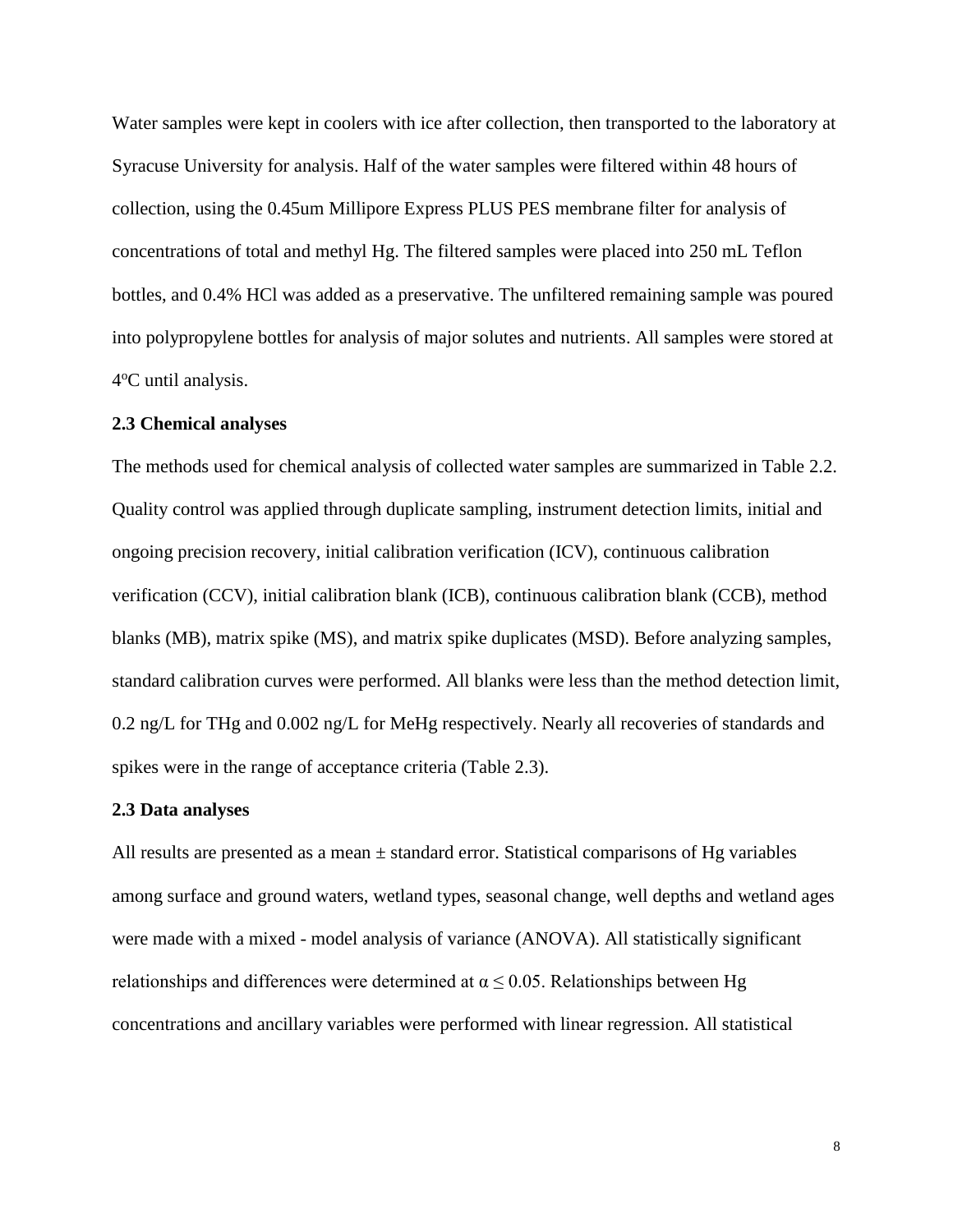analyses were conducted using R, package version 2.0.6 (R Core Team, 2017) and Mini Tab 17

(Minitab, Inc. 2014).

<span id="page-18-2"></span>

| Table 2.2 Methods used for chemical analysis in this study. |  |  |  |
|-------------------------------------------------------------|--|--|--|
|-------------------------------------------------------------|--|--|--|

| Parameter                                   | Method                                                                                                                                                | Reference                                     |
|---------------------------------------------|-------------------------------------------------------------------------------------------------------------------------------------------------------|-----------------------------------------------|
| THg                                         | Tekran 2600 Automated Total Mercury<br>Analyzer, Oxidation, purge and trap,<br>desorption, and cold-vapor atomic<br>fluorescence spectrometry (CVAFS) | U.S. EPA. Method<br>1631, Revision E,<br>2002 |
| MeHg                                        | Tekran model 2500<br>Distillation, aqueous methylation, purge and<br>trap, desorption, and cold-vapor atomic<br>fluorescence spectrometry (CVAFS)     | U.S. EPA. Method<br>1630, 2001                |
| <b>Dissolved</b><br>Organic Carbon<br>(DOC) | UV-enhanced persulfate oxidation on a<br>Tekmar-Dohrmann Phoenix 8000 (5310C)                                                                         | APHA/AWWA/WEF,<br>1998                        |
| $SO_4{}^{2}$ , $NO_3{}^{-}$                 | Ion Chromatography with chemical<br>suppression of eluent conductivity (4110B)                                                                        | APHA/AWWA/WEF,<br>1998                        |

<span id="page-18-3"></span>Table 2.3 Quality Control of THg and MeHg analysis.

| <b>Quality Control</b>                                       |       | Thg-%Recovery<br><b>Quality Control</b> |             | MeHg-%Recovery                                    |        |       |    |
|--------------------------------------------------------------|-------|-----------------------------------------|-------------|---------------------------------------------------|--------|-------|----|
| (QC)                                                         | Mean  | Std                                     | $\mathbf n$ | (QC)                                              | Mean   | Std   | n  |
| Continuing<br>Calibration<br>Verification (CCV)              | 97.6% | 6.7%                                    | 89          | Continuing<br>Calibration<br>Verification (CCV)   | 97.9%  | 8.9%  | 58 |
| <b>Quality Control</b><br>Sample (QCS)                       | 94.4% | 10.0%                                   | 8           | Primers                                           | 97.4%  | 12.2% | 10 |
| Matrix<br>Spike/Matrix Spike<br>Duplicate sample<br>(MS/MSD) | 94.0% | $9.2\%$                                 | 72          |                                                   |        |       |    |
| <b>Ongoing Precision</b><br>and Recovery<br>(OPR)            | 99.4% | 12.6%                                   | 22          | <b>Ongoing Precision</b><br>and Recovery<br>(OPR) | 106.0% | 14.2% | 15 |

### <span id="page-18-0"></span>**3. Results**

### <span id="page-18-1"></span>**3.1 Mercury concentrations in surface and ground waters**

The average concentrations of total mercury (THg) and methyl mercury (MeHg) in surface

waters (THg =  $1.11 \pm 0.77$  ng/L; MeHg =  $0.51 \pm 0.50$  ng/L) were approximately two and three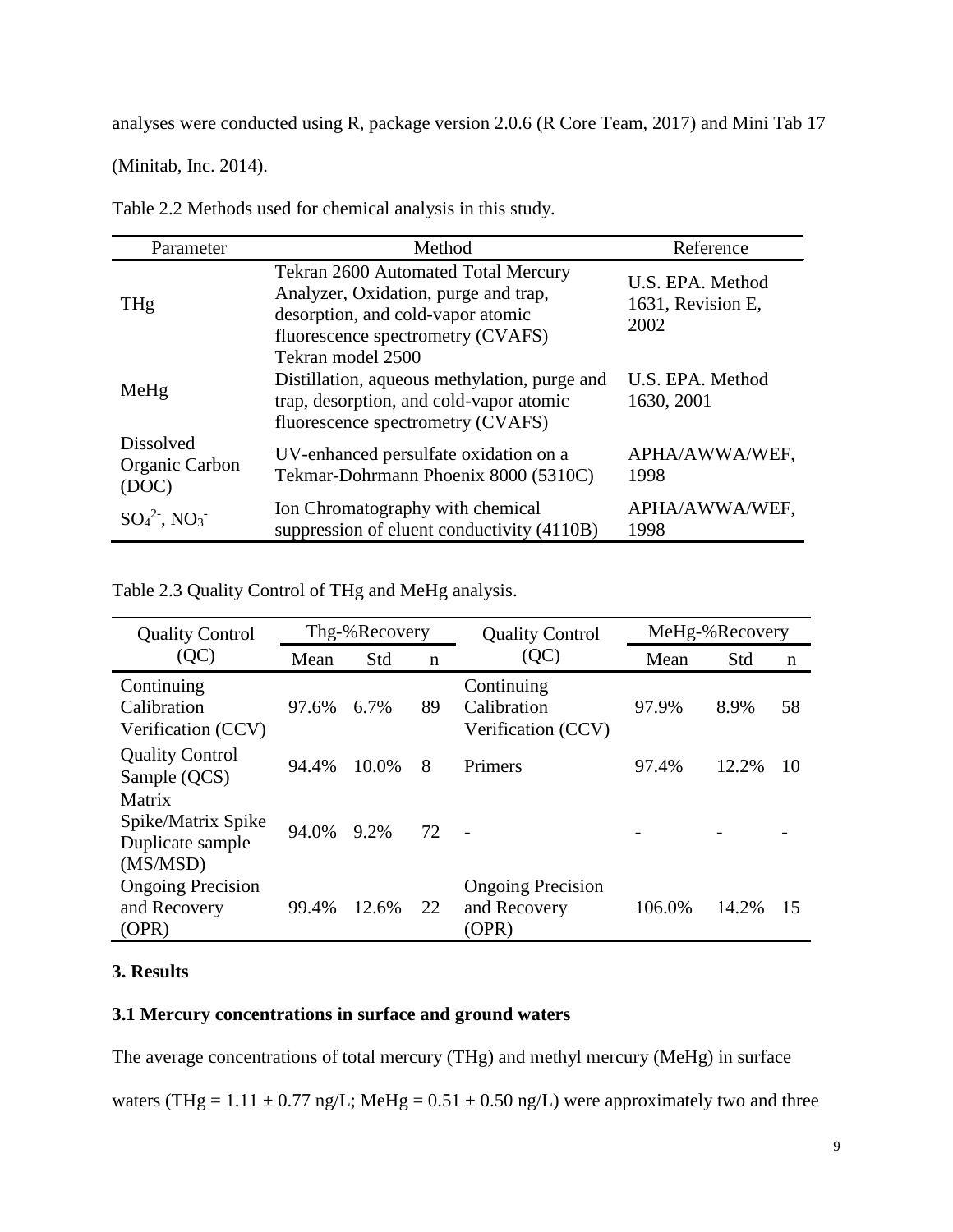times higher, respectively, than values in ground waters (THg =  $0.38 \pm 0.35$  ng/L; MeHg=  $0.13 \pm 0.35$ 0.19 ng/L; Table 3.1). Although the variability in concentrations of Hg species was large across the study sites, the differences between surface and ground waters were statistically significant for each sampling event ( $p < 0.001$ ). The values of %MeHg ((MeHg/THg)\*100) in the study wetland sites were high in both surface  $(43.4 \pm 25.6\%)$  and ground waters  $(38.8 \pm 27.6\%)$ , with no differences between these types of waters  $(p > 0.1)$ .

#### <span id="page-19-0"></span>**3.2 Mercury in natural and restored wetlands**

For surface waters, the mean concentrations of THg and MeHg in restored wetlands were not significantly different from values in natural wetlands  $(p > 0.1)$  (Table 3.1). In ground waters, however, the average concentration of THg in restored wetlands was higher than natural wetlands  $(p = 0.003)$  (ANOVA), with significant differences occurring in each month during the study period. While the mean concentration of MeHg ground waters of restored wetlands was around three times higher than in natural wetlands, this difference was not statistically significant  $(p = 0.064)$ . The mean values of %MeHg in natural and restored wetlands were similarly high, without significant differences (Table 3.1). As the wetlands exhibited high fractions of THg occurring as MeHg (%MeHg), there were relatively strong relationships between concentrations of MeHg and THg, except for ground waters in natural wetlands (Figure 3.2). Seasonal patterns of THg and MeHg concentrations and %MeHg in natural and restored wetlands were similar. In surface waters, THg and MeHg concentrations increased from May to June and then decreased during the low flow period in August. Concentrations increased again in September and then decreased from September to October. %MeHg values in surface waters were higher in May and September, and lower in October. In ground waters, THg concentrations increased from May to June and gradually decreased from June to October. %MeHg and MeHg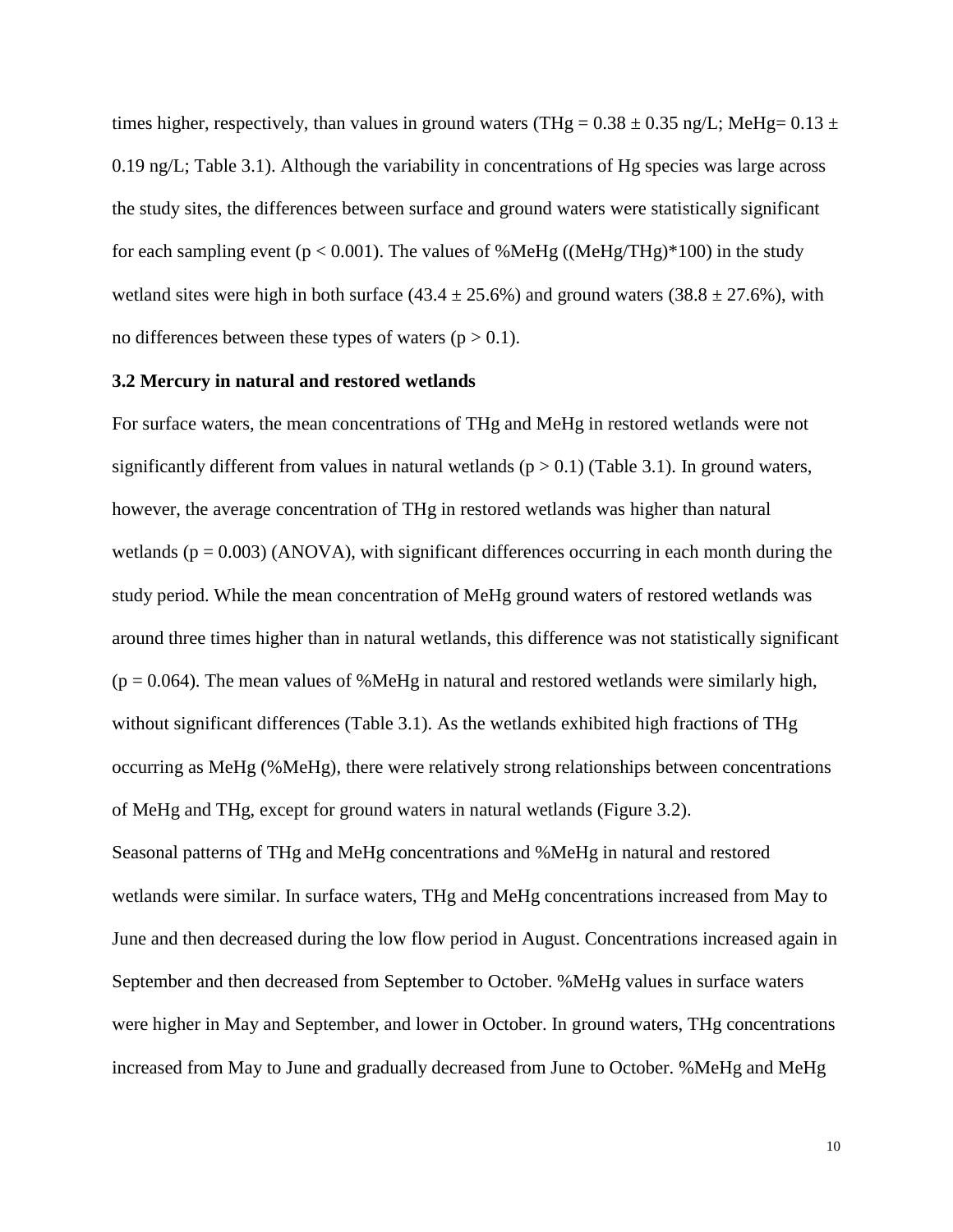concentrations in ground waters exhibited no obvious seasonal change (ANOVA) (Figure 3.1).

<span id="page-20-0"></span>Table 3.1 Mean concentrations and standard deviations of THg (ng/L), MeHg (ng/L), %MeHg, DOC (mg C/L),  $SO_4^2$ <sup>-</sup> (mg S/L) and NO<sub>3</sub><sup>-</sup> (mg N/L) in natural and restored wetlands in both surface (SW) and ground waters (GW). Statistically significant differences in concentrations are indicated.

| Water Type | <b>Wetland Type</b> | THg(ng/L)                         | Meflg(ng/L)         | %MeHg              |
|------------|---------------------|-----------------------------------|---------------------|--------------------|
| <b>SW</b>  | Natural             | $0.98 \pm 0.62(A^{**})$           | $0.44 \pm 0.58(A)$  | $36.7 \pm 27.5(A)$ |
|            | Restored            | $1.14 \pm 0.81(A^{**})$           | $0.53 \pm 0.48(A)$  | $45.1 \pm 25.0(A)$ |
| <b>GW</b>  | <b>Natural</b>      | $0.18 \pm 0.14$ (B <sup>*</sup> ) | $0.06 \pm 0.04$ (B) | $36.8 \pm 24.0(A)$ |
|            | Restored            | $0.44 \pm 0.38(A^*)$              | $0.15 \pm 0.21(A)$  | $39.5 \pm 28.8(A)$ |

| Water Type | <b>Wetland Type</b> | DOC(mg C/L)            | $SO_4^2$ (mg S/L)       | $NO3$ (mg N/L)          |
|------------|---------------------|------------------------|-------------------------|-------------------------|
| <b>SW</b>  | Natural             | $12.6 \pm 3.2(A^{**})$ | $0.68 \pm 1.23$ (B**)   | $0.25 \pm 0.27(A^*)$    |
|            | Restored            | $11.8 \pm 3.7(A^*)$    | $2.22 \pm 2.58(A^{**})$ | $0.25 \pm 0.25 (A^*)$   |
|            | <b>Natural</b>      | $2.7 \pm 1.5(A)$       | $3.71 \pm 2.17$ (B**)   | $0.08 \pm 0.08$ (B**)   |
| <b>GW</b>  | Restored            | $3.5 \pm 3.2(A)$       | $8.44 \pm 7.74(A^{**})$ | $0.37 \pm 0.45(A^{**})$ |

Note:  $A^{**}$  and  $B^{**}$ : there was statistically different between natural and restored wetlands;  $A^{**}$ and  $A^{**}$ : there was difference, but the difference was not significant;  $A^*$  and  $A^*$ : there was no obvious difference.



Wetland Type = NW = RW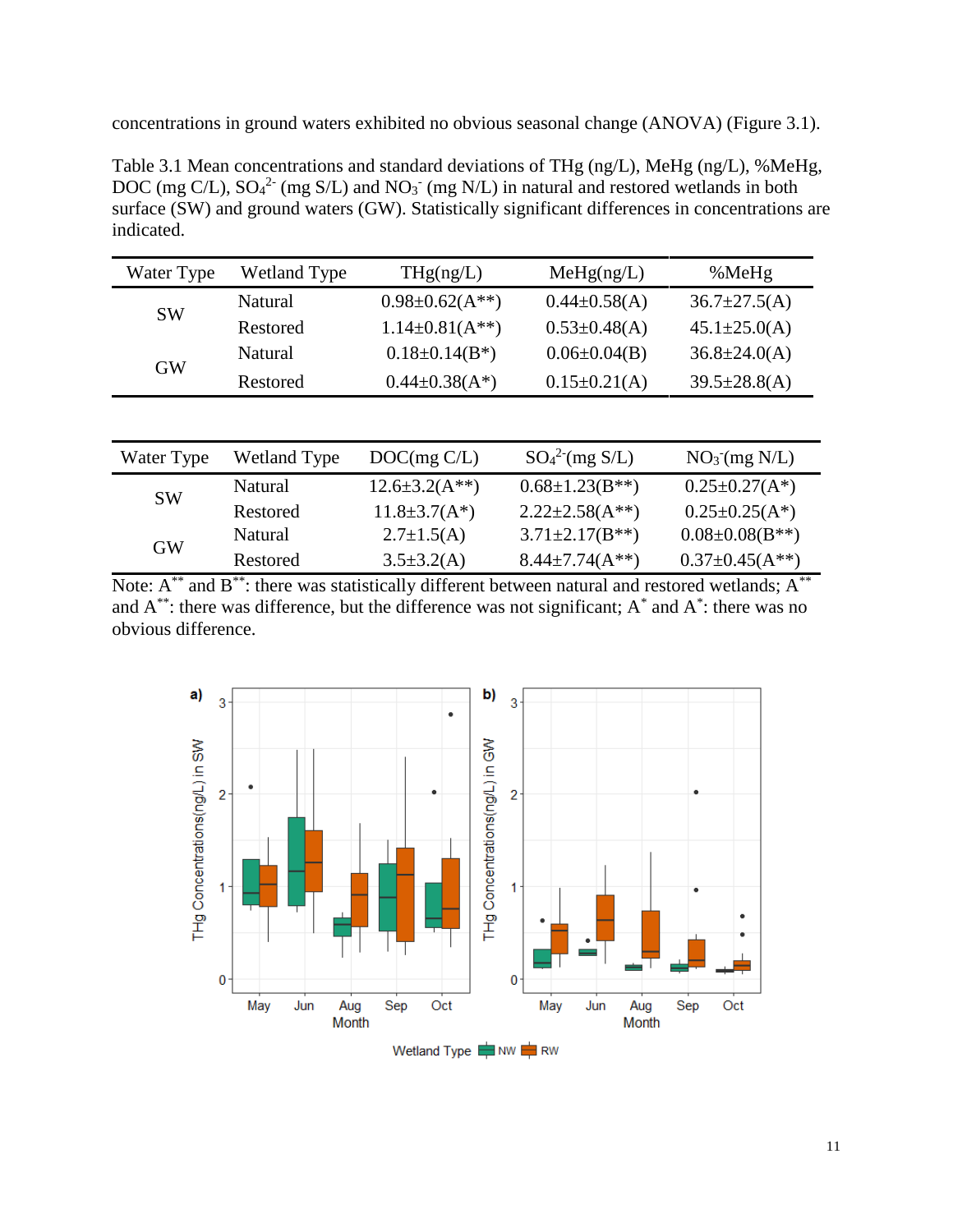

<span id="page-21-0"></span>Figure 3.1 Boxplots showing seasonal concentrations of a) THg in surface waters, b) THg in ground waters, (c) MeHg in surface waters, d) MeHg in ground waters, e) %MeHg in surface waters, and f) %MeHg in ground waters. The median is represented by the middle line of each box, hinges represent the 0.25 and 0.75 quartiles, and whiskers represent the minimum and maximum values, the outlies represent the extremely high values. Natural wetlands are shown by green, and restored wetlands are shown by orange.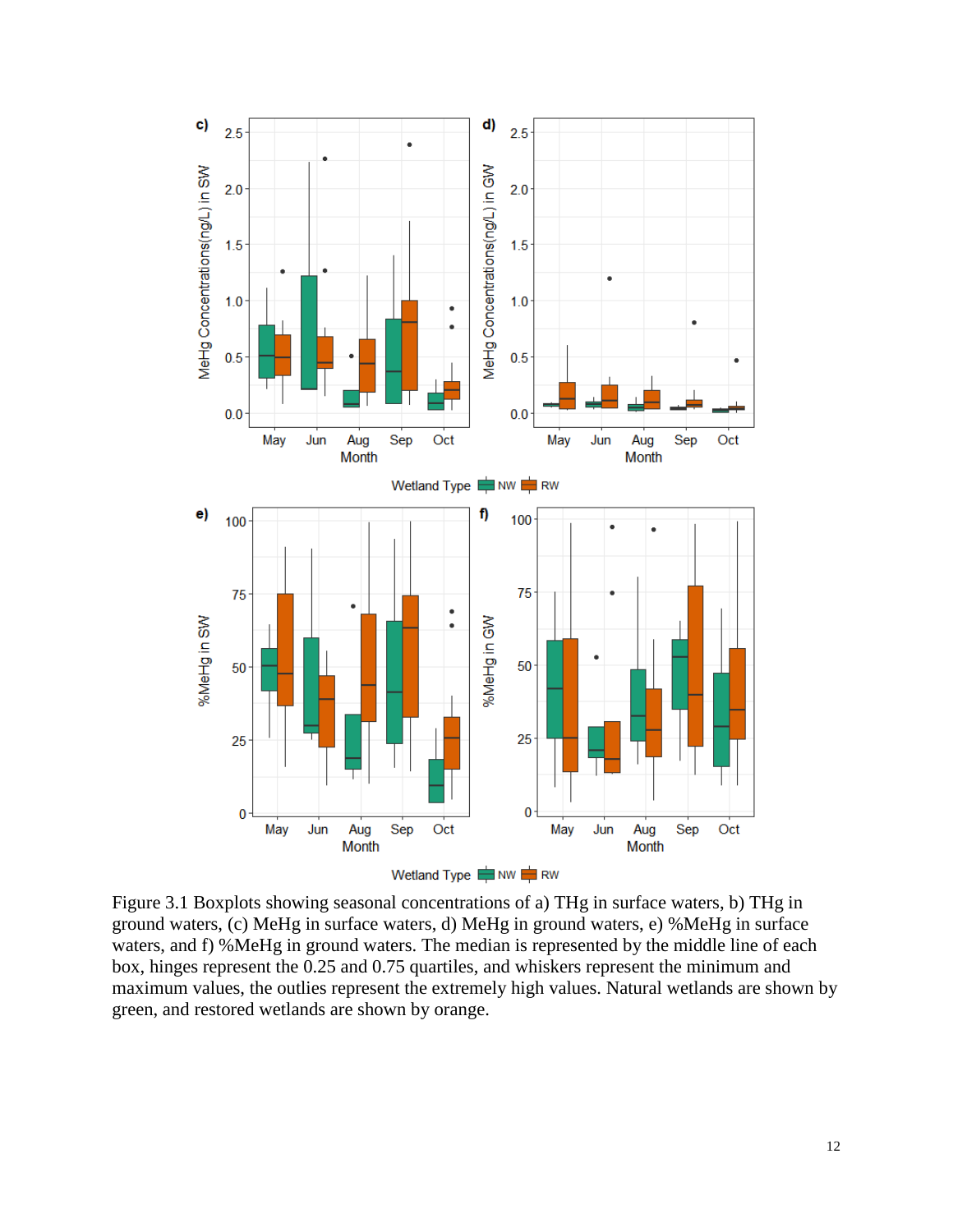

Wetland.type - NW - RW

<span id="page-22-1"></span>Figure 3.2 Relationships between concentrations of MeHg and THg in a) surface waters (SW) (NW: slope=0.76,  $r^2$ =0.68, p<0.001; RW: slope=0.42,  $r^2$ =0.52, p<0.001), and b) ground waters (GW) (NW: slope=0.09,  $r^2$ =0.11, p>0.1; RW: slope=0.45,  $r^2$ =0.40, p<0.001). Natural wetlands (NW) are represented by green dots, and restored wetlands (RW) are represented by orange triangles.

### <span id="page-22-0"></span>**3.3 Relations with chemical parameters**

The average concentration of dissolved organic carbon (DOC) in surface waters  $(11.38 \pm 3.61)$ mg C/L) was significantly higher than in ground water  $(3.33 \pm 2.89 \text{ mg C/L})$  (p < 0.001), while the differences in DOC between natural and restored wetlands were not evident (Table 3.1). Unlike many studies in the literature, there were not strong relations between concentrations of THg or MeHg and DOC in pond or ground waters. In ground waters, at lower DOC concentrations ( $\leq 8$  mg C/L) there was weak a positive relationship with THg ( $r^2 = 0.25$ , p<0.001). This relation deteriorated at higher DOC concentrations ( $\geq 8$  mg C/L) possibly suggesting limitations to THg supply at higher DOC (Fig. 3.3 a). There was a weak relation between MeHg and %MeHg with DOC in surface waters of restored wetlands ( $r^2 = 0.24$ , p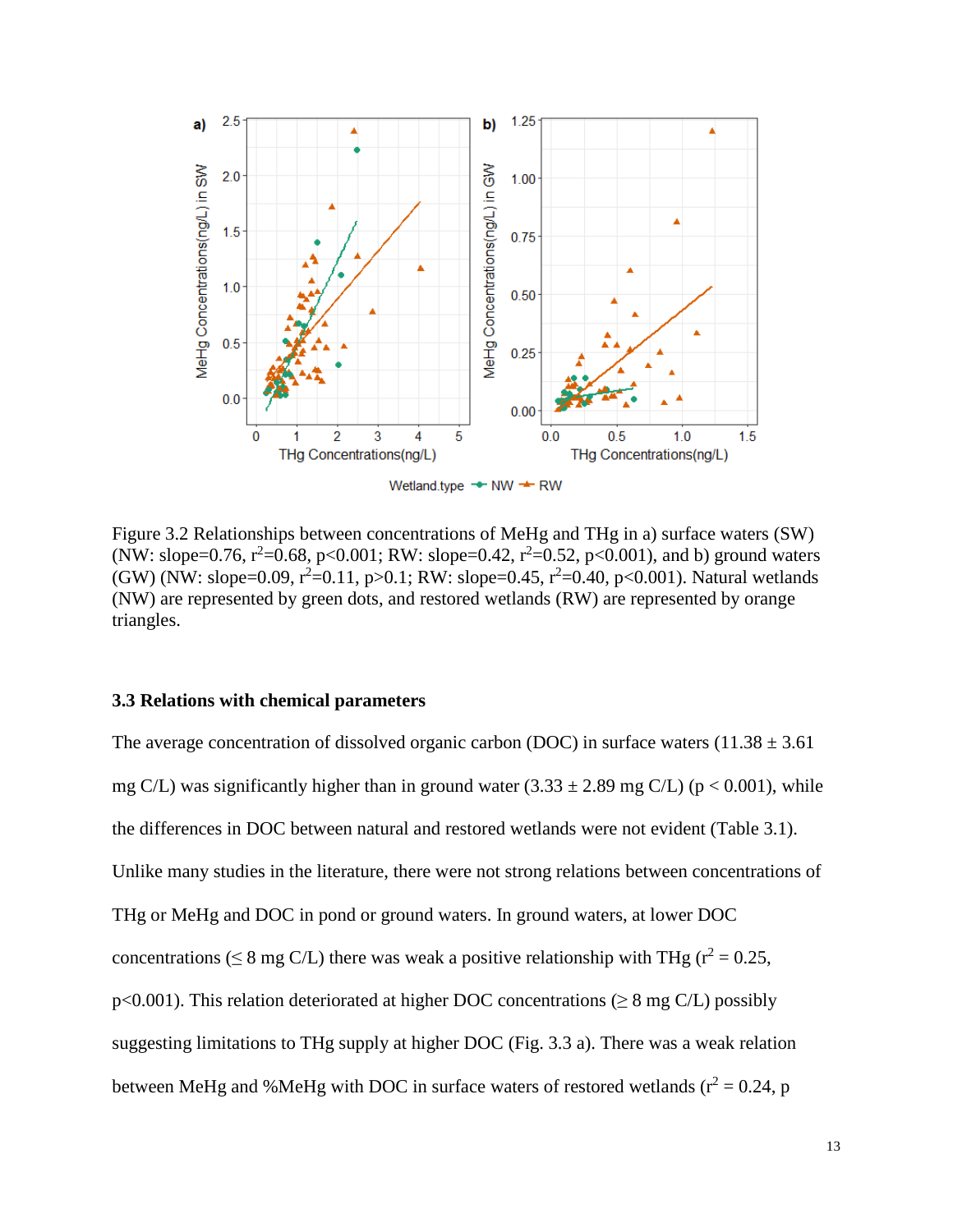

 $\leq 0.001$ ;  $r^2 = 0.22$ ,  $p \leq 0.001$ , respectively) (Fig. 3.3 c and d).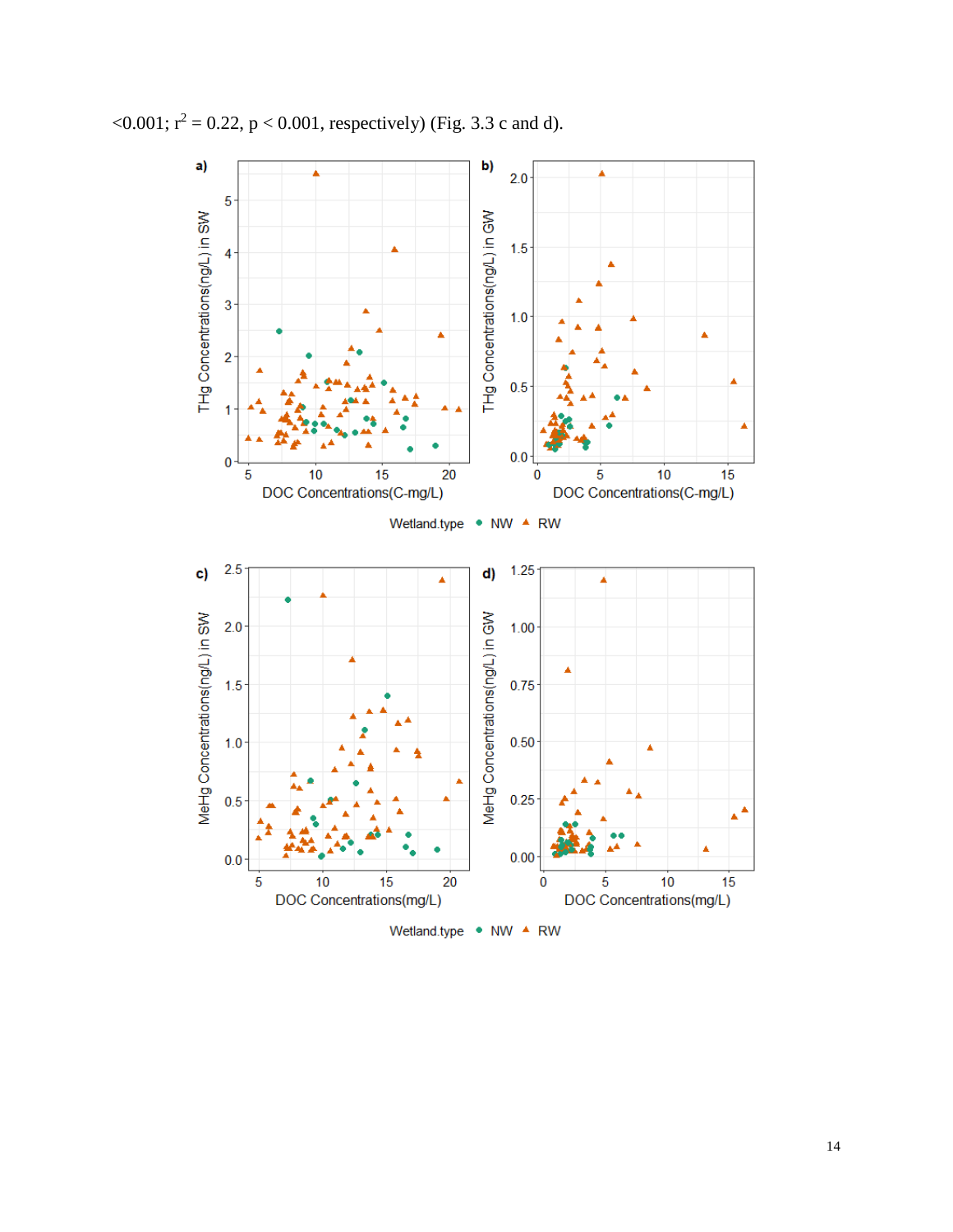

<span id="page-24-0"></span>Figure 3.3 Relationships between concentrations of THg and DOC in a) surface waters (SW) (NW:  $r^2 = 0.21$ , p = 0.040; RW:  $r^2 = 0.07$ , p = 0.019), b) ground waters (GW) (NW:  $r^2 = 0.06$ ,  $p > 0.1$ ; RW:  $r^2 = 0.11$ ,  $p = 0.008$ ; RW – DOC < 8 mg C/L:  $r^2 = 0.31$ ,  $p < 0.001$ ), between MeHg and DOC in c) surface waters(RW – DOC > 8 mg C/L:  $r^2 = 0.18$ , p = 0.002), and d) ground waters (RW – DOC < 8 mg C/L:  $r^2 = 0.08$ , p = 0.042); and between %MeHg and DOC in e) surface waters (RW:  $r^2 = 0.22$ ,  $p < 0.001$ ; RW – DOC > 8 mg C/L:  $r^2 = 0.27$ ,  $p < 0.001$ ), and f) ground waters. Natural wetlands (NW) are represented by green dots, and restored wetlands (RW) are represented by orange triangles.

Previous studies have demonstrated that DOC is a significant carrier in the transport of Hg (Mitchell et al., 2008). Ratios of THg:DOC and MeHg:DOC were used to examine sources of THg and MeHg relative to DOC inputs in natural and restored wetlands. The mean value of THg:DOC ratios in ground waters was significantly higher than in surface waters ( $p = 0.04$ ). In surface waters, THg:DOC ratios values in restored wetlands were higher, but not significantly higher than natural wetlands ( $p > 0.1$ ) (Table 3.2). In ground waters the THg:DOC ratios values in restored wetlands were significantly higher than natural wetlands ( $p = 0.014$ ), suggesting that the supply of THg per unit DOC was greater in ground waters draining into restored wetlands than natural wetlands (Table 3.2). The mean value of MeHg:DOC ratio in the ground waters of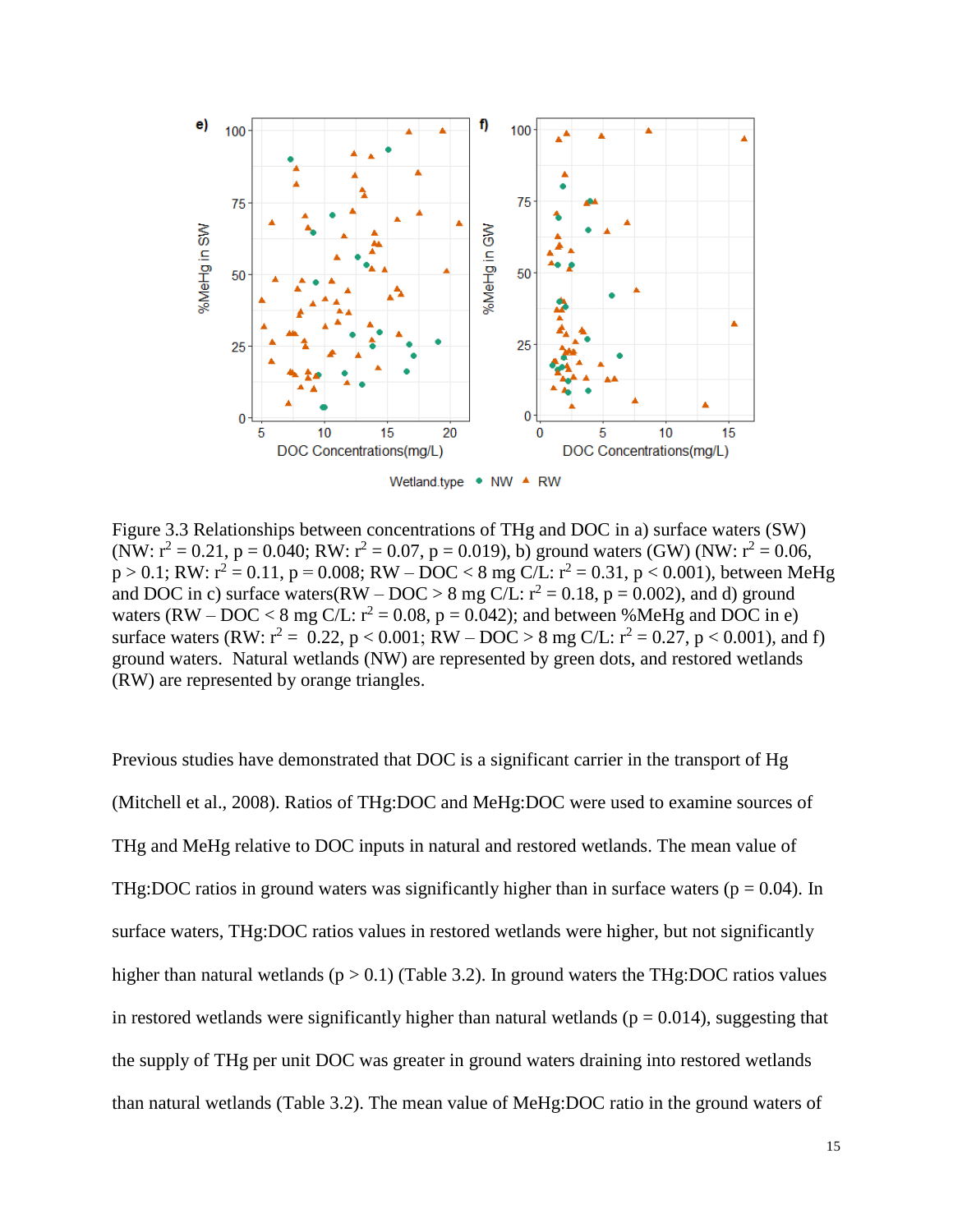restored wetlands was more than two times higher than in natural wetlands, but the difference was not statistically significant ( $p = 0.106$ ).

Seasonal patterns of THg:DOC and MeHg:DOC ratios in natural and restored wetlands were similar to seasonal patterns for THg and MeHg, with increases from May to June and lower values in August (Figure 3.4).

The mean concentration of  $SO_4^2$  in ground waters (7.32  $\pm$  7.12 mg S/L) was more than three times higher than surface waters (1.90  $\pm$  2.44 mg S/L) (p < 0.001) and mean concentrations of  $SO_4^2$  in restored wetlands was greater than in natural wetlands for both surface ( $p < 0.01$ ) and ground waters ( $p < 0.01$ ) (Table 3.1). Note that the variability in  $SO_4^2$  concentrations among wetlands was high. MeHg concentrations in ground waters showed a crude relationship with  $SO<sub>4</sub><sup>2</sup>$  concentration, which was more evident for restored wetlands due to their greater range of concentrations. Under low  $SO_4^2$  concentrations ( $\leq 10$  mg S/L) there was a wide range of MeHg concentrations and %MeHg values, and MeHg concentrations in restored wetlands were significantly higher than in natural wetlands ( $p = 0.046$ ). With increases in concentrations of  $SO_4^2$  (> 10 mg S/L), the concentrations of MeHg and %MeHg decreased, and %MeHg values were significantly lower at high  $SO_4^2$  concentrations (> 10 mg S/L) (p = 0.010). Note that a similar pattern was not evident for surface waters.

<span id="page-25-0"></span>Table 3.2 Mean of THg:DOC and MeHg:DOC in natural and restored wetlands in both surface (SW) and ground waters (GW).

| Water Type | Wetland Type   | THg:DOC                         | MeHg:DOC                        |  |
|------------|----------------|---------------------------------|---------------------------------|--|
| <b>SW</b>  | Natural        | $8.97E-08 \pm 7.69E-08(A^*)$    | $4.27E-08 \pm 7.04E-08(A^*)$    |  |
|            | Restored       | $1.07E-07 \pm 7.46E-08(A^*)$    | $4.57E-08 \pm 3.69E-08(A^*)$    |  |
| <b>GW</b>  | <b>Natural</b> | $8.14-08 \pm 6.11E-08(A^{**})$  | $2.48E-08 \pm 1.97E-08(A^{**})$ |  |
|            | Restored       | $1.47E-07 \pm 1.09E-07(B^{**})$ | 5.15E-08 $\pm$ 6.78E-08(A**)    |  |

Note:  $A^{**}$  and  $B^{**}$ : there was statistically different between natural and restored wetlands;  $A^{**}$ and  $A^{**}$ : there was difference, but the difference was not significant;  $A^*$  and  $A^*$ : there was no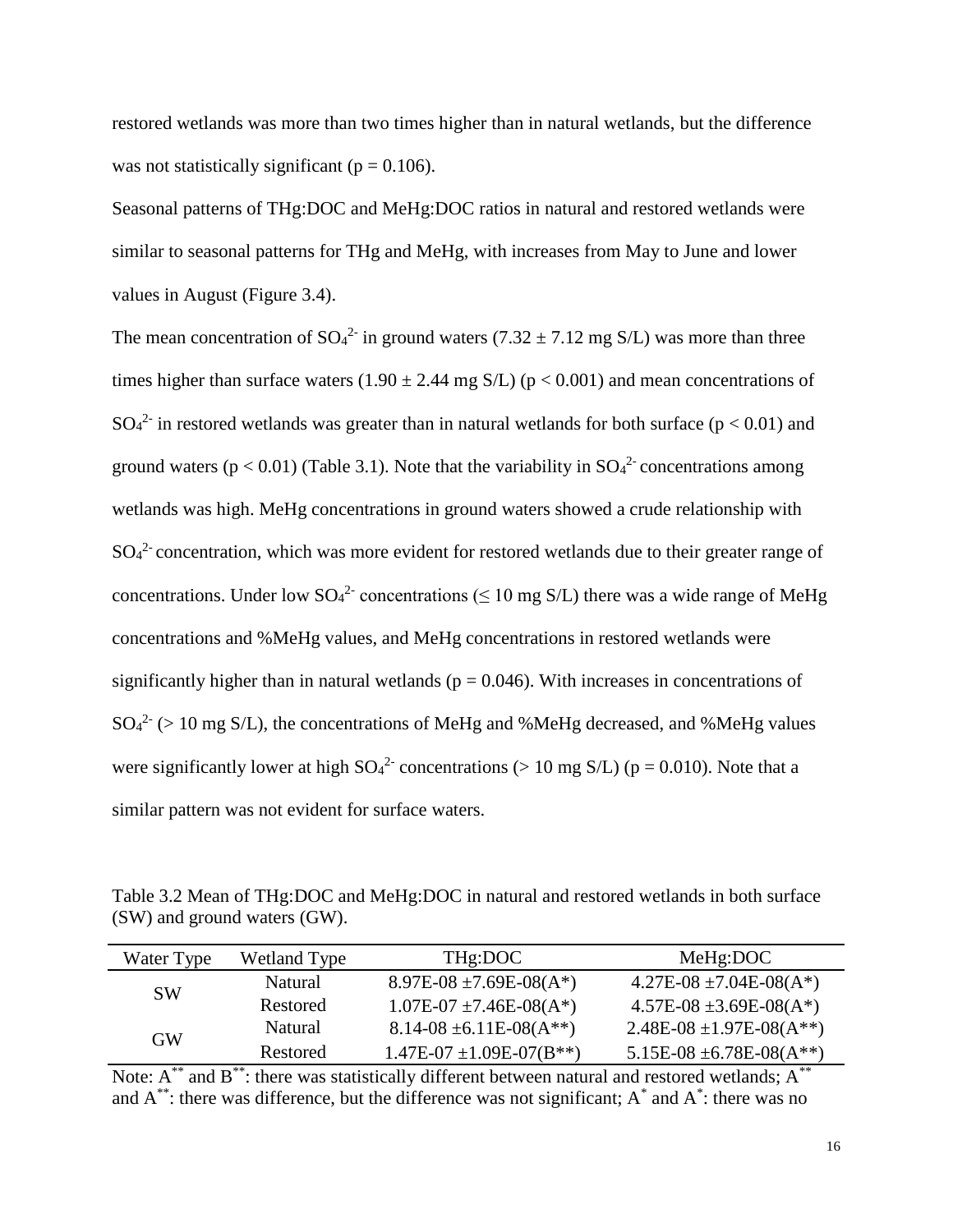### obvious difference.



<span id="page-26-0"></span>Figure 3.4 Boxplots showing seasonal patterns of a) THg:DOC in surface waters, b) THg:DOC in ground waters, (c) MeHg:DOC in surface waters, d) MeHg:DOC in ground waters. The median is represented by the middle line of each box, hinges represent the 0.25 and 0.75 quartiles, and whiskers represent the minimum and maximum values, the outlies represent the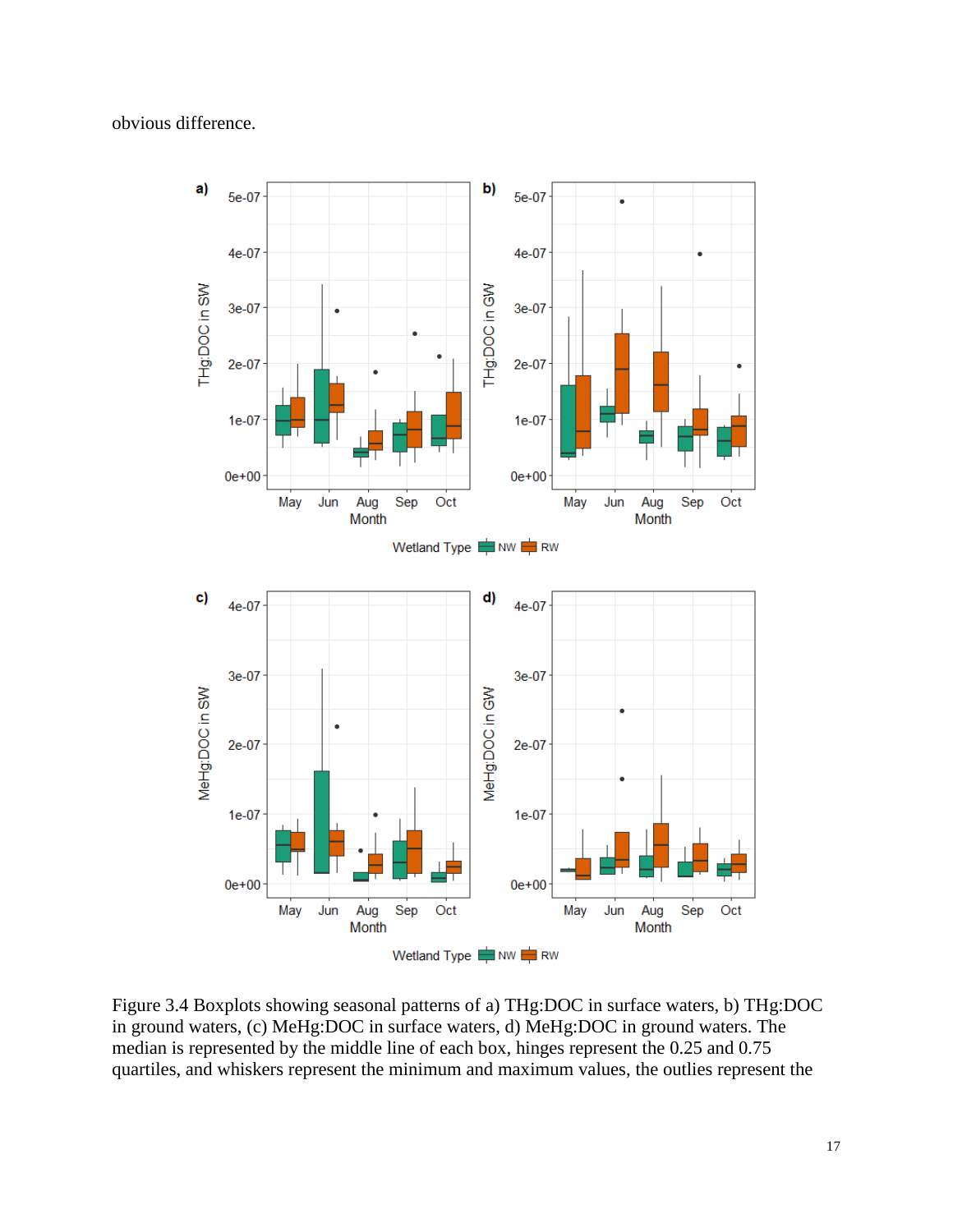extremely higher values. Natural wetlands are shown by green, and restored wetlands are shown by orange.

The average concentrations of nitrate (NO<sub>3</sub><sup>-</sup>) in surface waters (0.25  $\pm$  0.25 mg N/L) was similar to values in ground waters  $(0.30 \pm 0.41 \text{ mg N/L})$ . In surface waters, the average concentration of NO<sub>3</sub> in natural wetlands was similar to the mean concentration in restored wetlands. In contrast, the mean  $NO<sub>3</sub>$  concentrations of ground waters in restored wetlands was significantly higher than natural wetlands ( $p < 0.01$ ) (Table 3.1). Similar to the pattern for  $SO_4^2$  and MeHg in ground waters, at low  $NO_3^-$  concentrations ( $\leq 0.5$  mg N/L) the concentrations of MeHg and values of %MeHg were varied, and these values decreased with increases in  $NO<sub>3</sub>$ <sup>-</sup> concentration ( $> 0.5$ ) mg N/L). %MeHg values were lower at high  $NO<sub>3</sub>$  concentrations (> 0.5 mg N/L) than at low NO<sub>3</sub><sup>-</sup> concentrations ( $\leq$  0.5 mg N/L), but the difference was not significant ( $p = 0.122$ ).

#### <span id="page-27-0"></span>**3.4 Physical Factors**

The mean monthly temperature and precipitation were calculated based on the monthly values of five nearby weather stations during the study period, from May to October in 2015. The average temperature increased from May, reaching a maximum monthly value in August (19.3  $\pm$  0.4 $\degree$ C), and decreased successively in September and October  $(8.2 \pm 0.7^{\circ}C)$ . Monthly precipitation was relatively uniform over the study period. The lowest monthly precipitation occurred in May and the greatest precipitation in September and October, showing a gradual increase from May to October 2015. Peak snowmelt occurred in March and April.

In general, ground water stage exceeded pond stage over the study period, suggesting downslope flow of water from the upslope well direction to the pond. Ground water stage showed considerable variability in response to snowmelt and precipitation events. As a result, ground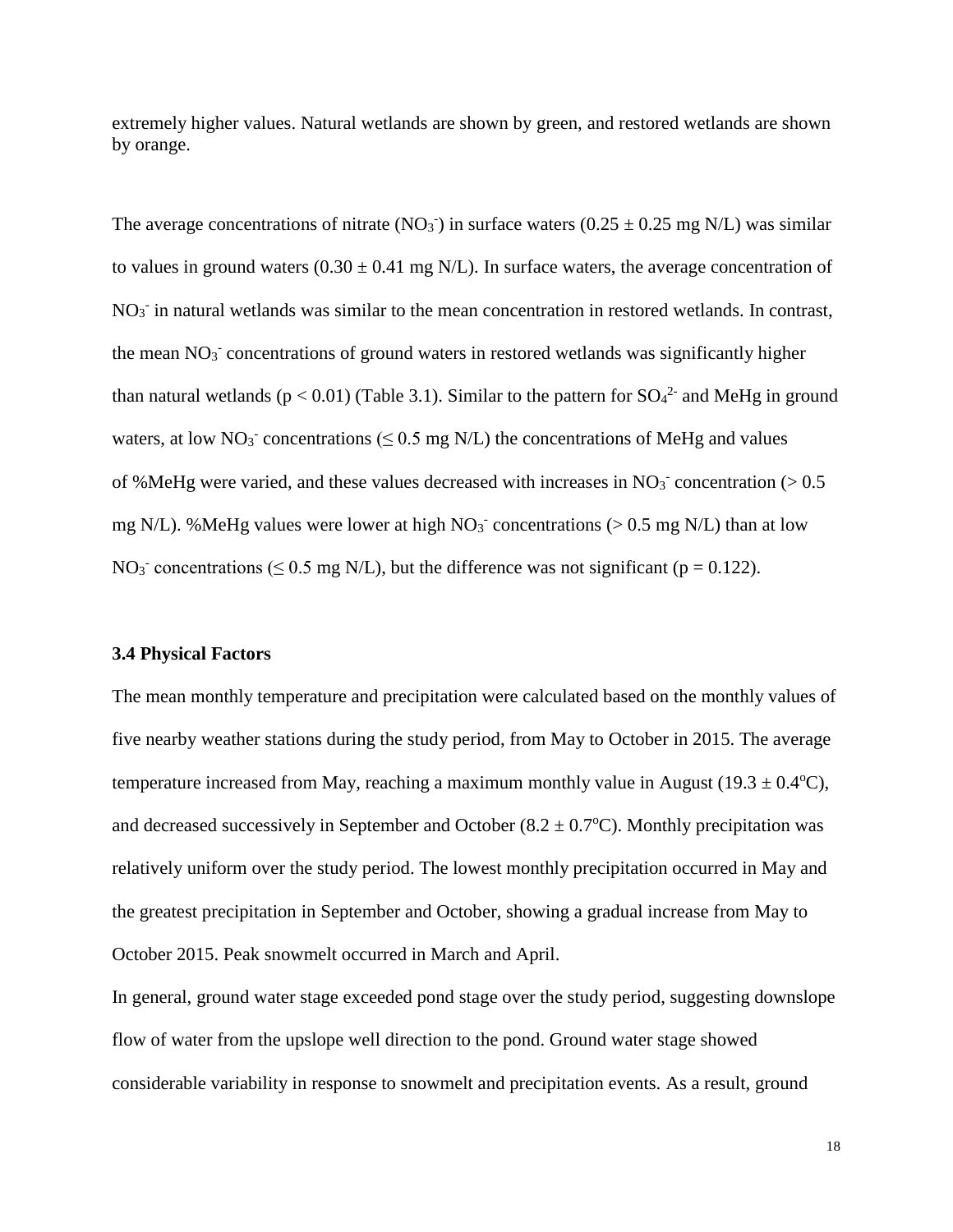water stage was generally higher in May and June, and again in September and October. Ground water stage generally decreased starting in late June and recovered in early September (Figure 3.6). Pond stage showed a similar seasonal pattern as ground water stage, but variations were more muted. During the period of low ground water stage, ground water stage values periodically decreased below pond stage, suggesting limited or no inflow to the ponds under this condition. The season patterns of ground water and pond stage were generally similar for restored and natural wetlands, ground water stage decreased below pond stage to a lesser degree during the summer low stage period and ground water stage recovered more rapidly in the fall. Indeed, ground waters in some restored wetland sites became completely dry for several days during the summer low stage period. An important characteristic of the wetlands was the marked changes in groundwater stage, demonstrating drying and rewetting events over the study period in response to precipitation events. In my study, changes in groundwater level closely corresponded with amount of precipitation during an event in both natural and restored wetlands (natural wetlands,  $r^2 = 0.71$ ,  $p < 0.001$ ; restored wetlands,  $r^2 = 0.56$ ,  $p < 0.001$ ).

Previous research has demonstrated that the age of restored wetlands may influence the concentrations of Hg due to changes in the production and accumulation of organic matter (Ballantine and Schneider, 2014; Sinclair et al., 2012; Strickman and Mitchell, 2017). Most of these restored wetlands were constructed less than 20 years ago (Table 2.1). I did not observe any obvious influence of wetland age on pond water chemistry, including THg, MeHg or %MeHg.

Even though previous research demonstrated the importance of land cover and land use on controlling of Hg in freshwater ecosystems (Driscoll et al., 2013), there were not obvious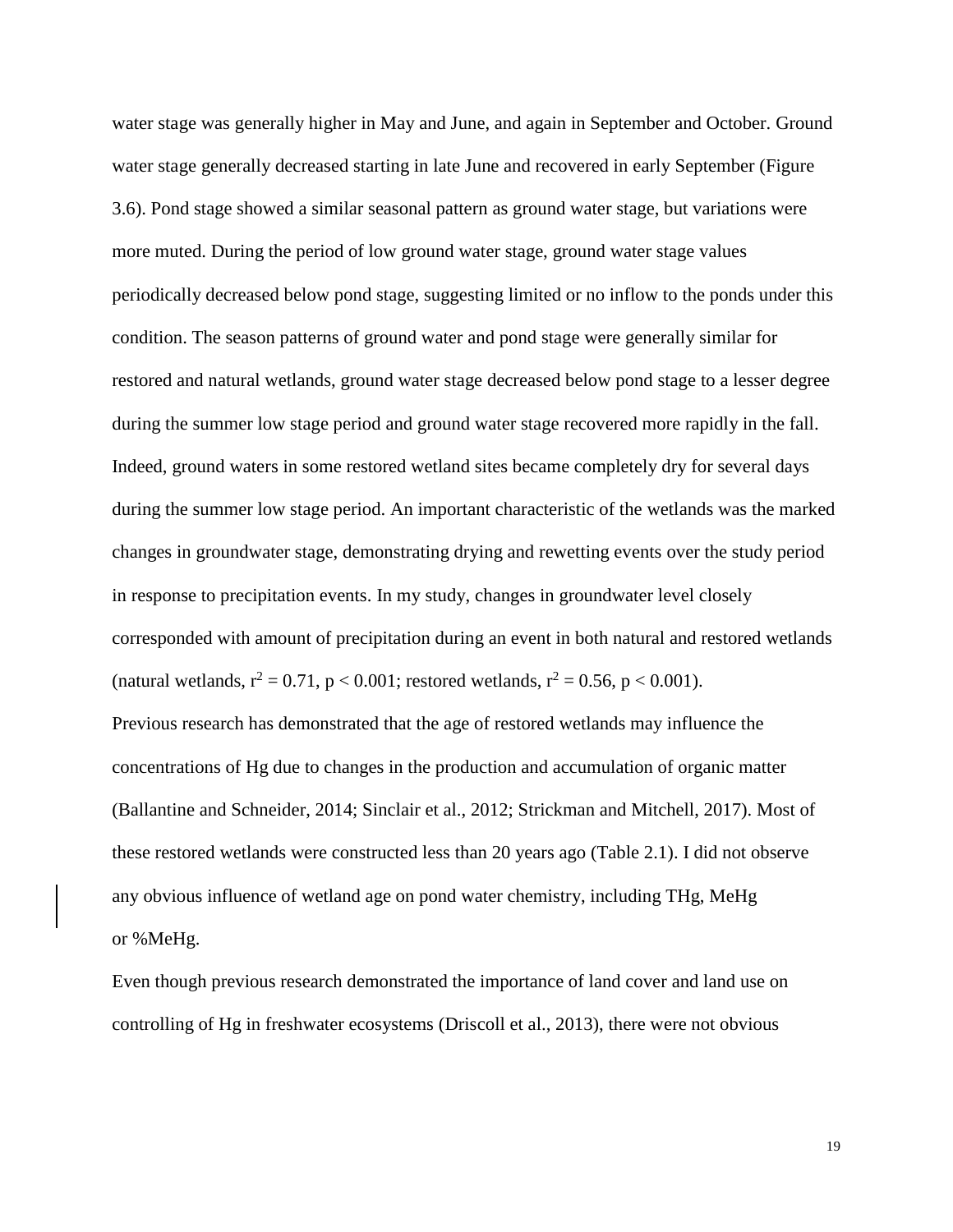patterns of differences in Hg speciation in wetlands dominated by forest cover compared with agriculture cover at my study sites.



<span id="page-29-0"></span>Figure 3.5 Patterns of MeHg and %MeHg with  $SO<sub>4</sub><sup>2</sup>$  and NO<sub>3</sub> concentrations in ground water (GW). a) The relationship between MeHg and  $SO_4^2$ ; b) the relationship between %MeHg and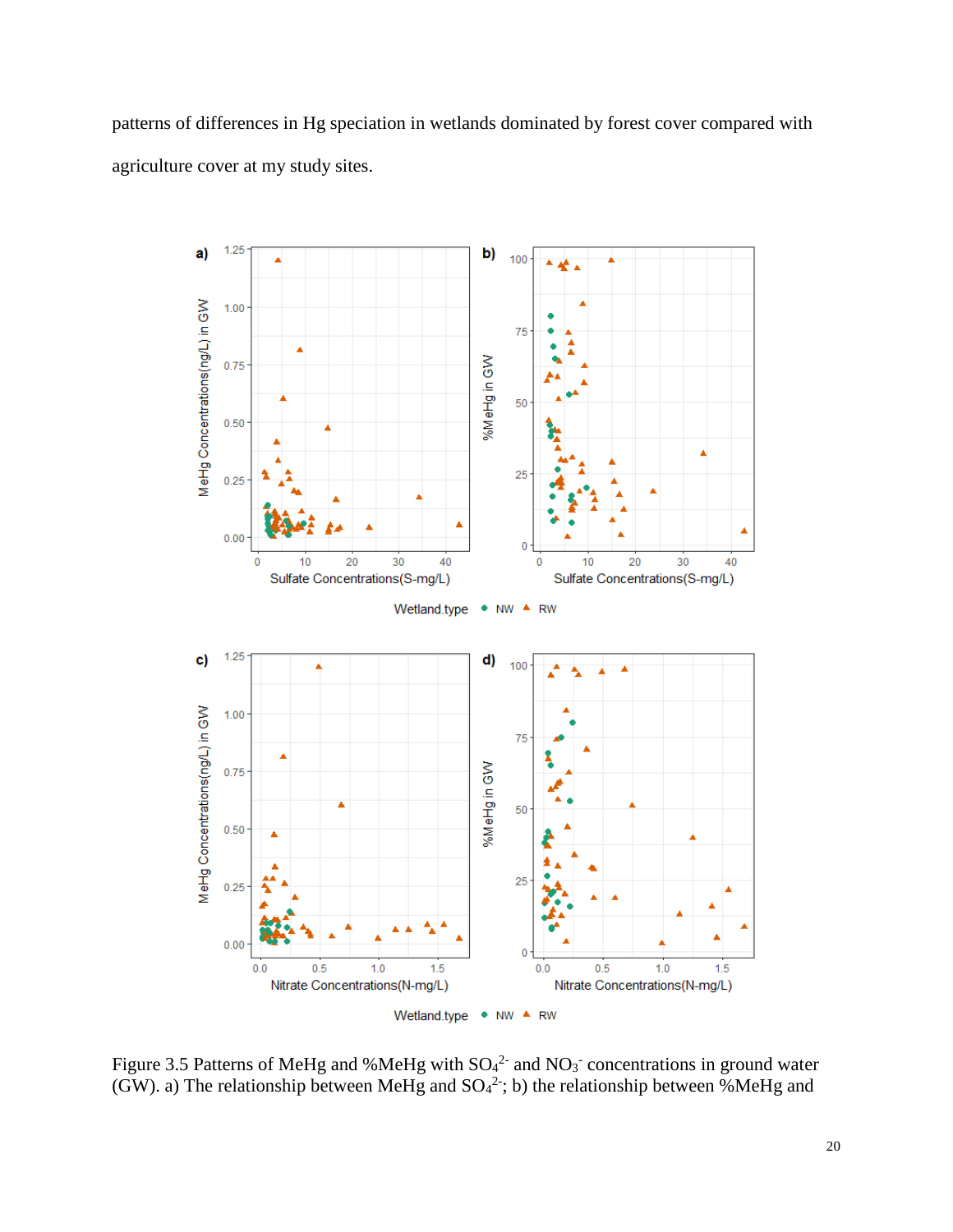$SO_4^2$ ; c) the relationship between MeHg and NO<sub>3</sub>; d) the relationship between %MeHg and NO<sub>3</sub>. Green dots – natural wetlands (NW), orange triangles – restored wetlands (RW).



<span id="page-30-1"></span><span id="page-30-0"></span>Figure 3.6 Daily average water tables (hydraulic heads) of a) 4 natural wetlands, and b) 14 restored wetlands (sensors in two of the restored wetland did not adequately function); as well as average daily precipitation of nearby weather stations. Blue lines showed water table in ground waters, and red lines showed water tables in surface waters, green bars showed precipitation based on nearby weather station.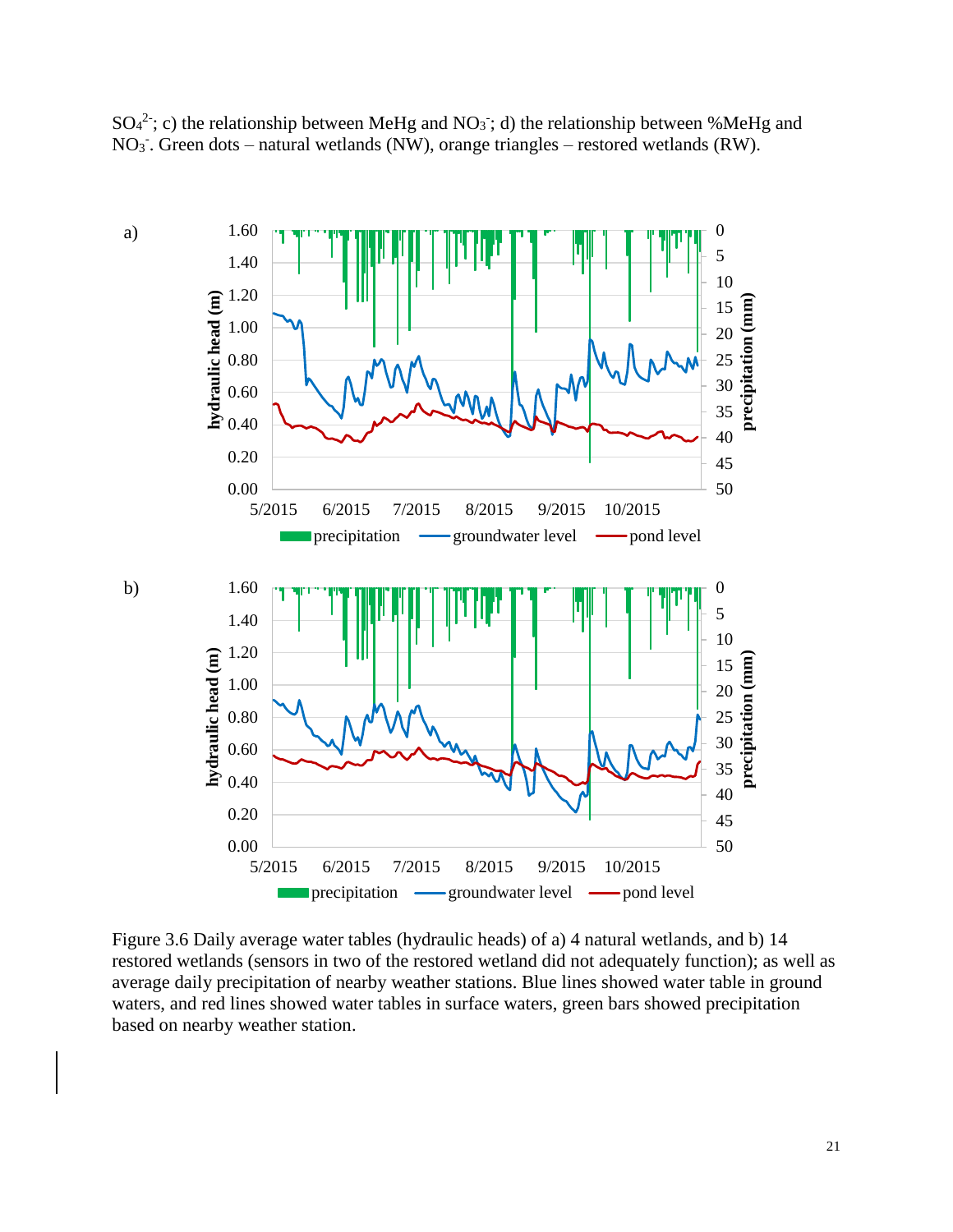### **4. Discussion**

### <span id="page-31-0"></span>**4.1 Factors influencing mercury concentrations in natural and restored wetlands**

Concentrations of THg, and MeHg, and %MeHg values in the St. Lawrence wetlands were generally similar to the low end of values reported in other wetland studies (Table 4.1). In contrast %MeHg values seem higher than other values reported for wetland studies in the

literature.

<span id="page-31-1"></span>Table 4.1Comparison of concentrations of THg (ng/L), MeHg (ng/L) and %MeHg (%) in this study with values reported in other studies. Shown are ranges of values and mean values and standard deviation.

| Year      | Location                                 | Water<br>type          | THg $(ng/L)$                       | MeHg<br>(ng/L)                     | %MeHg                              | Citation                            |
|-----------|------------------------------------------|------------------------|------------------------------------|------------------------------------|------------------------------------|-------------------------------------|
| 2015      | <b>St. Lawrence</b><br><b>County, US</b> | <b>SW</b><br><b>GW</b> | $1.11 \pm 0.77$<br>$0.38 \pm 0.35$ | $0.51 \pm 0.50$<br>$0.13 \pm 0.19$ | $43.4 \pm 25.6$<br>$38.8 \pm 27.6$ | This study                          |
| 2004-2006 | Central                                  | <b>SW</b>              | $3.18 \pm 2.33$                    | $0.17 \pm 0.15$                    | $1.6 - 10$                         | Selvendiran et                      |
|           | <b>Adirondack</b><br>Mountain, US        | <b>GW</b>              |                                    |                                    | 29 (Average);<br>70 (Maximum)      | al., 2008                           |
| 2000      | Southern<br>Ontario,<br>Canada           | <b>SW</b>              | $0.01 - 7.37$ ;                    | $0.01 - 0.47$                      |                                    | Galloway and<br>Branfireun,<br>2004 |
| 2005      | North-central<br>Minnesota,<br><b>US</b> | <b>GW</b>              | $6.2 \pm 1.8$                      | $0.89 \pm 1.3$                     |                                    | Mitchell et al.,<br>2008            |
| 2008      | Everglades,<br>FL, US                    | <b>SW</b>              | $0.9 - 8.3$                        | $0.035 - 3.8$                      | $2 - 52$                           | Liu et al., 2008                    |
| 2012-2013 | Northeastern                             | <b>SW</b>              | $27.2 \pm 2.19$                    | $0.43 \pm 0.19$ ;                  | $4.4 \pm 1.3$                      | Oswald and                          |
|           | Alberta,<br>Canada                       | <b>GW</b>              |                                    | $0.02 - 4.3$                       | 20 (Average)                       | Carey, 2016                         |

In pond waters of my study wetlands, there was no obvious difference in the Hg chemistry between natural and restored wetlands. THg and MeHg in surface waters were higher than ground waters. My hydrologic analysis of ground water and pond stage indicate that through most of the study period the adjacent wetlands supplied ground water to the ponds (Figure 3.6).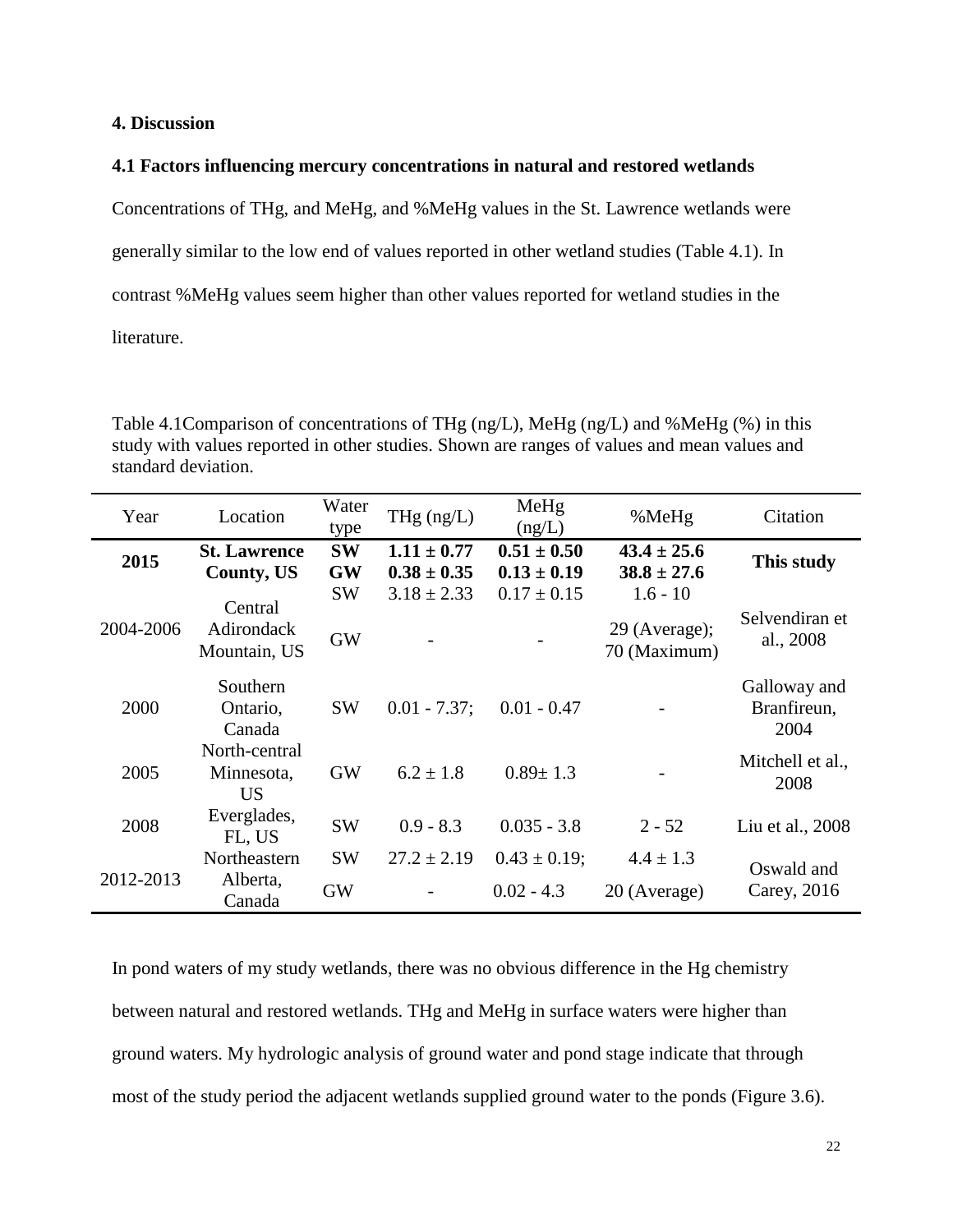An exception to this pattern occurred during the low flow summer largely in August and early September, and this change was more pronounced for restored than natural wetlands. The inflow of ground water to surface wetlands, coupled with the increase in THg concentration in wetland surface water compared to ground water suggests that the surface waters received Hg inputs from multiple pathways. In addition to groundwater, the ponds also likely received THg from direct atmospheric deposition and/or mobilization from surface wetland soils. The higher concentrations of THg in ground waters of the restored wetlands may be evidence of the greater supply of THg at shallower soil depth, as the depth of ground water is less than those for natural wetlands (Figure 4.1).

![](_page_32_Figure_1.jpeg)

<span id="page-32-0"></span>Figure 4.1 Depth of ground water wells from soil surface. Green color shows the boxplot of well depth for natural wetlands, while orange depicts values for restored wetlands. The labeled numbers are average values, and the average well depths of restored wetlands was significantly deeper than natural wetlands.

Note that DOC concentrations were elevated in pond water relative to ground waters (Table 3.1; Figure 3.3), suggesting the mobilization of DOC from surface deposits in the wetlands to surface waters. This supply of DOC could facilitate the transport of higher THg concentrations in pond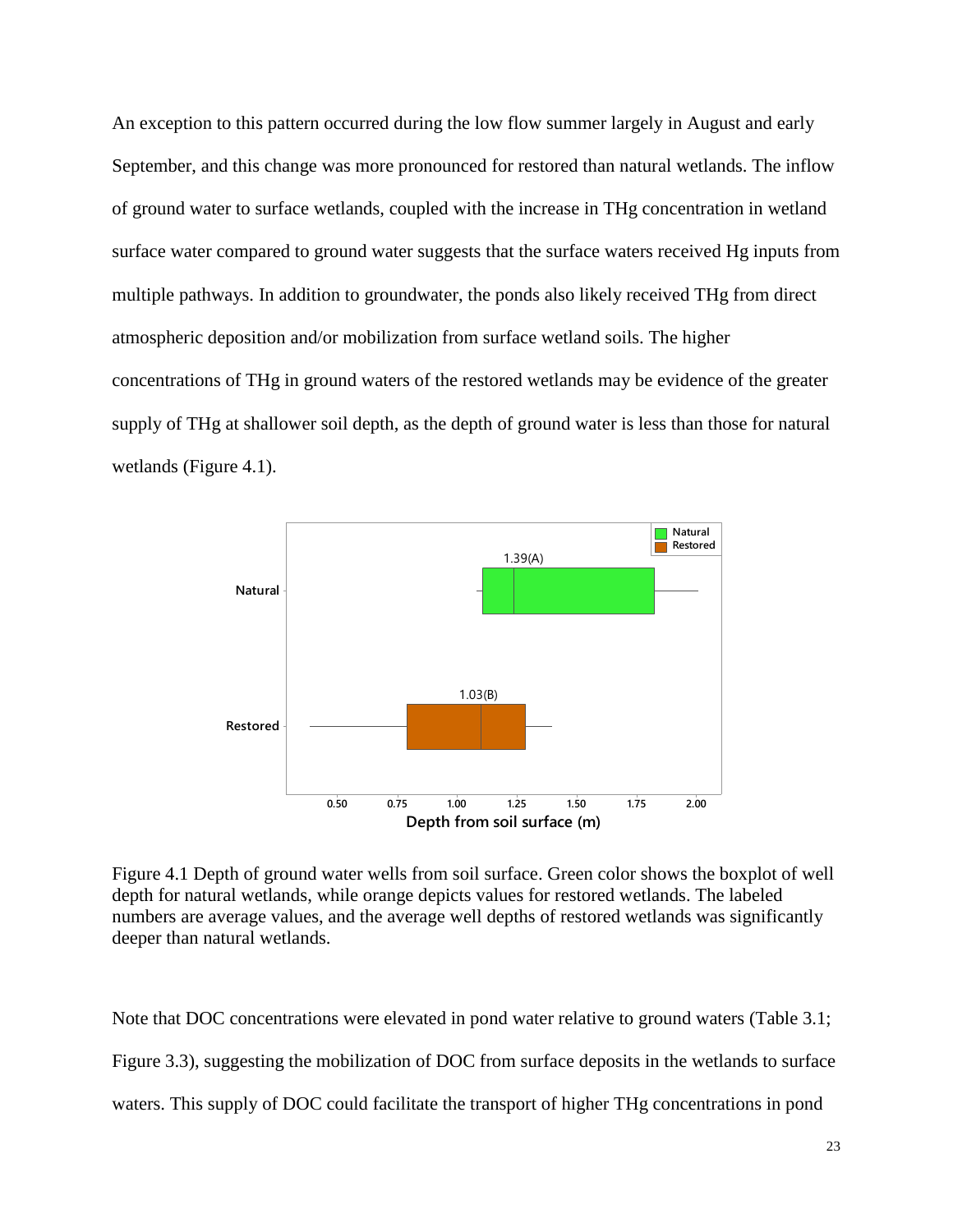waters. Many previous studies have demonstrated the important function of DOC in the transport and bioavailability of Hg, concentrations of DOC typically have a close positive relationship with particularly THg and to a lesser extent MeHg in aquatic ecosystems (Dennis et al., 2005; Dittman and Driscoll, 2009; Driscoll et al., 1998; Liu et al., 2008; Selvendiran et al., 2008; Ullrich et al., 2001). However, in my study, relationship between DOC and THg was weak (Fig. 3.3 a and b). The THg:DOC ratios were highly variable across the study sites (Figure 3.5; Table 3. 2). This variable pattern could indicate different rates of DOC and/or THg supply across these wetlands with different landscape settings and land use histories or differences in the quality of dissolved organic matter with a range of binding affinity for THg. It may be noteworthy that there was no difference in the THg:DOC ratio between restored and natural wetlands, suggesting that pond restoration does not strongly influence the supply of DOC relative to the supply of THg. Previous studies have indicated a dual role of DOC in the transport and bioavailability of Hg (Dittman and Driscoll, 2009; Driscoll et al., 1994; Feng et al., 2014). When DOC is low  $(\leq 8)$ mg C/L), it has important role of THg supply and a positive relation is evident with MeHg and Hg in biota; when DOC is higher ( $> 8 \text{ mg C/L}$ ), the relationships with MeHg and mercury in biota is diminished, suggesting that higher concentrations of dissolved organic matter binds with ionic Hg reducing the bioavailability (Driscoll et al., 1995; Selvendiran et al., 2008). There was no evidence in my study that the bioavailability of ionic Hg was altered by DOC, as I did not observe any significant relation of %MeHg with concentrations of DOC.

Similar to THg, there was no obvious difference in MeHg concentrations between natural and restored wetlands in surface or ground waters. The most distinctive feature of Hg dynamics from this study is the relatively high %MeHg values, indicating that these wetlands are efficient in the conversion of ionic Hg to MeHg (Table 4.1; Figure 3.2). It is not clear why these wetlands are so

24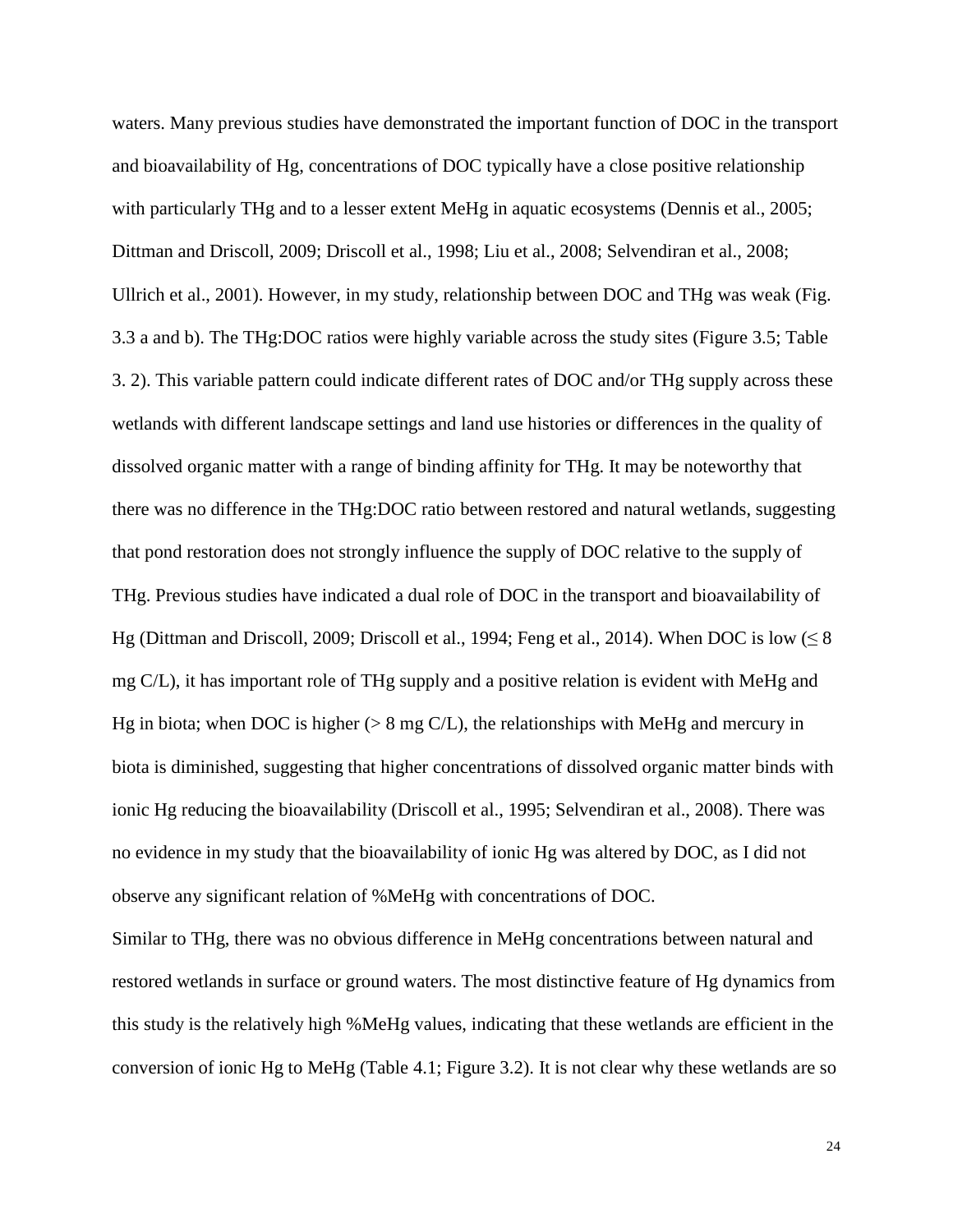effective in the production of MeHg. One possible explanation is the marked wetting and drying cycles of the wetlands associated with precipitation events and the subsequent drying of the wetland soils (Figure 3.6). Drying of wetlands or sediments allows for the mineralization of organic matter and release of associated ionic Hg (Chen et al., 2012). Re-wetting of wetland sediments following precipitation events allows for the development of reducing conditions and promotes methylation of the mineralized ionic Hg. Successive wetting and drying cycles over the summer season in wetlands allows for the efficient production of MeHg. The high %MeHg values could also be explained by strong binding between Hg and DOC leading to a greater partitioning of Hg in the water column and increases in Hg methylation (Liu et al., 2008). Values of %MeHg were similar for both natural and restored wetlands, which suggests the function of MeHg production in restored wetlands was similar to natural wetlands (Strickman and Mitchell, 2017). The close positive relationship between THg and MeHg (Figure 3.3) indicates that the main control on MeHg production in the study wetlands is ionic Hg supply (Dennis et al., 2005).

Concentration of  $SO_4^2$  and  $NO_3$  in ground waters seemed to have some influence on MeHg production. Sulfate has a complex relationship with MeHg production (Benoit et al., 2003; Gilmour and Henry, 1991; Gilmour, 2011). Sulfate reducing bacteria are important in the production of MeHg (Podar et al., 2015). Under low  $SO_4^2$  concentrations methylation may be  $SO_4^2$ - limited; increases in  $SO_4^2$ - concentrations can stimulate production of MeHg. At high  $SO_4^2$ concentrations under reducing conditions, the production of sulfide can form aqueous complexes or precipitate ionic Hg limiting its availability for methylation. The result is an optimum concentration of  $SO_4^2$  for the production of MeHg, whose value varies with environmental conditions such as DOC and iron concentrations (Gilmour, 2011). The patterns of MeHg

25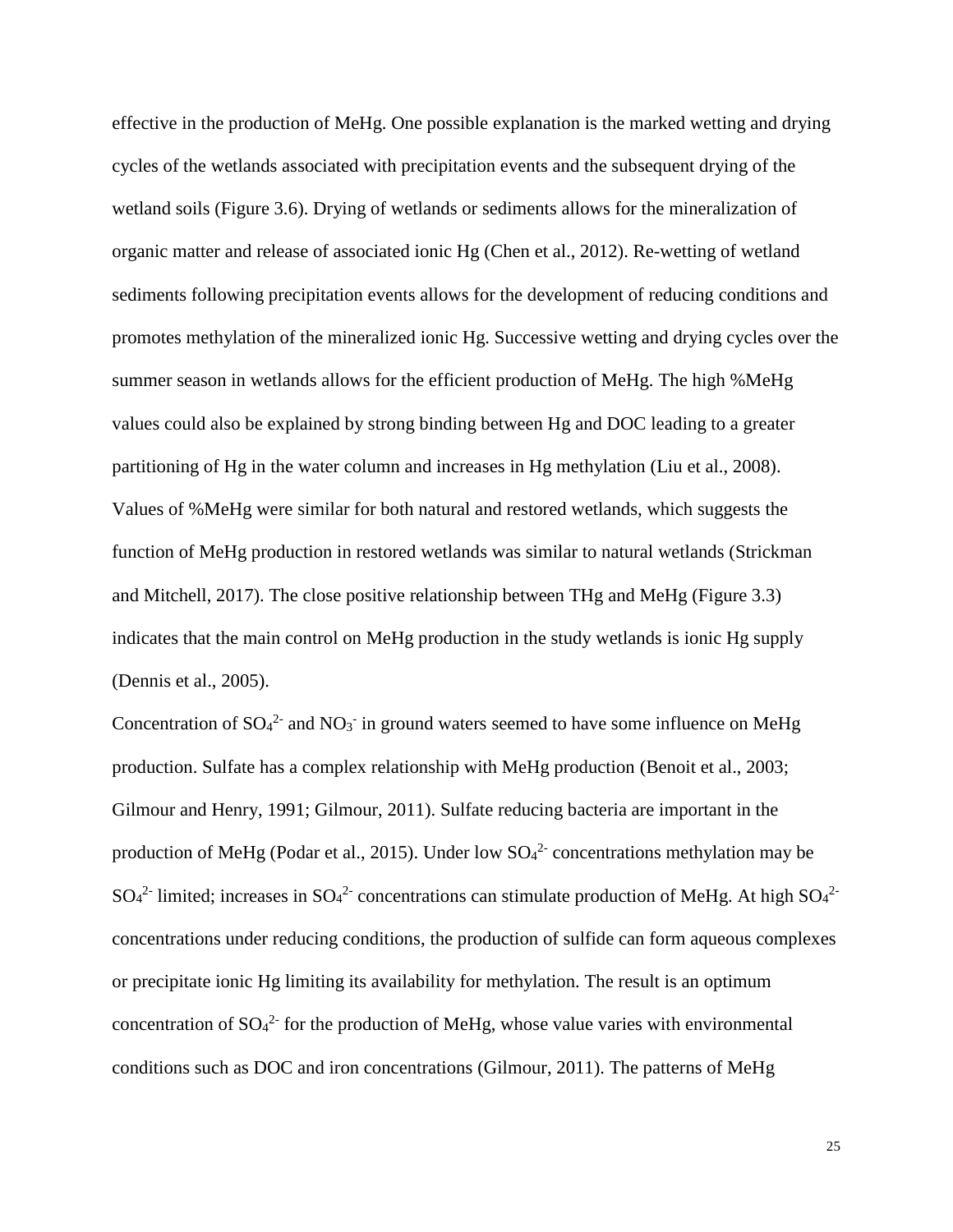and %MeHg in groundwater are suggestive of this relationship with  $SO_4^2$ . Concentrations of  $SO_4^2$  are elevated in some of groundwater in restored wetlands. The source of this  $SO_4^2$  is likely due to interaction of saline geologic deposits and groundwater during excavation of the wetlands (Franzi et al., 2000), resulting in elevated concentrations of  $SO<sub>4</sub><sup>2</sup>$  in some of the ground waters in the restored wetlands. I observed lower %MeHg values in these high  $SO_4^2$  (> 10 mg  $S/L$ ) ground waters. In contrast, the lower  $SO_4^2$  ground waters had higher and more variable MeHg concentrations and %MeHg values.

A similar pattern appears to be manifested for  $NO<sub>3</sub>$ . In ground waters,  $NO<sub>3</sub>$  concentrations were statistically higher in restored wetlands than natural wetlands, while the differences were not evident in surface waters. The source of this  $NO<sub>3</sub>$  is likely runoff from agricultural lands adjacent to the restored wetlands. It has been observed that elevated  $NO<sub>3</sub>$  can limit MeHg production (Matthews et al., 2013; Shih et al., 2011; Todorova et al., 2009) . The mechanism for this effect is not clear. Nitrate is a strong oxidant. In its presence sediment iron will oxidize and ferric oxide can effectively adsorb Hg limiting methylation and transport in water. Alternatively, NO<sub>3</sub> can limit the activity of  $SO_4^2$  reducing bacteria and MeHg production from this pathway (Matthews et al., 2013; Strickman and Mitchell, 2018; Todorova et al., 2009). Like  $SO_4^2$ , I observed a curvilinear relationship between concentrations of MeHg and  $NO<sub>3</sub>$  in ground waters. At low concentrations of  $NO<sub>3</sub>$ , MeHg and %MeHg values were variable; and MeHg concentrations and %MeHg decreased with increases in  $NO<sub>3</sub>$ <sup>-</sup> at concentrations above 0.5 mg N/L.

### <span id="page-35-0"></span>**4.2 Seasonal change of mercury concentrations**

The seasonal pattern of THg in both surface and ground waters may be related to meteorological conditions and water table depth. In the absence of local industrial activity, atmospheric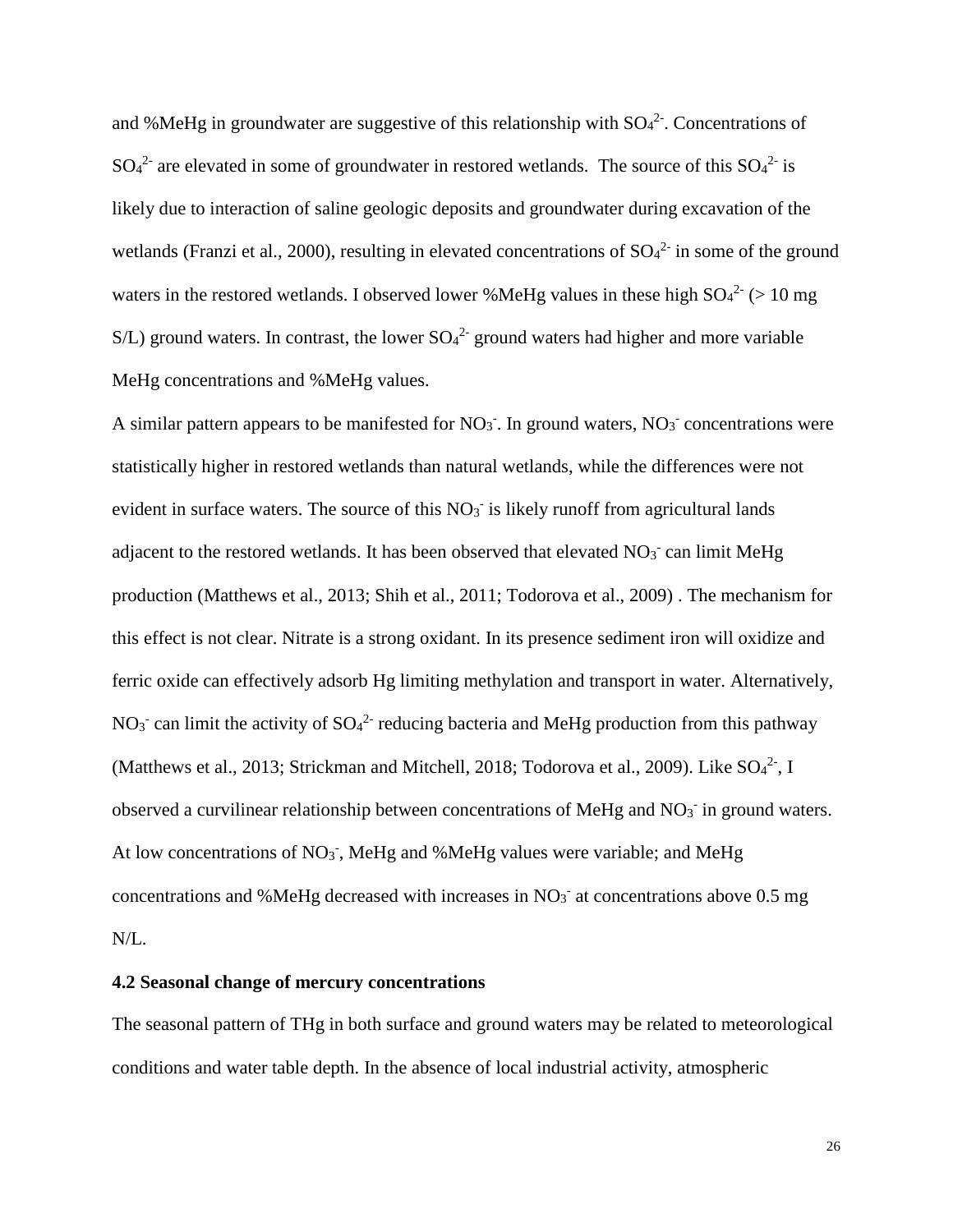depostion is likely the main source of THg to the study area (Driscoll et al., 2007; Yu et al., 2013). Temperature is likely an important factor driving seasonal variation in THg. Concentrations of THg often increase during the low flow summer period due to the release of THg from mineralization of organic matter and concentration due to water losses associated with increases in evapotranspiration (Selvendiran et al., 2008). As a result, the overall seasonal pattern of lower THg and MeHg during the late spring and fall and generally higher concentrations during summer are expected. Superimposed on this pattern was lower concentrations in August. Two factors may have contributed to the lower THg and MeHg during this period. First, I observed a marked decrease in groundwater stage in late summer (Figure 3.5) suggesting a decrease in groundwater flow to the ponds and possibly a decrease in THg inputs. Second, the longer hydrologic residence time associated with lower inflows to the ponds may have allowed for greater photoreduction of THg and loss by evasion. Evasion has been shown to be an important loss mechanism for THg in some lakes (Denkenberger et al., 2012; Ullrich et al., 2001).

High nutrient inputs to wetlands likely promote plant production (Lacerda and Fitzgerald, 2001; Mitchell et al., 2008). This carbon input coupled with, modest  $SO_4^2$  in the study sites could promote microbial activity to produce more MeHg ( Driscoll et al*.*, 1998;Gilmour et al*.*, 1998; Ullrich et al., 2001). However, this study and others suggest that elevated  $NO<sub>3</sub>$  can limit methylation (Matthews et al., 2013; Todorova et al., 2009). A likely contributing factor for the high MeHg production efficiency is the wetting and drying cycles occuring in wetland sediments thoughout the summer season which continously promotes MeHg formation. (Driscoll et al*.*, 2007; Feng et al*.*, 2014; Strickman and Mitchell, 2017). Note that the highest %MeHg was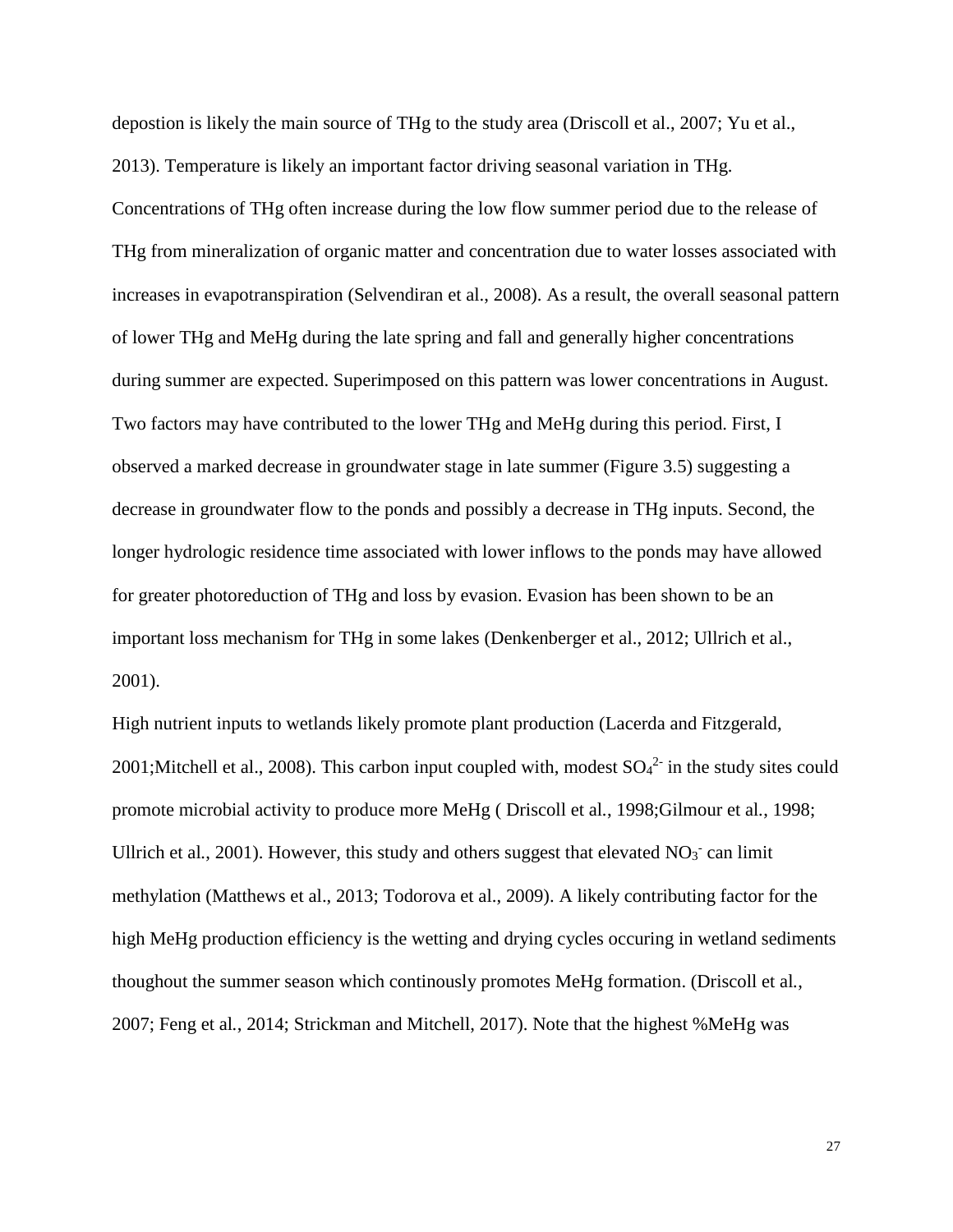observed in September (Figure 3.1), a month which is the transition between the dry summer and wet fall season, but is characterized by warmer temperatures that allow for MeHg formation. Although these wetlands exhibit high %MeHg values, I see little difference in the ability of the restored and natural wetlands in this region to process Hg. Investigators have indicated concern for MeHg production in different stages of constructed wetlands. Sinclair et al. (2012) observed elevated concentrations of MeHg sediments and invertebrates in newly created wetlands for stormwater management compared to natural control wetlands but concentrations decreased with wetland age. Strickland and Mitchell (2017) found that recently created wetlands for stormwater were low in organic matter and had low rates on MeHg production and low sediment MeHg concentrations, while MeHg production and accumulation increased with wetland age. In contrast, the variability I observed across the restored wetlands masked any effect of wetland age on THg, MeHg or %MeHg. However, the youngest pond of those I studied was seven years old, so the fact that I did not have the opportunity to investigate a recently restored pond likely limits evaluation of pond age on Hg dynamics.

### **5. Conclusions**

In this project, I found no obvious differences in concentrations of Hg species in surface waters between natural and restored wetlands. Seasonal patterns of THg and MeHg concentrations were similar in both natural and restored wetlands, with higher concentrations under warmer conditions in late spring and early fall, and lower values under cooler conditions in early spring and late fall. Lower concentrations also occurred during the low flow summer condition, likely due to decreases in water inflows and increases losses associated with increased hydraulic residence time. Concentrations of THg and MeHg were higher in pond waters than ground water inflows. This pattern suggests that in addition to ground water inputs, surface water Hg was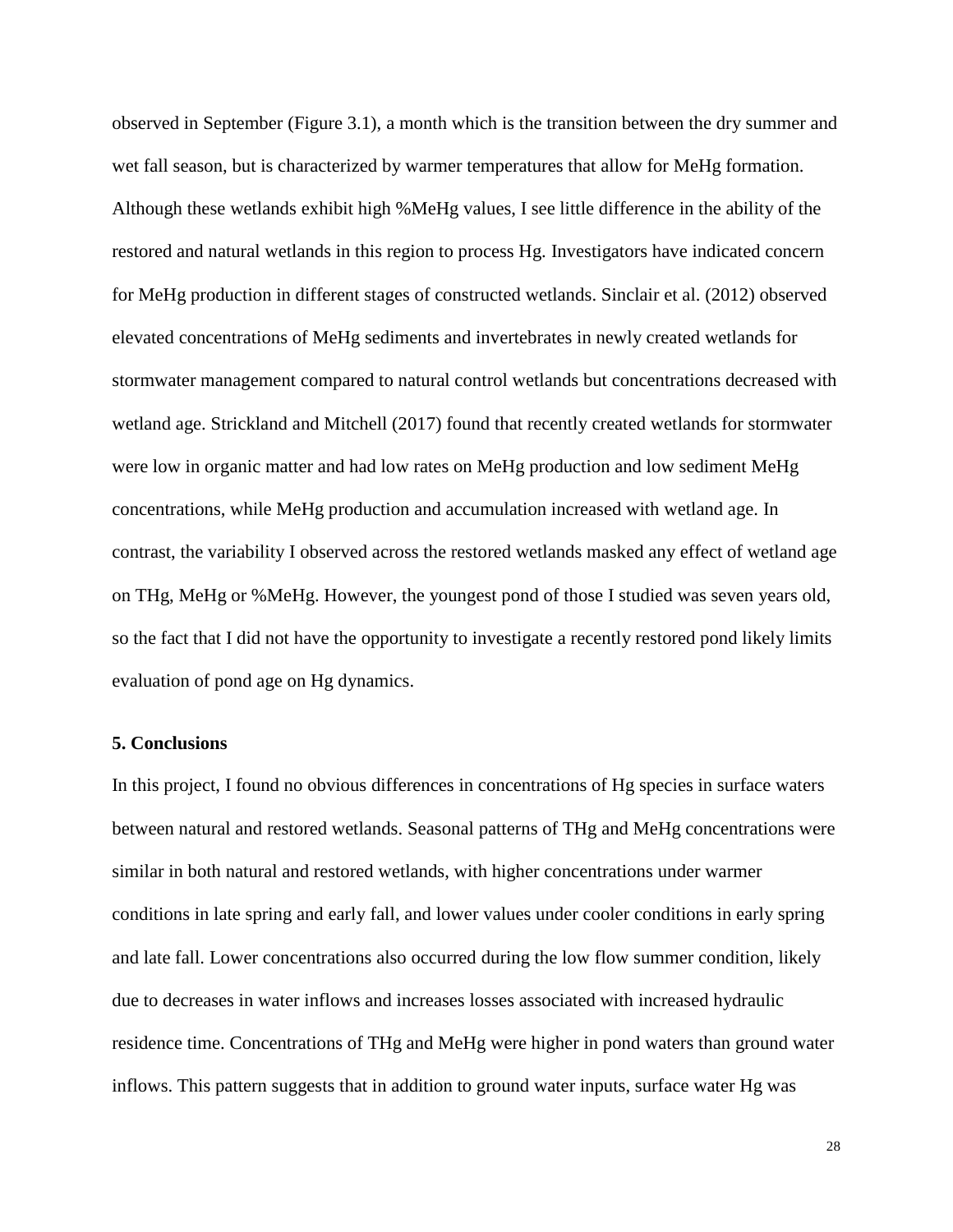supplied by atmospheric deposition and the mobilization of Hg from near-surface sediments. I observed relatively high MeHg/THg ratios (%MeHg) in the study wetlands indicating that these systems are effective in converting ionic Hg to MeHg, in both restored and natural wetlands. Drying and rewetting cycles, which occurred throughout the summer in response to precipitation events likely contribute to the high methylation efficiency. While methylation efficiency was high in the study wetlands, there was some evidence that methylation may have been limited in ground waters of restored wetlands due to high concentrations of  $SO_4^2$  (> 10 mg S/L) and/or  $NO<sub>3</sub><sup>-</sup>$  (> 0.5 mg N/L). Relationships between DOC and THg and MeHg were weak across sites, but high concentrations of dissolved organic matter likely was important in the transport of Hg to surface waters.

Wetlands provide valuable services. The wetlands I studied were restored to improve habitat for fisheries and wildlife. Wetlands are critical zones of the landscape for the production of MeHg and its transport to downstream aquatic ecosystems. Indeed, these wetlands were very effective in converting of ionic Hg to MeHg, although no difference was evident in %MeHg between restored and natural wetlands. The results of my study suggest that management of MeHg production in restored wetlands should focus on the ultimate source of this Hg, atmospheric deposition.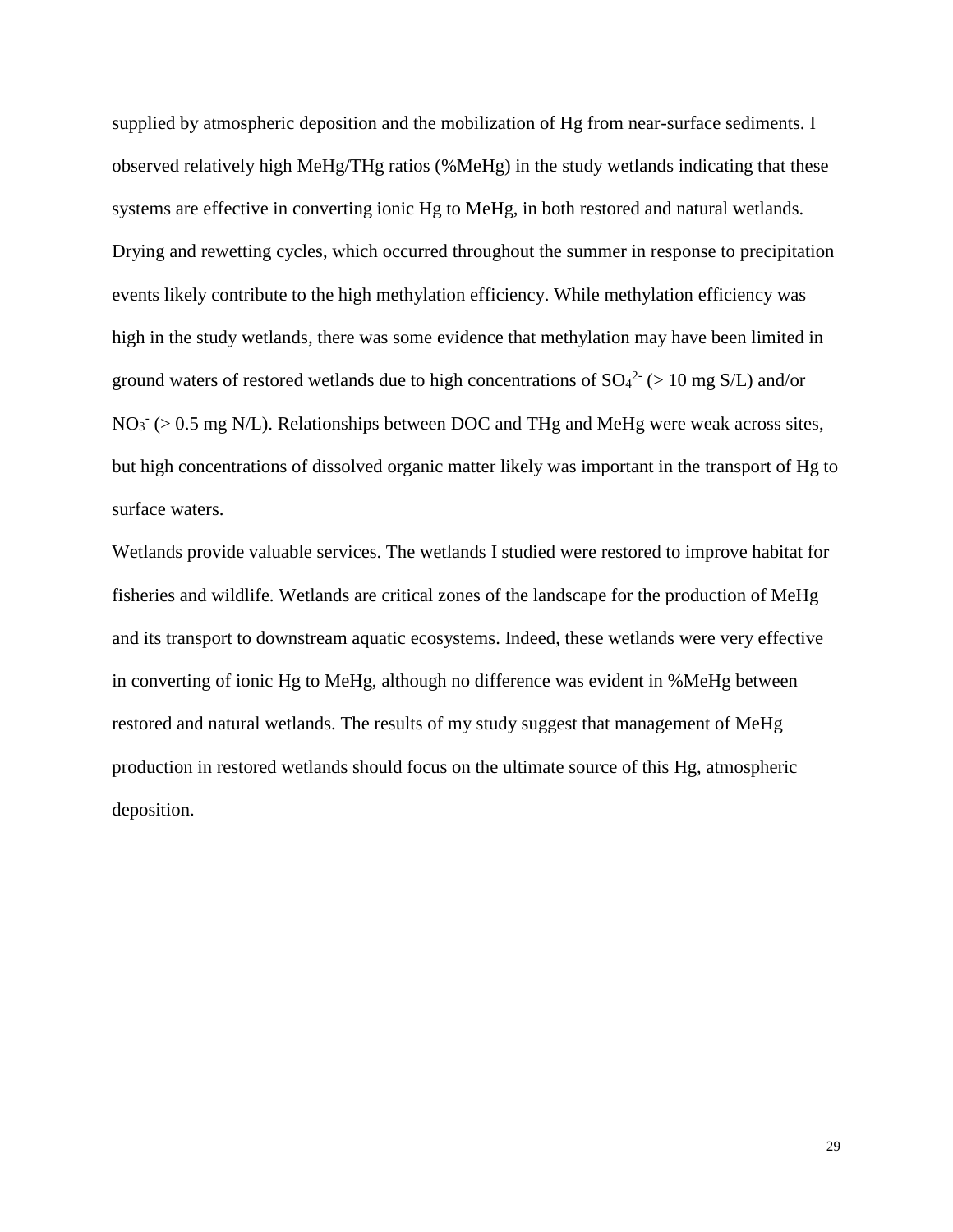### <span id="page-39-0"></span>**References**

- APHA/AWWA/WEF. (1998). Standard Methods for the Examination of Water and Wastewater, 20th ed.; APHA-AWWA-WEF: Washington, DC.
- Ballantine, K., & Schneider, R. (2014). Fifty-Five Years of Soil Development in restored years of soil development freshwater wetlands depressional. *Ecological Applications*, *19*(6), 1467–1480. https://doi.org/10.1890/07-0588.1
- Benoit, J. M., Gilmour, C. C., Heyes, A., Mason, R. P., & L., and M. C. (2003). Geochemical and Biological Controls over Methylmercury Production and Degradation in Aquatic Ecosystems. *American Chemical Society*. https://doi.org/10.1021/bk-2003-0835.ch019
- Chen, C. Y., Driscoll, C. T., & Kamman, N. C. (2012). Mercury Hotspots in Freshwater Ecosystems: Drivers, Processes, and Patterns. *Mercury in the Environment: Pattern and Process*, (1), 143–166.
- Dahl, T. . (2011). Status and Trends of Wetlands in the Conterminous United States 2004 to 2009. *U.S. Department of the Interior; Fish and Wildlife Service, Washington, D.C.*, (November), 108.
- Denkenberger, J. S., Driscoll, C. T., Branfireun, B. A., Eckley, C. S., Cohen, M., & Selvendiran, P. (2012). A synthesis of rates and controls on elemental mercury evasion in the Great Lakes Basin. *Environmental Pollution*, *161*, 291–298. https://doi.org/10.1016/j.envpol.2011.06.007
- Dennis, I. F., Clair, T. A., Driscoll, C. T., Kamman, N., Chalmers, A., Shanley, J., … Kahl, S. (2005). Distribution patterns of mercury in lakes and rivers of northeastern North America. *Ecotoxicology*, *14*(1–2), 113–123. Retrieved from isi:000227700000009

Dittman, J. A., & Driscoll, C. T. (2009). Factors influencing changes in mercury concentrations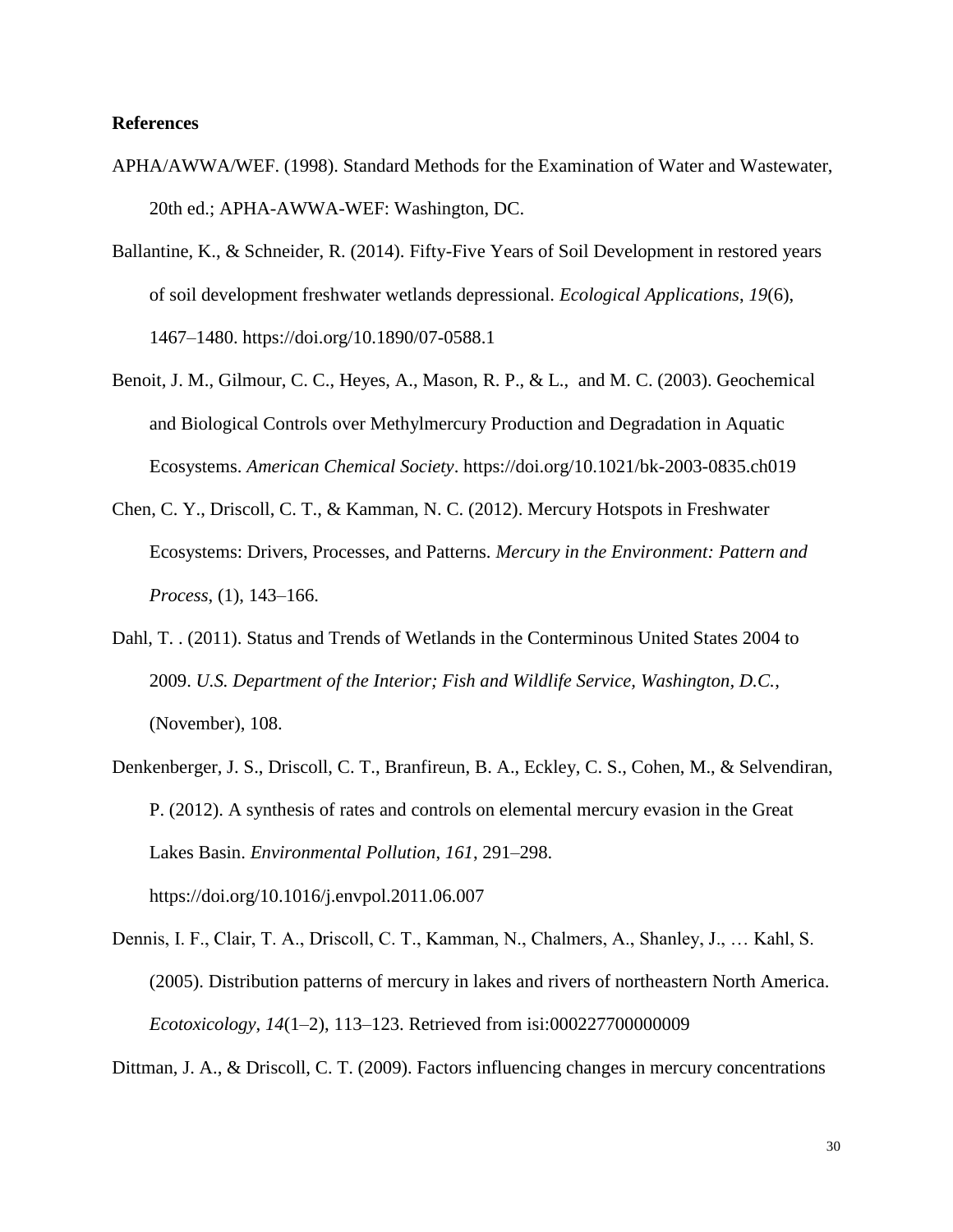in lake water and yellow perch (Perca flavescens) in Adirondack lakes. *Biogeochemistry*, *93*(3), 179–196. https://doi.org/10.1007/s10533-009-9289-9

- Driscoll, C. T., Blette, V., Yan, C., Schofield, C. L., Munson, R., & Holsapple, J. (1995). The role of dissolved organic carbon in the chemistry and bioavailability of mercury in remote Adirondack lakes. *Water, Air, & Soil Pollution*, *80*(1–4), 499–508. https://doi.org/10.1007/BF01189700
- Driscoll, C. T., Han, Y.-J., Chen, C. Y., Evers, D. C., Lambert, K. F., Holsen, T. M., … Munson, R. K. (2007). Mercury Contamination in Forest and Freshwater Ecosystems in the Northeastern United States. *BioScience*, *57*(1), 29–43. https://doi.org/10.1641/B570106
- Driscoll, C. T., Holsapple, J., Schofield, C. L., & Munson, R. O. N. (1998). The chemistry and transport of mercury in a small wetland in the Adirondack region of New York, USA. *Biogeochemistry*, *40*(2–3), 137–146. https://doi.org/10.1023/a:1005989229089
- Driscoll, C. T., Mason, R. P., Chan, H. M., Jacob, D. J., & Pirrone, N. (2013). Mercury as a global pollutant: Sources, pathways, and effects. *Environmental Science and Technology*, *47*(10), 4967–4983. https://doi.org/10.1021/es305071v
- Driscoll, T. C., Cheng, Y., Schofield, C. L., Munson, R., & Holsapple, J. (1994). The mercury cycle and fish in the adirondack lakes. *Environmental Science and Technology*, *28*(3). https://doi.org/10.1021/es00052a721
- Evers, D. C., Han, Y.-J., Driscoll, C. T., Kamman, N. C., Goodale, M. W., Lambert, K. F., … Butler, T. (2007). Biological Mercury Hotspots in the Northeastern United States and Southeastern Canada. *BioScience*, *57*(1), 29–43. https://doi.org/10.1641/B570107
- Feng, S., Ai, Z., Zheng, S., Gu, B., & Li, Y. (2014). Effects of dryout and inflow water quality on mercury methylation in a constructed wetland. *Water, Air, and Soil Pollution*, *225*(4).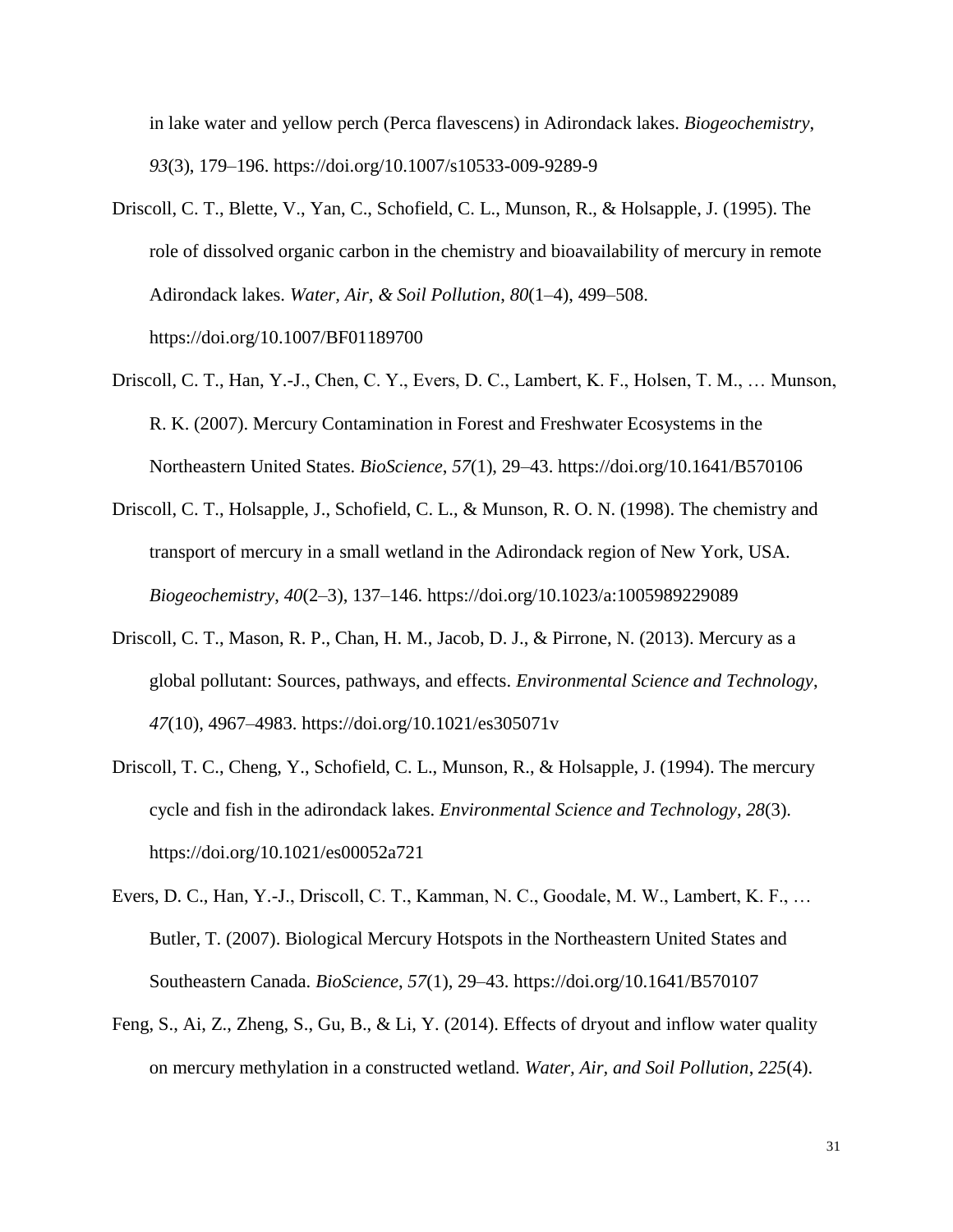https://doi.org/10.1007/s11270-014-1929-6

- Fitzgerald, W. F., Engstrom, D. R., Mason, R. P., & Nater, E. a. (1998). The Case for Atmospheric Mercury Contamination in Remote Areas. *Environmental Science & Technology*, *32*(1), 1–7. https://doi.org/10.1021/es970284w
- Fleming, E. J., Mack, E. E., Green, P. G., & Nelson, D. C. (2006). Mercury methylation from unexpected sources: Molybdate-inhibited freshwater sediments and an iron-reducing bacterium. *Applied and Environmental Microbiology*, *72*(1), 457–464. https://doi.org/10.1128/AEM.72.1.457-464.2006
- Franzi, D. A., Ridge, J. C., Pair, D. L., Desimone, D., Rayburn, J. A., & Barclay, D. J. (2000). Post-Valley Heads Deglacation of the Adirondack Mountains and Adjacent Lowlands, *21*, 119–146.
- Galloway, M. E., & Branfireun, B. A. (2004). Mercury dynamics of a temperate forested wetland. *Science of the Total Environment*, *325*(1–3), 239–254. https://doi.org/10.1016/j.scitotenv.2003.11.010
- Gilmour, C. C. (2011). A review of the literature on the impact of sulfate on methylmercury in sediments and soils, 67.
- Gilmour, C. C., & Henry, E. A. (1991). Mercury methylation in aquatic systems affected by acid deposition. *Environmental Pollution*, *71*(2–4), 131–169. https://doi.org/10.1016/0269- 7491(91)90031-Q
- Gilmour, C. C., Riedel, G. S., Ederington, M. C., Bell, J. T., Benoit, J. M., Gill, G. a, & Stordal, M. C. (1998). Methylmercury concentrations and production rates across a trophic gradient in the northern Everglades. *Biogeochemistry*, *40*, 327–345. https://doi.org/10.1023/A:1005972708616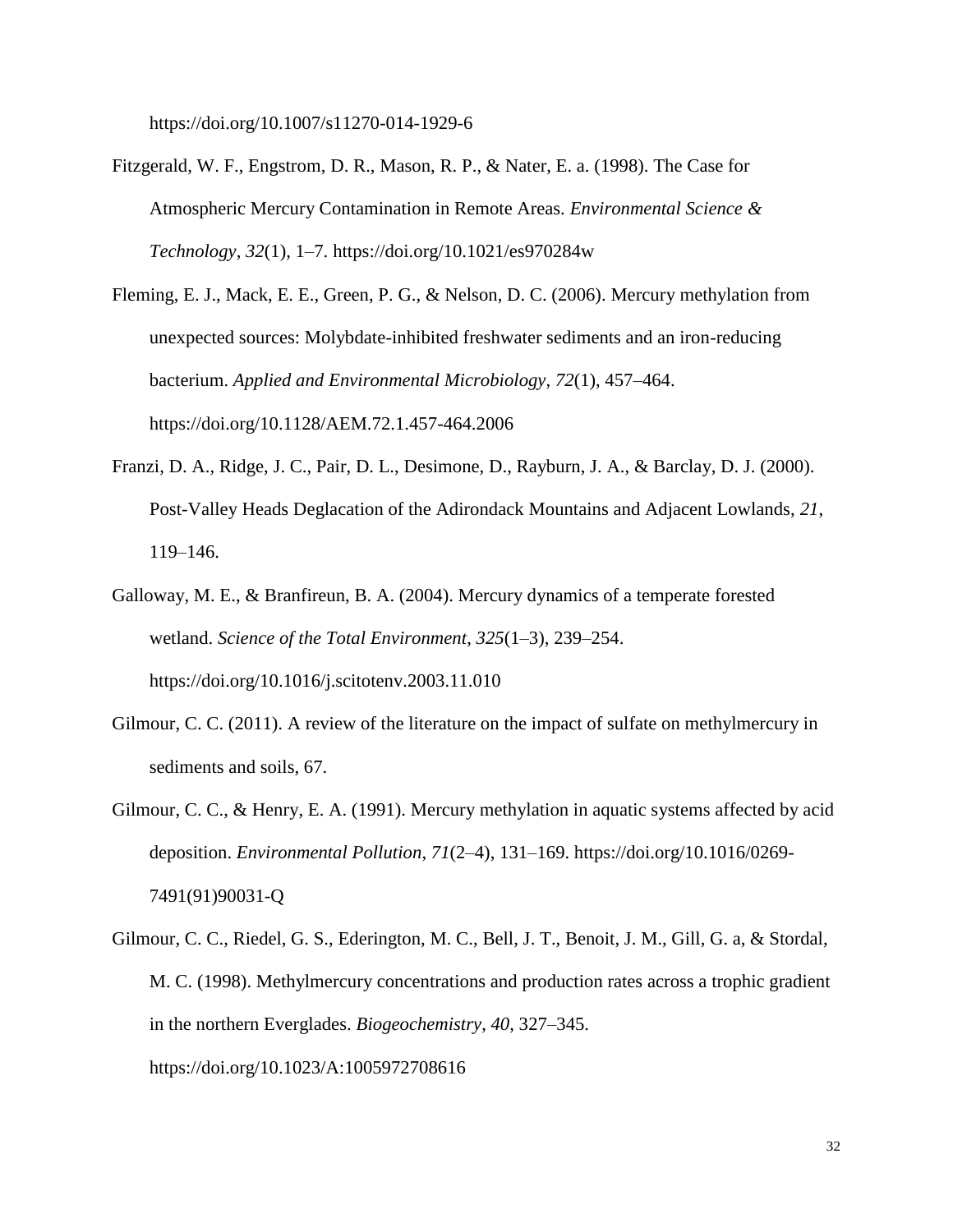Hogan, D. M., Jordan, T. E., & Walbridge, M. R. (2004). phosphorus retetion and soil ogranic carbon in restored and natural freshwater wetlands. *Wetlands*, *24*, 71–84. https://doi.org/10.2134/jeq2003.3930

Hwang, K. (2018). Ecohydrology of Natural and Restored Wetlands in a Glacial Plain.

Jeremiason, J. D., Engstrom, D. R., Swain, E. B., Nater, E. A., Johnson, B. M., Almendinger, J. E., … Kolka, R. K. (2006). Sulfate addition increases methylmercury production in an experimental wetland. *Environmental Science and Technology*, *40*(12), 3800–3806. https://doi.org/10.1021/es0524144

- Kwon, S. Y., Selin, N. E., Giang, A., Karplus, V. J., & Zhang, D. (2018). Present and Future Mercury Concentrations in Chinese Rice: Insights From Modeling. *Global Biogeochemical Cycles*, *32*(3), 437–462. https://doi.org/10.1002/2017GB005824
- Lacerda, L. D., & Fitzgerald, W. F. (2001). Biogeochemistry of mercury in wetlands. *Wetlands Ecology and Management*, *9*(4), 291–293. https://doi.org/10.1023/A:1011851432573
- Li, P., Feng, X., & Qiu, G. (2010). Methylmercury exposure and health effects from rice and fish consumption: A review. *International Journal of Environmental Research and Public Health*, *7*(6), 2666–2691. https://doi.org/10.3390/ijerph7062666
- Liu, G., Cai, Y., Philippi, T., Kalla, P., Scheidt, D., Richards, J., … Appleby, C. (2008). Distribution of total and methylmercury in different ecosystem compartments in the Everglades: Implications for mercury bioaccumulation. *Environmental Pollution*, *153*(2), 257–265. https://doi.org/10.1016/j.envpol.2007.08.030
- Matthews, D. A., Babcock, D. B., Nolan, J. G., Prestigiacomo, A. R., Effler, S. W., Driscoll, C. T., … Kuhr, K. M. (2013). Whole-lake nitrate addition for control of methylmercury in mercury-contaminated Onondaga Lake, NY. *Environmental Research*, *125*, 52–60.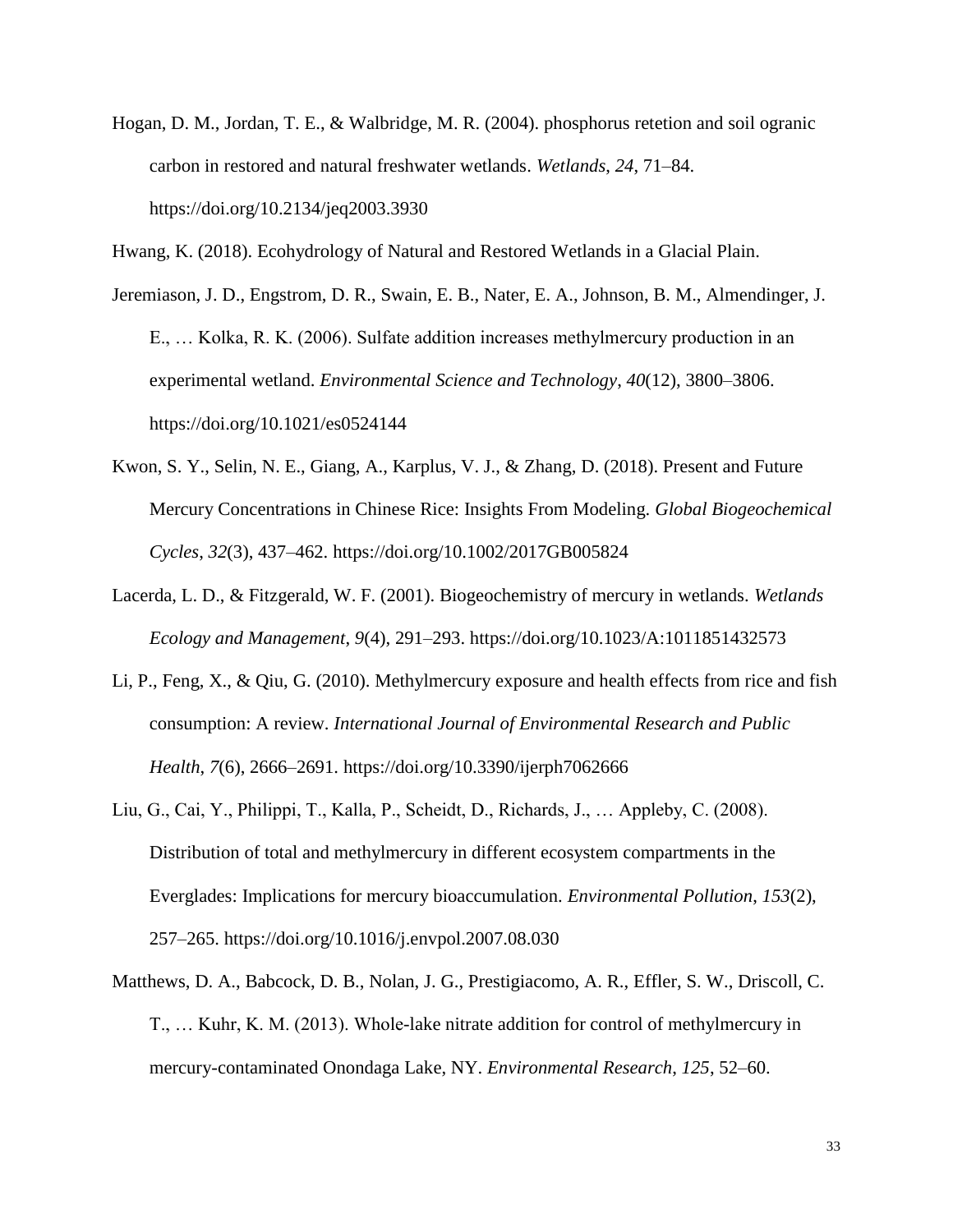https://doi.org/10.1016/j.envres.2013.03.011

- Mehrotra, A. S., & Sedlak, D. L. (2005). Decrease in net mercury methylation rates following iron amendment to anoxic wetland sediment slurries. *Environmental Science and Technology*, *39*(8), 2564–2570. https://doi.org/10.1021/es049096d
- Mitchell, C. P. J., Branfireun, B. A., & Kolka, R. K. (2008). Total mercury and methylmercury dynamics in upland-peatland watersheds during snowmelt. *Biogeochemistry*, *90*(3), 225– 241. https://doi.org/10.1007/s10533-008-9246-z
- Mitchell, C. P. J., Branfireun, B. a, & Kolka, R. K. (2008). Spatial characteristics of met methylmercury production hot spots in peatlands. *Environmental Science & Technology*, *42*(4), 1010–1016.
- Morel, F. M. M., & Amyot, M. (1998). The Chemical Cycle and Bioaccumulation of Mercury Author (s): François M. M. Morel, Anne M. L. Kraepiel and Marc Amyot Source : Annual Review of Ecology and Systematics , Vol . 29 ( 1998 ), pp . 543-566 Published by : Annual Reviews Stable URL : ht. *Annual Review of Ecology and Systematics*, *29*(1998), 543–566.
- National Research Council, N. (2001). Executive summary.pdf. In *Compensating for Wetland Losses Under the Clean Water Act* (p. 100). Washington, D.C. : National Academies Press. 2001.
- Podar, M., Gilmour, C. C., Brandt, C. C., Soren, A., Brown, S. D., Crable, B. R., … Elias, D. A. (2015). Global prevalence and distribution of genes and microorganisms involved in mercury methylation. *Science Advances*, *1*(9). https://doi.org/10.1126/sciadv.1500675
- Selvendiran, P., Driscoll, C. T., Bushey, J. T., & Montesdeoca, M. R. (2008). Wetland influence on mercury fate and transport in a temperate forested watershed. *Environmental Pollution*,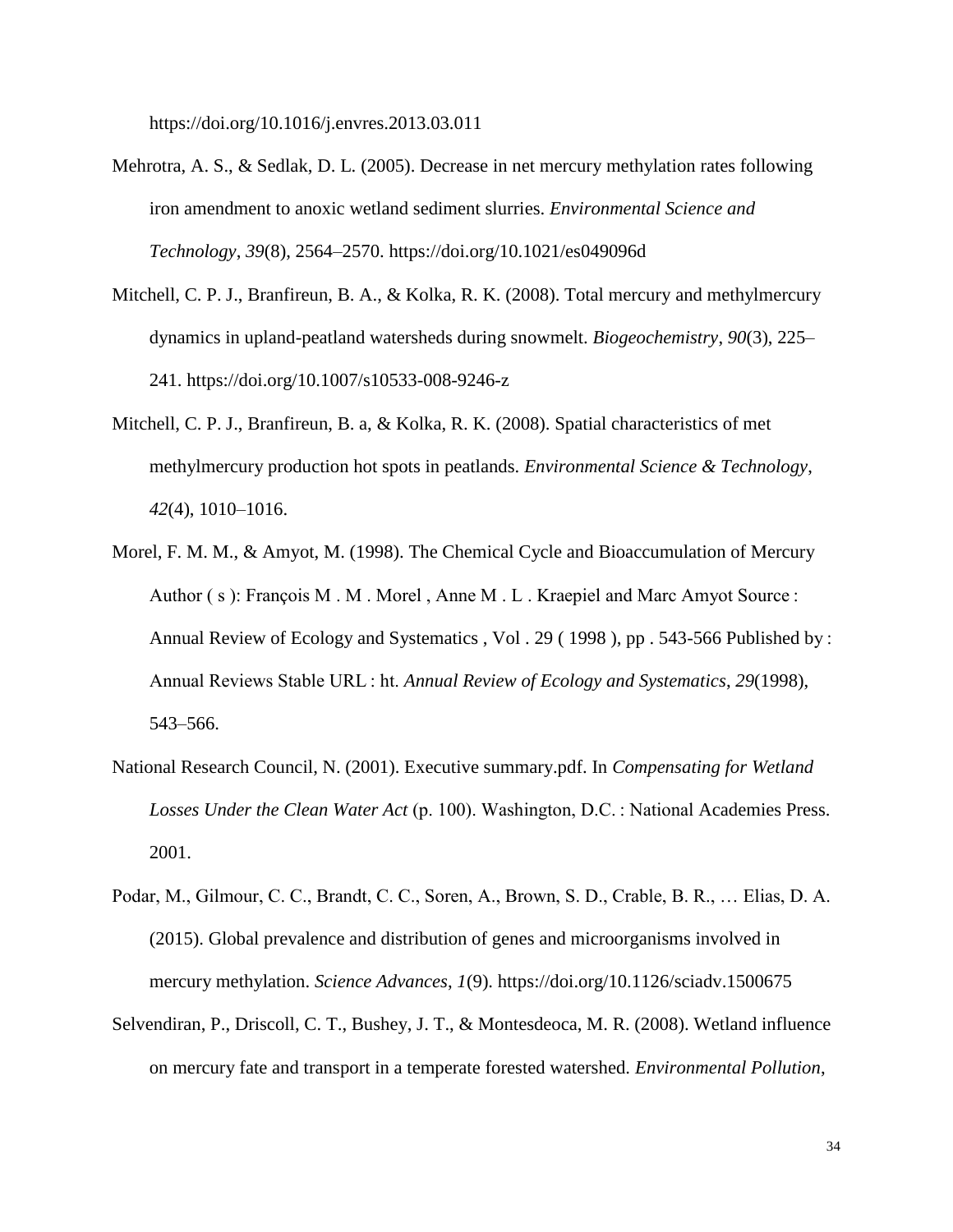*154*(1), 46–55. https://doi.org/10.1016/j.envpol.2007.12.005

- Shih, R., Robertson, W. D., Schiff, S. L., & Rudolph, D. L. (2011). Nitrate Controls Methyl Mercury Production in a Streambed Bioreactor. *Journal of Environment Quality*, *40*(5), 1586. https://doi.org/10.2134/jeq2011.0072
- Sinclair, K. A., Xie, Q., & Mitchell, C. P. J. (2012). Methylmercury in water , sediment , and invertebrates in created wetlands of. *Environmental Pollution*, *160*(171), 207–215.
- Strickman, R. J., & Mitchell, C. P. J. (2017). Methylmercury production and accumulation in urban stormwater ponds and habitat wetlands. *Environmental Pollution*, *221*, 326–334. https://doi.org/10.1016/j.envpol.2016.11.082
- Strickman, R. J., & Mitchell, C. P. J. (2018). *Multifunctional Wetlands*. https://doi.org/10.1007/978-3-319-67416-2
- Todorova, S. G., Driscoll, C. T., Matthews, D. A., Effler, S. W., Hines, M. E., & Henry, E. A. (2009). Evidence for regulation of monomethyl mercury by nitrate in a seasonally stratified, eutrophic lake. *Environmental Science and Technology*, *43*(17), 6572–6578. https://doi.org/10.1021/es900887b
- Ullrich, S. M., Tanton, T. W., & Abdrashitova, S. A. (2001). Mercury in the Aquatic Environment: A Review of Factors Affecting Methylation. *Critical Reviews in Environmental Science and Technology*, *31*(3), 241–293. https://doi.org/10.1080/20016491089226
- UNEP. (2013). *Global Mercury Assessment 2013: Sources, Emissions, Releases and Environmental Transport*. *United Nations Environment Program (UNEP) Chemicals*. Geneva, Switzerland. https://doi.org/10.1016/S0300-483X(03)00203-8

Verhoeven, J. T. A., Arheimer, B., Yin, C., & Hefting, M. M. (2006). Regional and global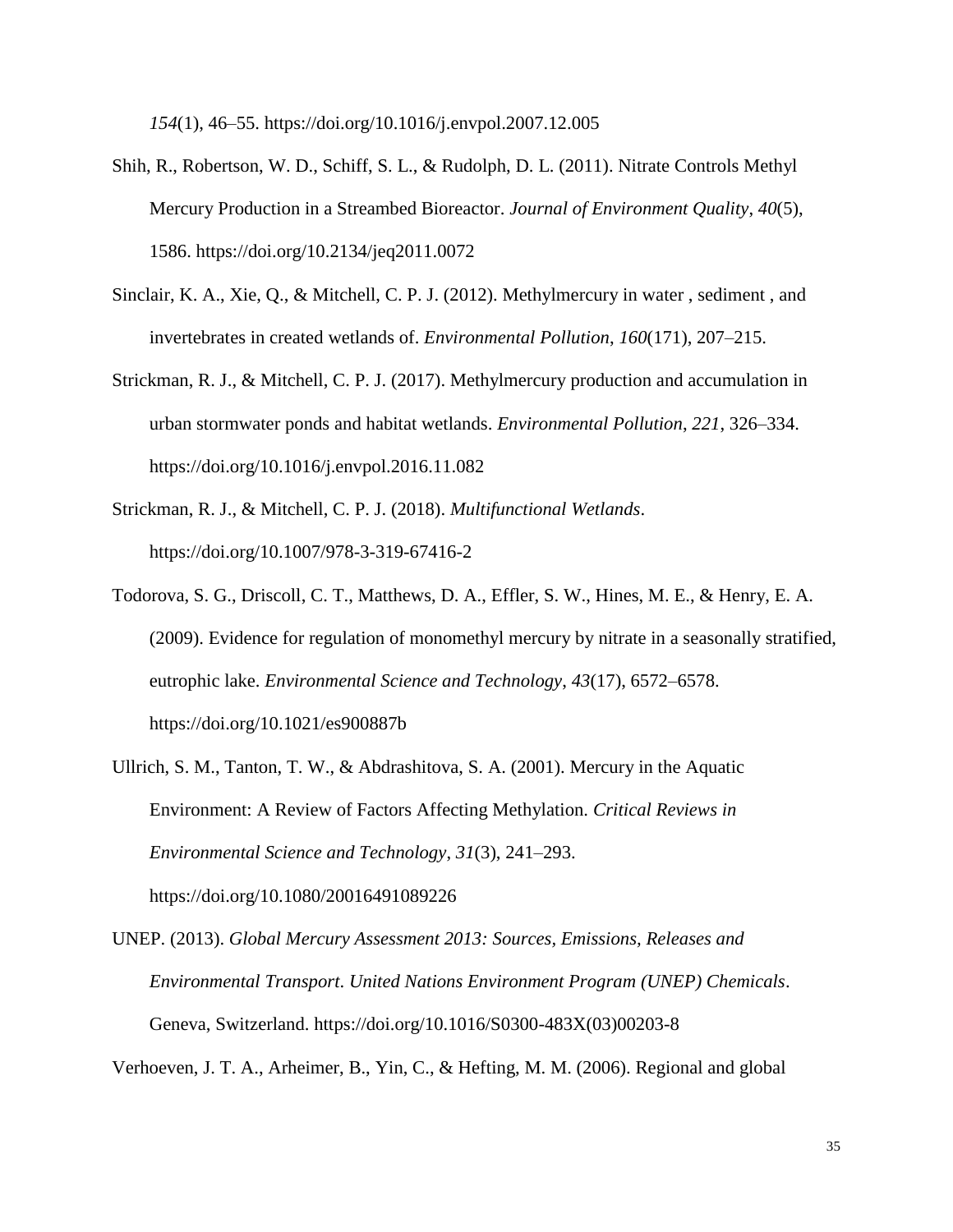concerns over wetlands and water quality. *Trends in Ecology and Evolution*, *21*(2), 96–103. https://doi.org/10.1016/j.tree.2005.11.015

- Wasik, J. K. C., Engstrom, D. R., Mitchell, C. P. J., Swain, E. B., Monson, B. A., Balogh, S. J., … Almendinger, J. E. (2015). The effects of hydrologic fluctuation and sulfate regeneration on mercury cycling in an experimental peatland. *Journal of Geophysical Research: Biogeosciences RESEARCH*, *120*(9), 1697–1715. https://doi.org/10.1002/2015JG002993
- Woltemade, C. J. (2000). Ability of Restored Wetlands to Reduce Nitrogen and Phosphorus Concentrations in Agricultural Drainage Water. *Journal of Soil and Water Conservation*, *55*(3), 303–309.
- Yu, X., Driscoll, C. T., Warby, R. A. F., Montesdeoca, M., & Johnson, C. E. (2013). Soil Mercury and its Response to atmospheric Mercury Deposition across the Northeastern United States across the northeastern United States, 812–822.
- Zedler, J. B., & Kercher, S. (2005). WETLAND RESOURCES: Status, Trends, Ecosystem Services, and Restorability. *Annual Review of Environment and Resources*, *30*(1), 39–74. https://doi.org/10.1146/annurev.energy.30.050504.144248
- Zhang, H., Feng, X., Larssen, T., Qiu, G., & Vogt, R. D. (2010). In inland China, rice, rather than fish, is the major pathway for methylmercury exposure. *Environmental Health Perspectives*, *118*(9), 1183–1188. https://doi.org/10.1289/ehp.1001915
- Zillioux, E. ., Porcella, D. B., & Benoit, J. M. (1993). Freshwater Wetland Ecosystems. *Environmental Toxicology and Chemistry*, *12*, 2245–2264. https://doi.org/10.1897/1552- 8618(1993)12[2245:MCAEIF]2.0.CO;2

U.S. EPA. (2002). Method 1631, Revision E: Mercury in Water by Oxidation, Purge and Trap,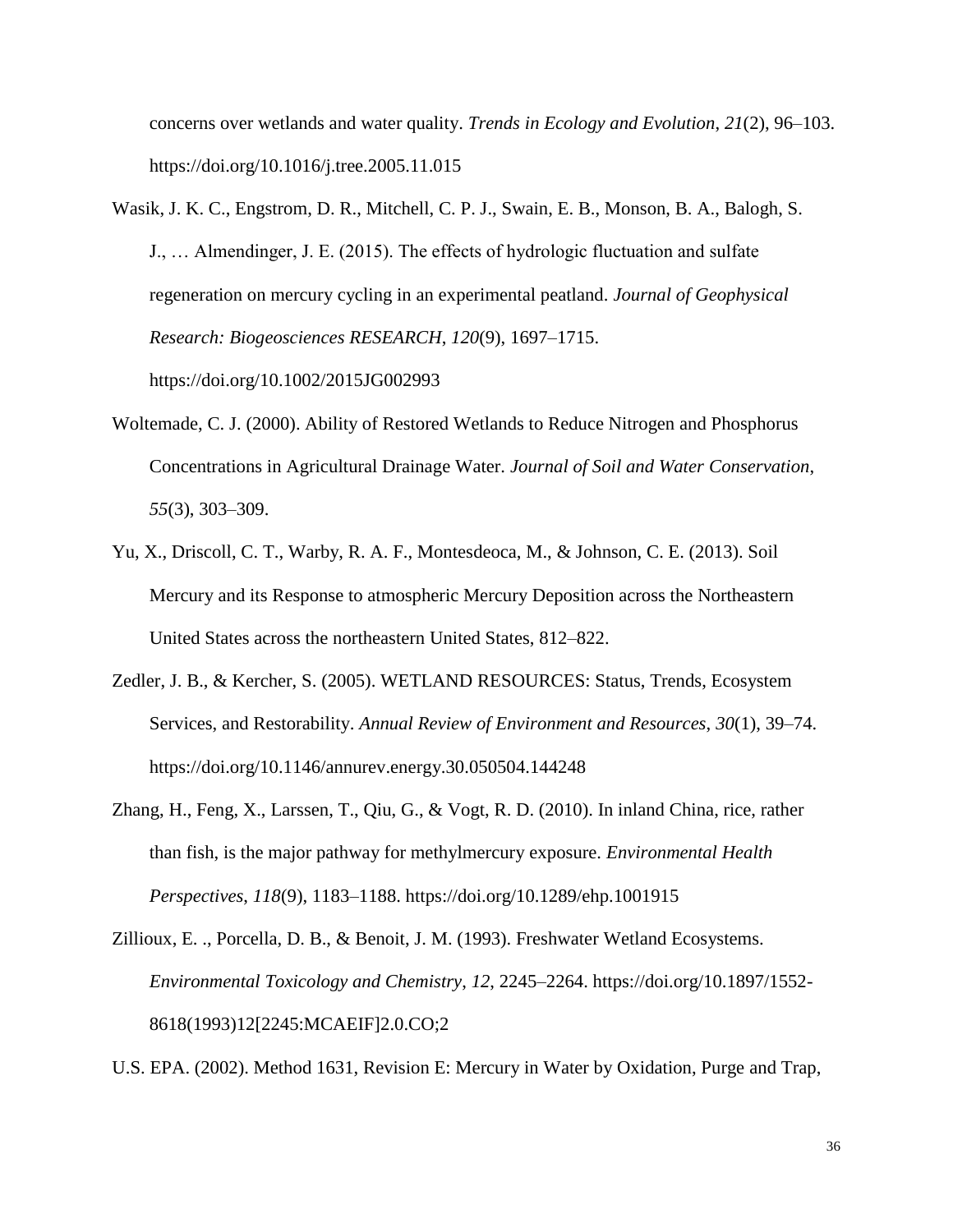and Cold Vapor Atomic Fluorescence Spectrometry (EPA-821-R-01-019)

- U.S. EPA. (2001). Method 1630: Methyl Mercury in Water by Distillation, Aqueous Ethylation, Purge and Trap, and CVAFS (EPA-821-R-01-020).
- Bank, M. S. (2012). Mercury in the Environment: Pattern and Process. Berkeley: University of California Press.
- Branfireun B. A., Roulet N. T., Kelly C. A. and Rudd W. M. (1999). In situ sulphate stimulation of mercury methylation in a boreal peatland: Toward a link between acid rain and methylmercury contamination in remote environments. Global Biogeochemical Cycles. 13(3): 743-750
- Wiener J.G., Krabbenhoft D.P., Heinz G.H. and Scheuhammer A.M. (2002). Ecotoxicology of mercury. In: Hoffman, D.J., Rattner, B.A., Burton Jr., G.A., Cairns Jr., J. (Eds.), Handbook of Ecotoxicology, seconded. CRC Press, Boca Raton, FL, pp. 409-463.
- Minitab, Inc. (2014). Minitab Statistical Software, Release 17 for Windows, State College, Pennsylvania. Minitab® is a registered trademark of Minitab, Inc. http://www.minitab.com
- R Core Team (2017). R: A language and environment for statistical computing. *R Foundation for Statistical Computing*, Vienna, Austria. URL: https://www.R-project.org/.